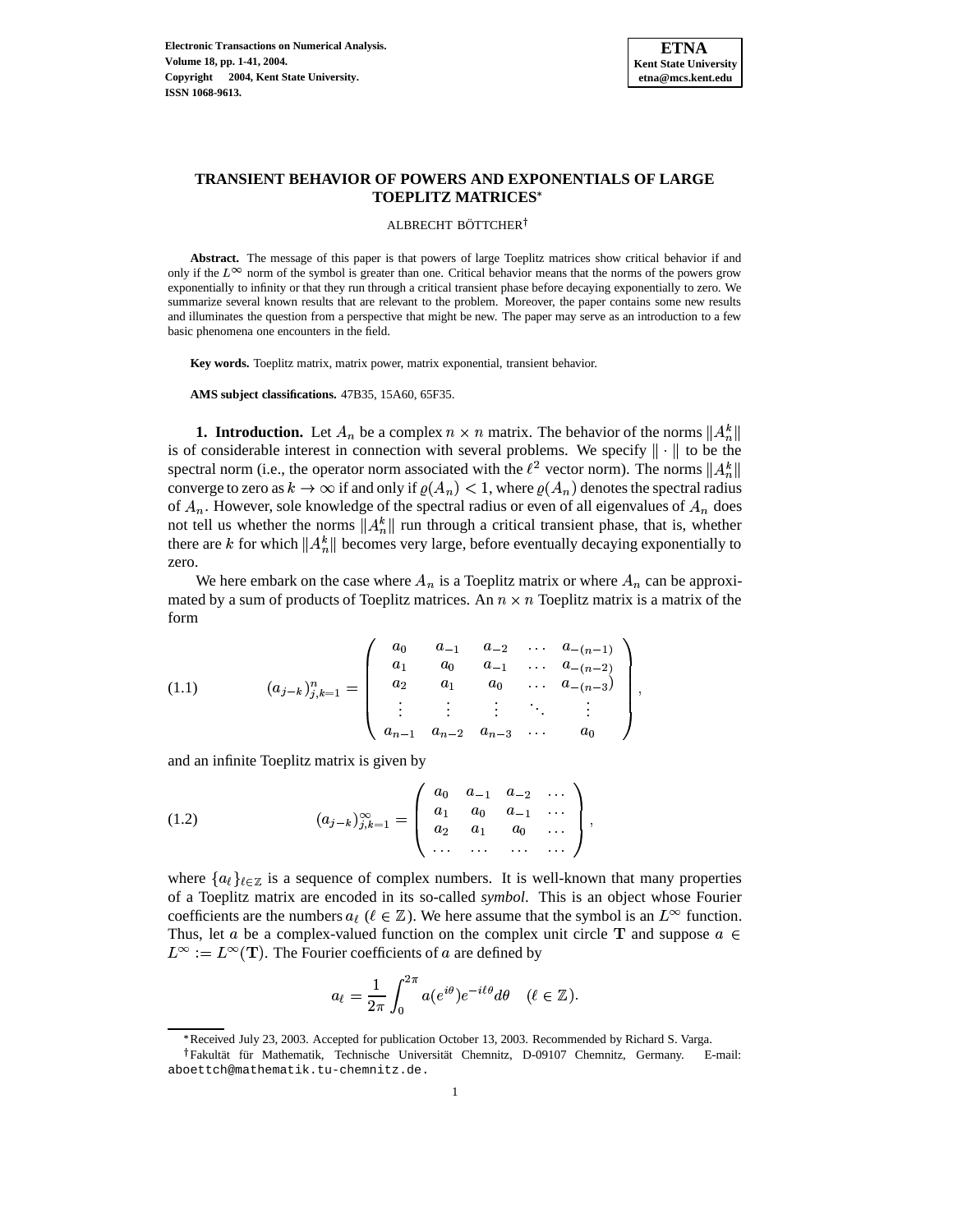

We denote the matrices [\(1.1\)](#page-0-0) and [\(1.2\)](#page-0-1) by  $T_n(a)$  and  $T(a)$ , respectively. A 1911 result by Otto Toeplitz states that  $T(a)$  induces a bounded operator on  $\ell^2 := \ell^2(\mathbb{N})$  and that  $||T(a)|| =$  $||a||_{\infty}$ , where  $||\cdot||_{\infty}$  is the norm in  $L^{\infty}$  (see, e.g., [\[10\]](#page-40-0), [\[11\]](#page-40-1)).

What can be said about the norms  $||T_n^k(a)|| := ||(T_n(a))^k||$ ? The computer is expected to give a reliable answer in the case where  $n$  is small. We therefore assume that  $n$  is large. The message of this paper is that  $||T_n^k(a)||$  has critical behavior as k increases if and only if  $\|a\|_{\infty} > 1$ . In other words, to find out whether  $\|T_n^k(a)\|$  shows critical transient or limiting behavior, we need only look whether the  $L^{\infty}$  norm of the symbol is greater than one. Notice that it is much more difficult to decide whether  $\varrho(T_n(a))$  or  $\limsup \varrho(T_n(a))$  is smaller than one.

We think of  $\mathbb{C}^n$  as a subspace of  $\ell^2$  and denote by  $P_n$  the orthogonal projection of  $\ell^2$ onto  $\mathbb{C}^n$ . The range (i.e., the image) of  $P_n$  will be denoted by Im  $P_n$ . On identifying an  $n \times n$ matrix  $A_n$  with  $A_n P_n$ , we may regard  $A_n$  as an operator on  $\ell^2$ .

<span id="page-1-0"></span>First of all we remark that  $T_n(a)$  is the compression of  $T(a)$  to Im  $P_n = \mathbb{C}^n$ , that is,  $T_n(a) = P_n T(a) P_n | \text{Im } P_n$ . This implies at once that

(1.3) 
$$
||T_n^k(a)|| \le ||T_n(a)||^k \le ||T(a)||^k = ||a||_{\infty}^k
$$

for all  $n$  and  $k$ . Thus, for the norms of powers of Toeplitz matrices we have the simple universal upper estimate [\(1.3\)](#page-1-0). In particular, if  $||a||_{\infty} \leq 1$ , then there is no critical behavior.

<span id="page-1-2"></span>The following theorem shows that [\(1.3\)](#page-1-0) reduces to equality as  $n \to \infty$ . This theorem may be viewed as an argument in support of the statement that  $||T_n^k(a)||$  shows critical behavior whenever  $||a||_{\infty} > 1$ .

<span id="page-1-4"></span>THEOREM 1.1. *If*  $a \in L^{\infty}$ , *then* 

(1.4) 
$$
\lim_{n \to \infty} ||T_n^k(a)|| = ||a||_{\infty}^k
$$

*for each natural number .*

<span id="page-1-1"></span>*Proof.* For fixed k, the operators  $T_n^k(a)$  converge strongly (i.e., pointwise) to  $T^k(a)$  as  $n \to \infty$ . Hence, by the Banach-Steinhaus theorem,

(1.5) 
$$
\liminf_{n \to \infty} ||T_n^k(a)|| \ge ||T^k(a)||.
$$

By [\(1.3\)](#page-1-0) and [\(1.5\)](#page-1-1), we are left with proving that  $||T^k(a)|| \ge ||a||^k_{\infty}$ . But  $||T^k(a)|| \ge ||a||^k_{\infty}$  $\varrho(T^k(a)) = (\varrho(T(a)))^k$ , and the Hartman-Wintner theorem (see, e.g., [\[10\]](#page-40-0)) says that the spectrum of  $T(a)$  contains the essential range of a, whence  $\varrho(T(a)) \geq ||a||_{\infty}$ .  $\Box$ 

The problem studied here amounts to looking for peaks of the "surface"  $(k, n) \mapsto$  $||T_n^k(a)||$  along the lines  $n =$  constant, while Theorem [1.1](#page-1-2) concerns the behavior of  $||T_n^k(a)||$ along the lines  $k =$  constant. We will return to this question later, especially in Section [7.](#page-23-0) For the moment, let us consider an example.

<span id="page-1-3"></span>EXAMPLE 1.2. The simplest nontrivial Toeplitz matrix is the Jordan block

(1.6) 
$$
J_n(\lambda) = \begin{pmatrix} \lambda & 0 & 0 & \dots & 0 \\ 1 & \lambda & 0 & \dots & 0 \\ 0 & 1 & \lambda & \dots & 0 \\ \vdots & \vdots & \vdots & \ddots & \vdots \\ 0 & 0 & 0 & \dots & \lambda \end{pmatrix}.
$$

Clearly,  $J_n(\lambda) = T_n(a)$  with  $a(t) = \lambda + t$  ( $t \in \mathbf{T}$ ). Figure [1.1](#page-35-0) indicates the shape of the "surface"  $(k, n) \mapsto ||J_n^k(0.8)||$ . We will omit the quotation marks in the following and will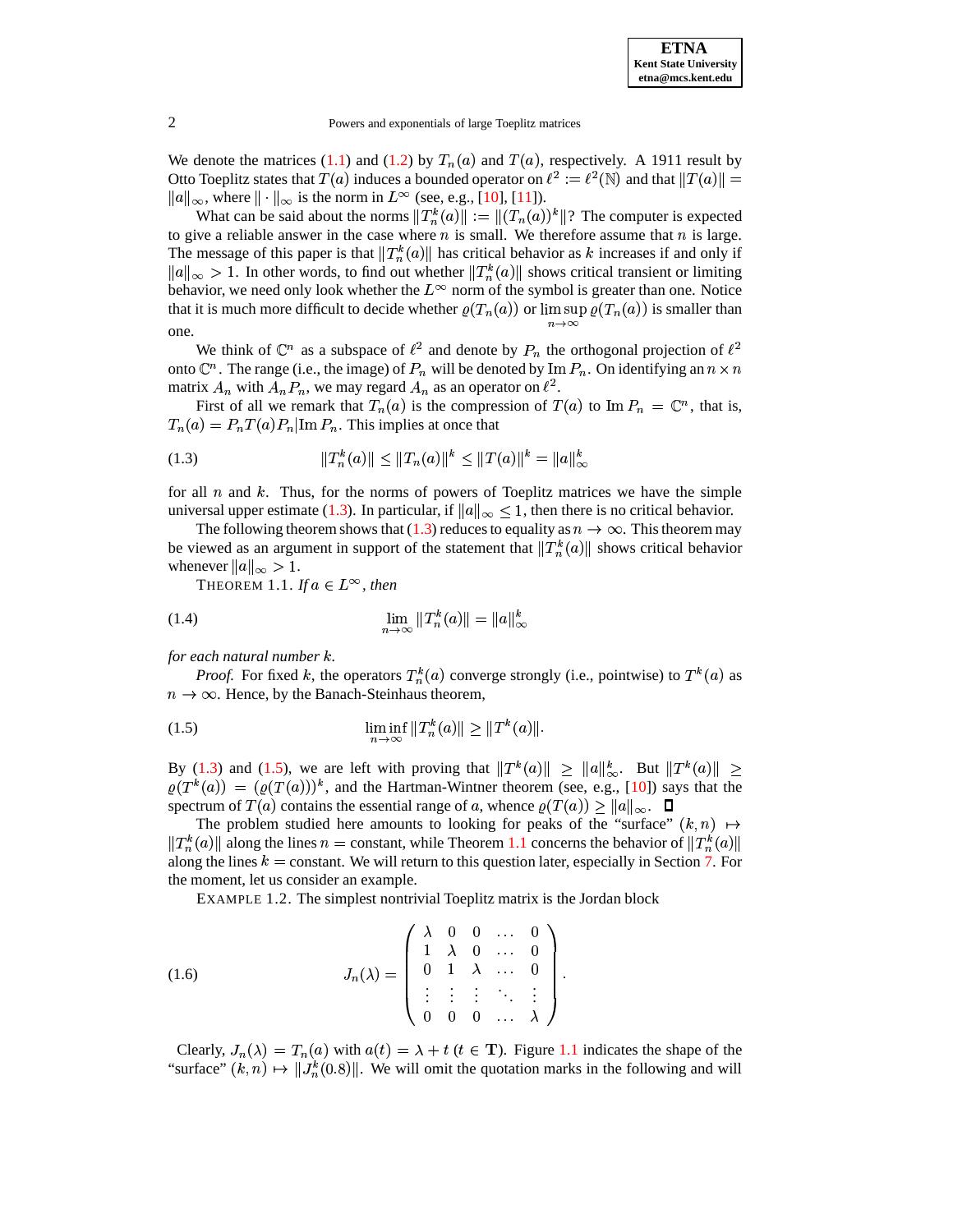### A. Böttcher  $\frac{3}{3}$

simply speak of the norm surface. We will also silently identify the surface with its "map" in the k, n plane, that is, we will not distinguish the point  $(k, n, f(k, n))$  on the surface from its projection  $(k, n)$  in the plane. The spectral radius of  $J_n(0.8)$  equals 0.8, while the  $L^{\infty}$  norm projection  $(k, n)$  in the plane. The spectral radius of  $J_n(0.8)$  equals 0.8, while the  $L^{\infty}$  norm of the symbol is  $||a||_{\infty} = 1.8$ . We see that the surface has a *lowland* (say below 8. We see that the surface has a *lowland* (say below the curve  $||J_n^k(0.8)|| = 10^{-8}$  $||\mathbf{I}|| = 10^{-6}$ , a *steep* (say between the curves  $||J_n^k(0.8)|| = 10^{-6}$  $|| = 10^{-6}$  and  $||J_n^k(0.8)|| =$  $||J_n^k(0.8)|| = 10^{-6}$ , a *steep* (say between the curves  $||J_n^k(0.8)|| = 10^{-6}$  and  $||J_n^k(0.8)|| = 10^2$ ), and a part where it grows enormously (say above the curve  $||J_n^k(0.8)|| = 10^2$ ). We call  $|| = 10^2$ ). We call the last part the *sky region*.



FIG. 1.1. Level curves  $||J_n^k(0.8)|| = c$  for  $c = 10^{-6}$ ,  $10^2$ ,  $10^{10}$ ,  $10^{18}$ ,  $10^{26}$ ,  $10^{34}$  (the lower curve *corresponds to*  $c = 10^{-6}$ *, the upper to*  $10^{34}$ *). We took*  $n = 3, 4, 5, \ldots, 60$  and  $k = 5, 10, 15, \ldots, 500$ .



FIG. 1.2. Movement on the surface  $(k, n) \mapsto ||J_n^k(0.8)||$  along the horizontal line  $n = 20$  (left) and along *the vertical line*  $k = 20$  (*right*).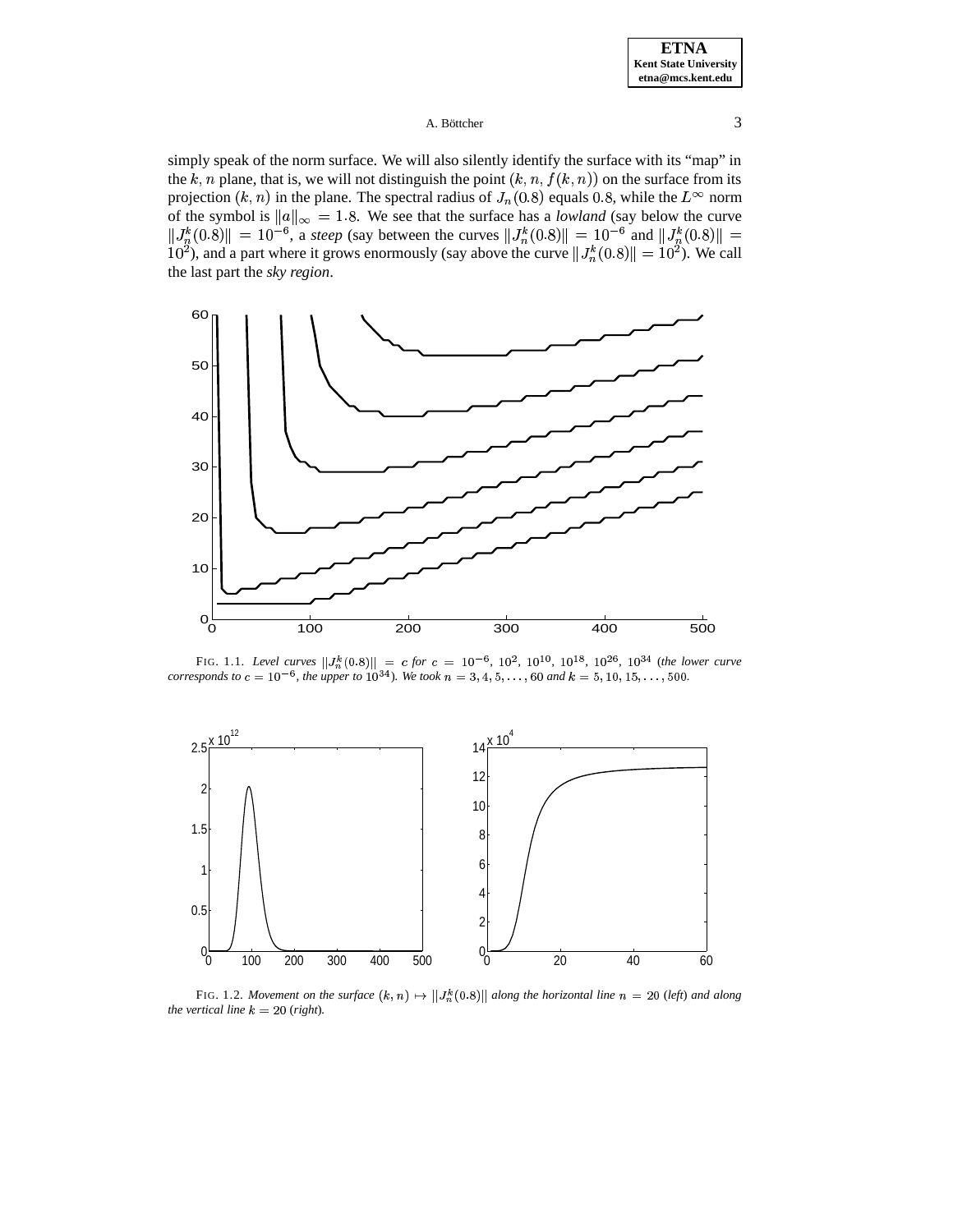If  $n$  is fixed and  $k$  increases, we move horizontally in Figure [1.1.](#page-35-0) On the surface, we will soon be in the sky region, then step down the steep, and finally be caught in the lowland forever. Thus, we have the critical transient phase shown in the left picture of Figure [1.2.](#page-31-0) On the other hand, if we fix  $k$  and let  $n$  increase, then this corresponds to a vertical movement of Figure [1.1.](#page-35-0) This time we will fairly quickly reach the sky region and move at nearly constant height for the rest of the journey, as shown the right picture of Figure [1.2.](#page-31-0) Note that in the right picture of Figure [1.2](#page-31-0) the norms converge to the limit  $1.8^{20} = 12.75 \cdot 10^4$  and that the norms are already very close to this limit beginning with  $n$  between 20 and 40.

The problem of determining the spectral radius of  $T_n(a)$  is not trivial. If a is a rational function (without poles on **T**, because otherwise a would not be in  $L^{\infty}$ ), then  $\varrho(T_n(a))$ converges to a limit as  $n \to \infty$ , and formulas for this limit are known in a few important special cases; see [\[14\]](#page-40-2), [\[15\]](#page-40-3), [\[27\]](#page-40-4) and Section [7.](#page-23-0) However, in practice one can compute this limit numerically: the spectral radii of  $T_{100}(a)$  or even of  $T_{30}(a)$  are often already very close to the limit. Things are more complicated for nonrational symbols. In that case it is known that, under certain assumptions, the inequality  $||a||_{\infty} > 1$  implies that  $\varrho(T_n(a)) > 1$  for all sufficiently large  $n$ . This is, for example, true in the following two situations.

(i) The function a is continuous but not  $C^{\infty}$  on **T** and there is a point  $t_0 \in$  **T** such that a is  $C^{\infty}$  on  $\mathbf{T} \setminus \{t_0\}$ ; see [\[35\]](#page-40-5), [\[36\]](#page-40-6) and [\[11,](#page-40-1) pp. 168–169].

**(ii)** There is a point  $t_0 \in \mathbf{T}$  such that a is  $C^2$  on  $\mathbf{T} \setminus \{t_0\}$ , the limits  $a(t_0 - 0)$  and  $a(t_0 + 0)$  exist but do not coincide, and

$$
\left| \arg \Big( a(t_0-0)-\lambda\Big) -\arg \Big( a(t_0+0)-\lambda\Big) \right| < 2\pi
$$

for each  $\lambda$  outside the essential range of a, where arg denotes any continuous argument of  $a(t) - \lambda (t \in \mathbf{T} \setminus \{t_0\})$ ; see [\[11,](#page-40-1) p. 181].

Figure [1.3](#page-31-1) shows two examples, one for case (i) and another one for case (ii).



FIG. 1.3. *The symbols are*  $a(e^{i\theta}) = (1 + \frac{1}{2}\theta^2)e^{i\theta}$  *and*  $a(e^{i\theta}) = i\pi e^{-i\theta/2}$  *in the left and right pictures, respectively.* We see the image of  $\mathbf{T}$  under  $a$  and the eigenvalues of  $T_{50}(a)$ .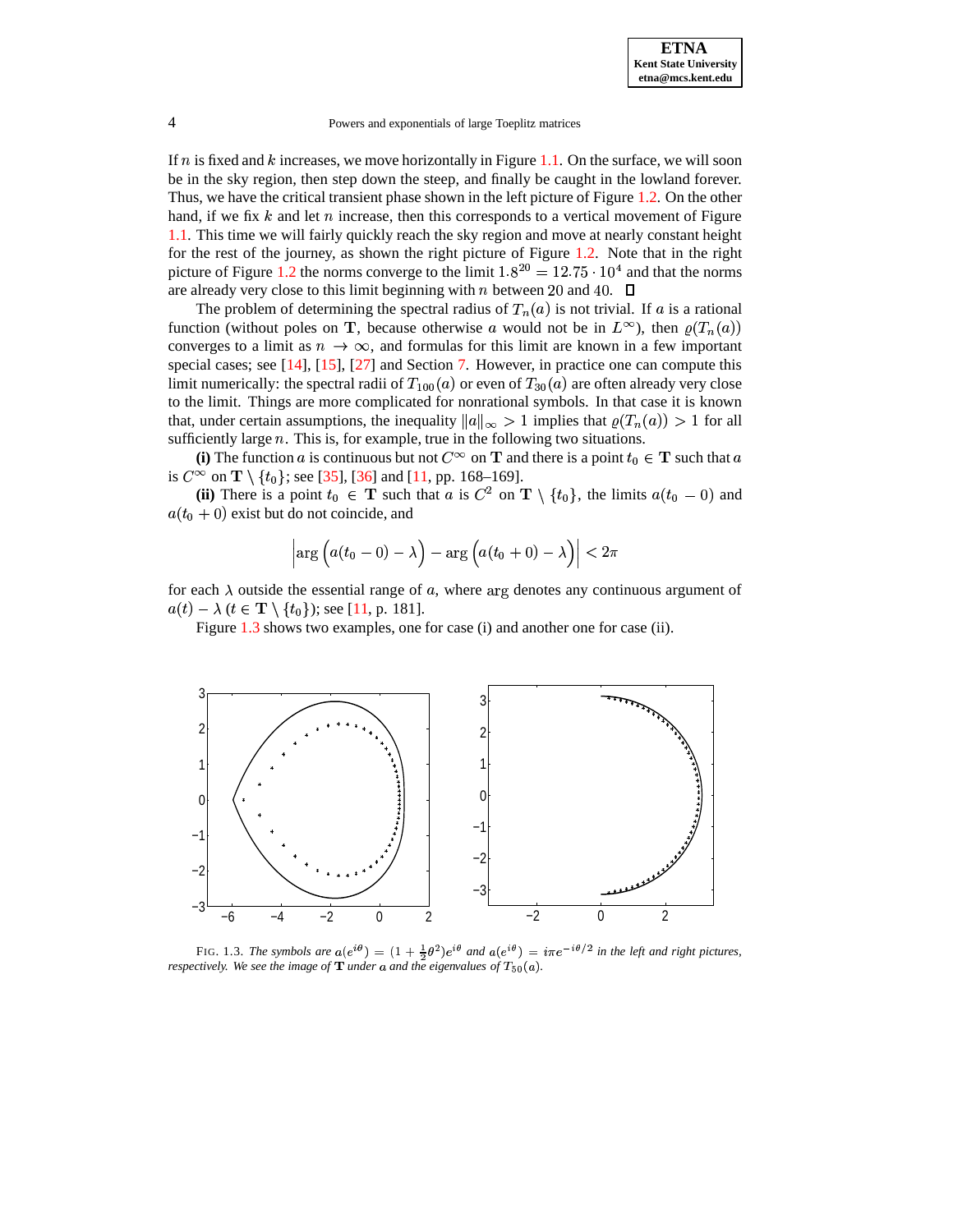### A. Böttcher  $\qquad \qquad$  5

In Figure [1.3,](#page-31-1) we observe that the eigenvalues cluster around the curve  $a(T)$ . Consequently, there will be eigenvalues near the point(s) of this curve having maximal distance from the origin. This implies that  $\varrho(T_n(a))$  is close to  $||a||_{\infty}$ . Thus, if a satisfies (i) or (ii) and if  $\|a\|_{\infty} > 1$ , then  $\|T_n^k(a)\| \to \infty$  as  $k \to \infty$  whenever n is sufficiently large. The situation is different for rational symbols. In that case the eigenvalues cluster along certain curves that may stay away from  $a(T)$  (see Figure [1.4\)](#page-32-0). Hence, there may remain a gap between  $\varrho(T_n(a))$ and  $||a||_{\infty}$ , which may result in a critical transient phase before the exponential decay to zero.



FIG. 1.4. The symbols are  $a(t) = it + 5t^{-1} - 6t^{-2}$  (left) and  $a(t) = it + t^{-3}$  (right). The pictures show  $a(T)$  and the eigenvalues of  $T_{50}(a)$ .

<span id="page-4-0"></span>**2. Polynomial numerical hulls.** Let  $A_n$  be an  $n \times n$  matrix. The *polynomial numerical hull*  $G_k(A_n)$  *of degree*  $k$  is defined as

$$
G_k(A_n) = \{ z \in \mathbb{C} : |p(z)| \le ||p(A_n)|| \text{ for all } p \in \mathcal{P}_k^+ \},
$$

where  $\mathcal{P}_{k}^{+}$  is the set of all polynomials of the form

$$
p(z) = p_0 + p_1 z + \cdots + p_k z^k.
$$

The objective of  $G_k(A_n)$  is to employ the obvious inequality

$$
||p(A_n)|| \ge \max_{z \in G_k(A_n)} |p(z)|
$$

in order to get a lower estimate for  $||p(A_n)||$ . The sets  $G_k(A_n)$  were introduced by Olavi Nevanlinna [\[24\]](#page-40-7), [\[25\]](#page-40-8) and were independently discovered by Anne Greenbaum [\[21\]](#page-40-9), [\[22\]](#page-40-10). Their works describe various properties of polynomial numerical hulls. In general, polynomial numerical hulls can be computed only numerically (see, e.g.,  $[21]$ ), and the development of algorithms and software for polynomial numerical hulls is still far away from the advanced level of the pseudospectra counterpart [\[37\]](#page-40-11), [\[38\]](#page-40-12).

Faber, Greenbaum, and Marshall [\[17\]](#page-40-13) obtained pretty precise results on the polynomial numerical hulls of Jordan blocks. Let  $J_n(\lambda)$  be the Jordan block [\(1.6\)](#page-1-3). If k is greater than the degree of the minimal polynomial of  $A_n$ , then  $G_k(A_n)$  collapses to the spectrum of  $A_n$ . Thus,  $G_k(J_n(\lambda)) = {\lambda}$  for  $k \geq n$ . In [\[17\]](#page-40-13), it is shown that if  $1 \leq k \leq n-1$ , then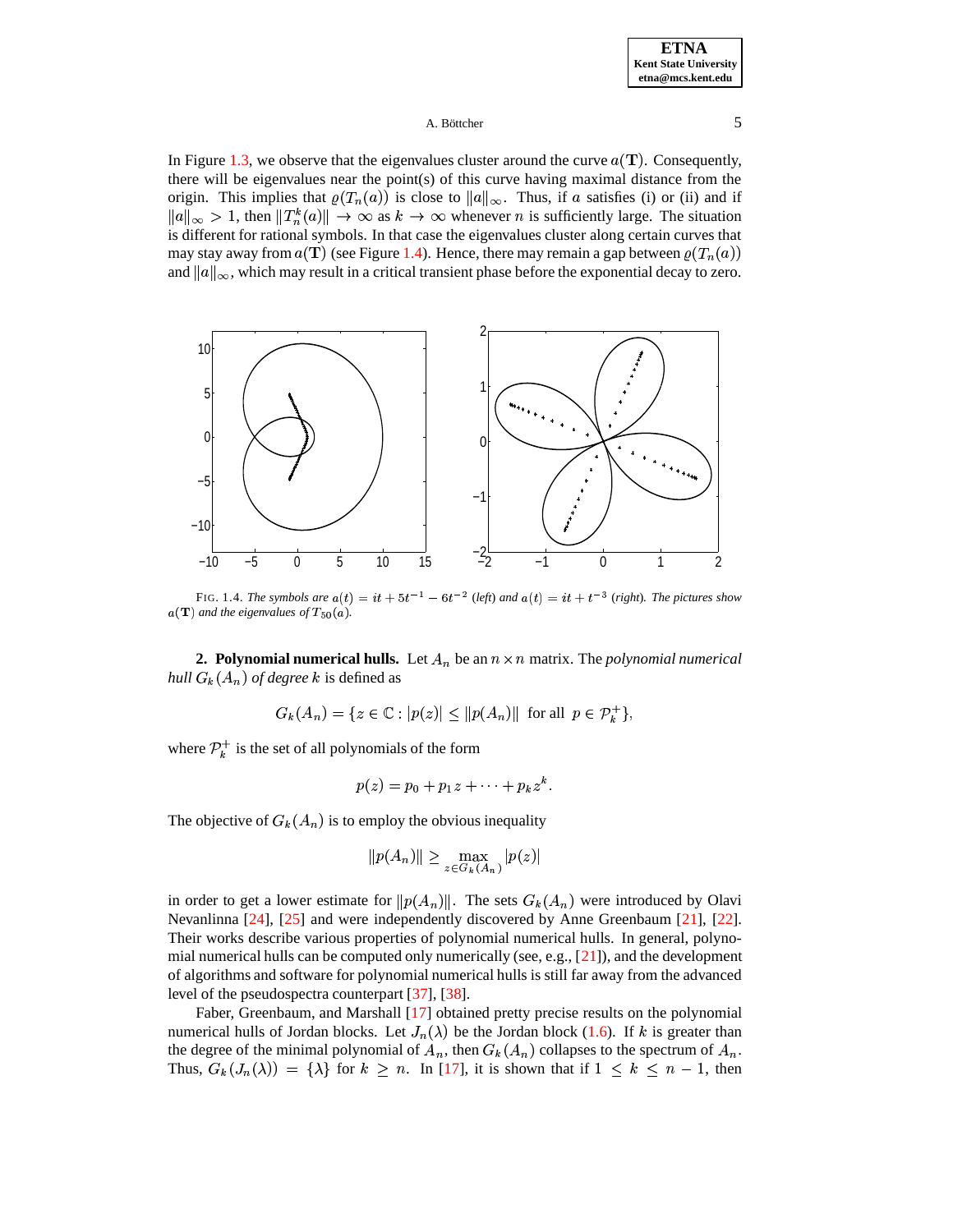$G_k(J_n(\lambda))$  is a closed disk with the center  $\lambda$  whose radius  $\varrho_{k,n}$  satisfies

$$
\cos \frac{\pi}{n+1} = \varrho_{1,n} \ge \varrho_{k,n} \ge \varrho_{n-1,n} = 1 - \frac{\log(2n)}{n} + \frac{\log(\log(2n))}{n} + o\left(\frac{1}{n}\right).
$$

Consequently,

$$
||J_n^k(\lambda)|| \ge \max_{|\zeta - \lambda| \le \varrho_{k,n}} |\zeta|^k = (|\lambda| + \varrho_{k,n})^k.
$$

It is also shown in [\[17\]](#page-40-13) that  $\varrho_{n-1,n}$  is greater than or equal to the positive root of  $2r^n+r-1=$ 0, which implies that

$$
\varrho_{n-1,n} > 1 - \frac{\log(2n)}{n} \text{ for all } n.
$$

In fact, in [\[17\]](#page-40-13) it is proved that  $\varrho_{n-1,n}$  is extremely close to the positive root of  $2r^n+r-1=0$ ; if *n* is even, one actually has equality. This yields, for instance,  $||J_{100}^{50}(0.8)|| \geq 10^{12}$  $\| \geq 10^{12.11}.$ Matlab gives us the exact value:  $||J_{100}^{50}(0.8)|| = 10^{12.76}$ .

It should be mentioned that once Faber, Greenbaum, and Marshall had completed the original version of [\[17\]](#page-40-13), they observed that their asymptotic formula

$$
\varrho_{n-1,n}=1-\frac{\log(2n)}{n}+\frac{\log(\log(2n))}{n}+o\left(\frac{1}{n}\right)
$$

is in fact a very old result. Namely, the problem of determining  $\varrho_{n-1,n}$  is equivalent to a classical problem in complex approximation theory (closely related to the Carathéodory-Fejér interpolation problem) which was explicitly solved by Schur and Szegö [\[28\]](#page-40-14) and then rediscovered with a different proof by Goluzin [\[19\]](#page-40-15), [\[20,](#page-40-16) Theorem 6, pp. 522-523]. Anne Greenbaum wrote [\[23\]](#page-40-17): "It indicates that it is a fundamental question that probably has application in a lot of areas, so this gives one more confidence that the idea of the polynomial numerical hull is a fundamental concept that we should be investigating."

We also remark that a matrix with a norm that is gigantic in comparison with the matrix dimension must have a gigantic entry. For  $n > k$ , the  $\ell$ th entry of the first column of the lower-triangular Toeplitz matrix  $J_n^k(\lambda)$  is  $\binom{k}{\ell} \lambda^{k-\ell}$ . Taking the value  $\ell = [k/(1+|\lambda|)],$ where denotes the integer part, we get

$$
||J_n^k(\lambda)|| \geq \binom{k}{[k/(1+|\lambda|)]} |\lambda|^{k-[k/(1+|\lambda|)]}.
$$

This simple observation delivers

<span id="page-5-0"></span>
$$
||J_{100}^{50}(0.8)|| \ge \binom{50}{27} 0.8^{23} = 10^{11.80},
$$

which is fairly good.

**3. Pseudospectra and resolvent norm.** Let A be a bounded operator on some Hilbert space H. Note that we may think of an  $n \times n$  matrix as an operator on  $\mathbb{C}^n$  with the  $\ell^2$  norm. For  $\varepsilon > 0$ , the  $\varepsilon$ -*pseudospectrum*  $sp_{\varepsilon} A$  is defined as the set

$$
\text{(3.1)} \quad \text{sp}_{\varepsilon} A = \{ \lambda \in \mathbb{C} : \| (A - \lambda I)^{-1} \| \ge 1/\varepsilon \},
$$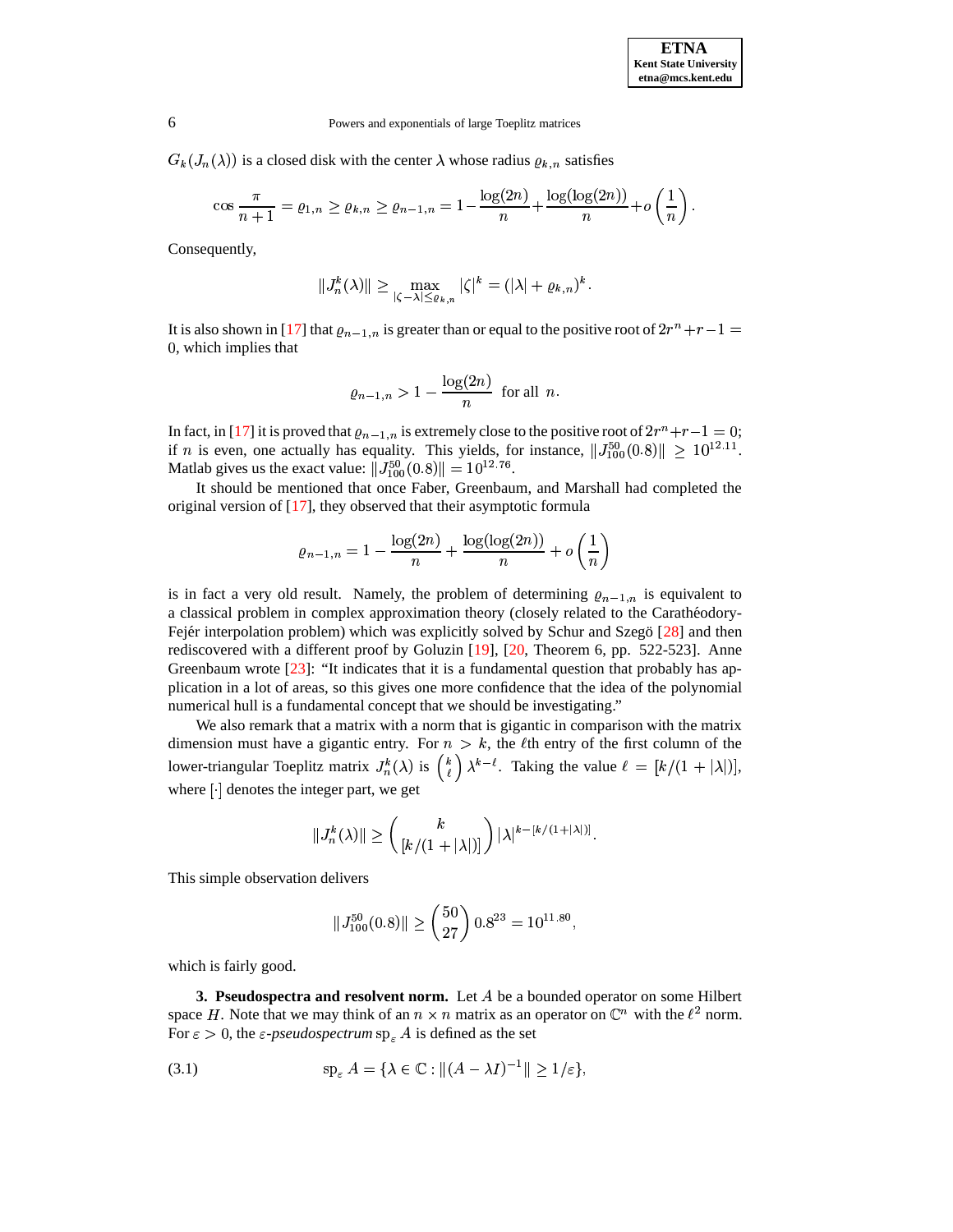### <span id="page-6-0"></span>A. Böttcher  $\overline{7}$

with the convention that  $\|(A - \lambda I)^{-1}\| = +\infty$  if  $A - \lambda I$  is not invertible. A great deal of information about pseudospectra is in [\[11\]](#page-40-1), [\[12\]](#page-40-18), [\[16\]](#page-40-19), [\[26\]](#page-40-20), [\[29\]](#page-40-21), [\[30\]](#page-40-22). We note in particular that  $sp_{\varepsilon} A$  admits the alternative description

(3.2) 
$$
\mathrm{sp}_{\varepsilon} A = \bigcup_{\|E\| \leq \varepsilon} \mathrm{sp}(A + E),
$$

where sp  $(A + E)$  denotes the spectrum of  $A + E$  and the union in [\(3.2\)](#page-6-0) is over all bounded operators  $E$  on  $H$  whose norm does not exceed  $\varepsilon$ .

Tom Wright's package EigTool [\[37\]](#page-40-11) provides us with fantastic software for computing pseudospectra numerically. In 1999, Trefethen [\[31\]](#page-40-23) wrote: "In 1990, getting a good plot of pseudospectra on a workstation for a  $30 \times 30$  matrix took me several minutes. Today I would expect the same of a  $300 \times 300$  matrix, and pseudospectra of matrices with dimensions in the thousands are around the corner." Concerning the computation of pseudospectra of dense matrices, Wright notes in his 2002 thesis [\[38\]](#page-40-12): "What was once a very expensive computation has become one that is practically of a similar order of complexity to that of computing eigenvalues."

The role of pseudospectra in connection with the norms of powers of matrices and operators is as follows: norms of powers can be related to the resolvent norm, and pseudospectra decode information about the resolvent norm in a visual manner. A relation between resolvent and power norms is established by the Kreiss matrix theorem. Let  $A_n$  be an  $n \times n$  matrix with  $\rho(A_n) \leq 1$ . For  $\lambda$  outside the closed unit disk **D**, put  $R_n(\lambda) = ||(A_n - \lambda I)^{-1}||$ . The Kreiss matrix theorem says that

$$
\sup_{|\lambda|>1}(|\lambda|-1)R_n(\lambda) \le \max_{k\ge 0} \|A_n^k\| \le en \sup_{|\lambda|>1}(|\lambda|-1)R_n(\lambda).
$$

We refer the reader to [\[33\]](#page-40-24) for a delightful discussion of the theorem. The "easy half" of the Kreiss matrix theorem is the lower estimate. It implies that if we pick a point  $\lambda \in \mathbb{C}$  with  $\varrho := |\lambda| > 1$ , then the maximum of the norms  $||A_n^k||$   $(k \ge 0)$  is at least  $(\varrho - 1)R_n(\lambda)$ . Thus, the maximum is seen to be large whenever we can find a  $\lambda$  outside  $\overline{D}$  with large resolvent norm.

The following theorem and its proof are due to Nick Trefethen [\[32\]](#page-40-25). This theorem is similar to but nevertheless slightly different from the lower estimate of the Kreiss matrix theorem.

<span id="page-6-3"></span><span id="page-6-1"></span>THEOREM 3.1. Let A be a bounded linear operator and let  $\lambda \in \mathbb{C} \setminus \text{sp } A$ . Put  $\varrho = |\lambda|$ and  $R(\lambda) = ||(A - \lambda I)^{-1}||$ . If  $R(\lambda) > 1/\varrho$ , then

(3.3) 
$$
\max_{1 \le j \le k} \|A^j\| \ge \varrho^k / \left(1 + \frac{\varrho^k - 1}{\varrho - 1} \frac{1}{\varrho R(\lambda) - 1}\right).
$$

*Proof.* Put  $M_k = \max_{1 \leq j \leq k} ||A^j||$ . By assumption,  $\varrho R(\lambda) - 1$  is positive, so the term in the large brackets of [\(3.3\)](#page-6-1) is at least 1 and the right-hand side of (3.3) is thus at most  $\varrho^k$ . If  $\varrho$ does not exceed the spectral radius of  $A$ , then  $(3.3)$  is accordingly trivial. We may therefore assume that  $\varrho$  is larger than the spectral radius of A. In this case we have

<span id="page-6-2"></span>
$$
\lambda(\lambda I - A)^{-1} = (I - \lambda^{-1}A)^{-1} = I + (\lambda^{-1}A) + (\lambda^{-1}A)^2 + (\lambda^{-1}A)^3 + \cdots
$$

and the corresponding bound

(3.4) 
$$
\varrho R(\lambda) \leq 1 + \varrho^{-1} \|A\| + \varrho^{-2} \|A^2\| + \varrho^{-3} \|A^3\| + \cdots.
$$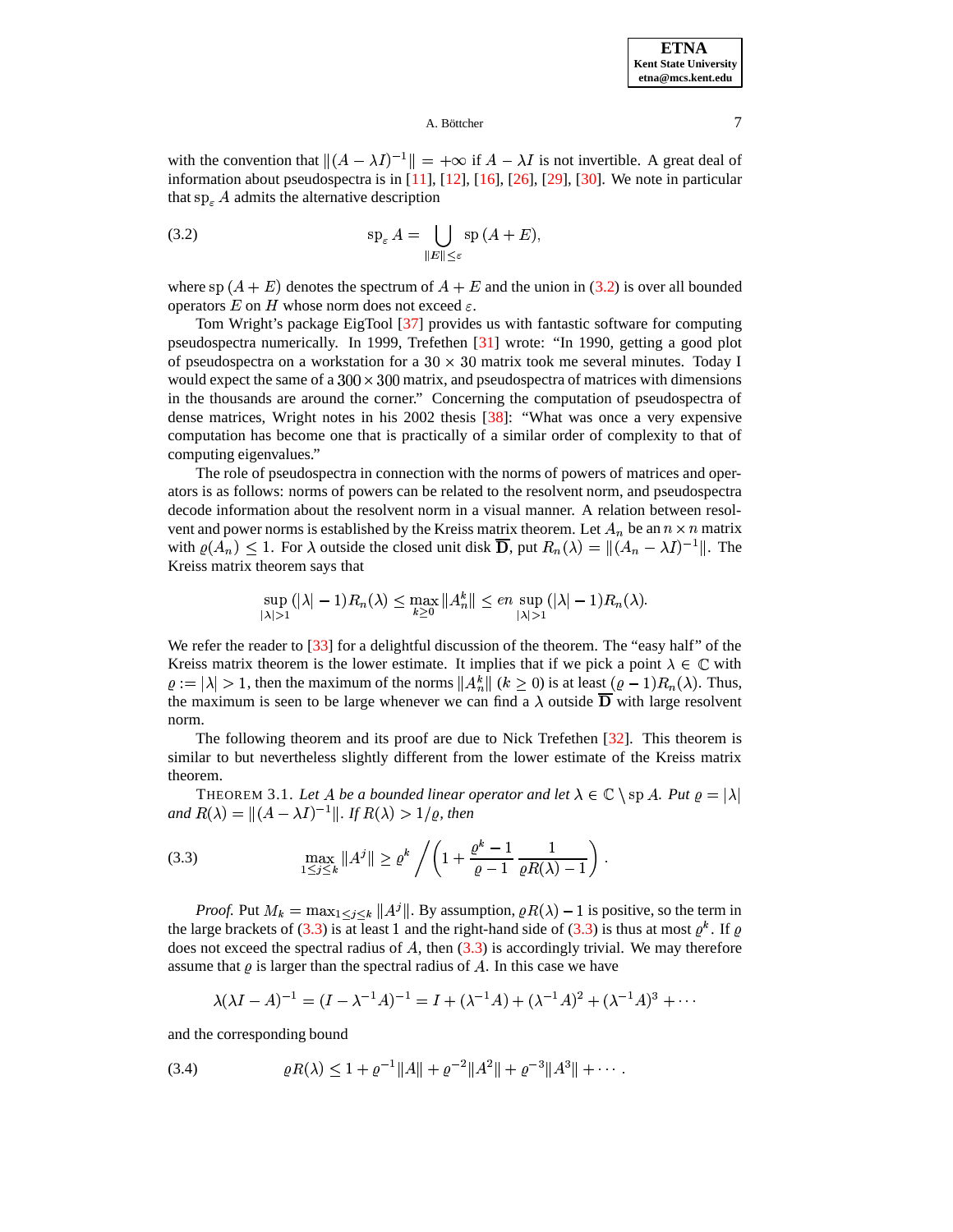Let us take the case  $k = 2$  for illustration. Clearly,

$$
||A||, ||A^2|| \le M_2, \quad ||A^3||, ||A^4|| \le M_2^2, \quad ||A^5||, ||A^6|| \le M_2^3,
$$

and so on. Grouping the terms in  $(3.4)$  accordingly into pairs gives

$$
\varrho R(\lambda) \le 1 + (\varrho^{-2} M_2)(1+\varrho) + (\varrho^{-2} M_2)^2 (1+\varrho) + \cdots.
$$

If  $M_2 \ge \varrho^2$ , then [\(3.3\)](#page-6-1) is true, so we may assume that  $\varrho^{-2} M_2 < 1$ . In this case

$$
\varrho R(\lambda) \leq 1 + \frac{\varrho^{-2} M_2(1+\varrho)}{1-\varrho^{-2} M_2} = 1 + \frac{\varrho+1}{\varrho^2/M_2-1}.
$$

For general k, we obtain similarly that  $\varrho R(\lambda)$  is at most

$$
1 + (\varrho^{-k} M_k)(1 + \dots + \varrho^{k-1}) + (\varrho^{-k} M_k)^2 (1 + \dots + \varrho^{k-1}) + \dots
$$
  
= 
$$
1 + \frac{1 + \varrho + \dots + \varrho^{k-1}}{\varrho^k / M_k - 1},
$$

that is,

$$
\varrho R(\lambda)-1\leq \frac{\varrho^k-1}{\varrho-1}\,\frac{1}{\varrho^k/M_k-1}.
$$

It follows that

$$
\frac{1}{\varrho R(\lambda)-1}\geq \frac{\varrho-1}{\varrho^k-1}\left(\frac{\varrho^k}{M_k}-1\right),
$$

which implies that

$$
\frac{\varrho^k}{M_k}-1\leq \frac{\varrho^k-1}{\varrho-1}\,\frac{1}{\varrho R(\lambda)-1}.
$$

This is  $(3.3)$ .  $\Box$ 

<span id="page-7-0"></span>Thus, if sp A is known to be a subset of the closed unit disk **D** and if there is an  $\varepsilon \leq 1$ such that the pseudospectrum  $sp_{\varepsilon} A$  contains points outside **D**, then, by [\(3.1\)](#page-5-0), each point  $\lambda \in sp_{\varepsilon} A \setminus \mathbf{D}$  yields an estimate

$$
\max_{1 \le j \le k} \|A^j\| \ge \varrho^k / \left(1 + \frac{\varrho^k - 1}{\varrho - 1} \frac{1}{\varrho/\varepsilon - 1}\right)
$$

with  $\varrho = |\lambda|$ . Different choices of  $\lambda$  give different values of the right-hand sides of [\(3.3\)](#page-6-1) and [\(3.5\)](#page-7-0), and we want these right-hand sides to be as large as possible. Tom Wright [\[37\]](#page-40-11), [\[38\]](#page-40-12) has implemented the search for an optimal  $\lambda$  in EigTool.

Let  $\mathcal R$  denote the set of all rational functions without poles on the unit circle **T**. If  $a \in \mathcal R$ , then  $a \in L^{\infty}$ . Now fix  $a \in \mathcal{R}$  and consider  $T_n(a)$ . We put

$$
M_k(n) = \max_{1 \leq j \leq k} ||T_n^j(a)||, \quad M(n) = \lim_{k \to \infty} M_k(n).
$$

Clearly,  $M(n) = \sup_{k>1} M_k(n)$ , that is,  $M(n)$  is the height of the highest peak of  $||T_n^k(a)||$ as k ranges over N. Thus, the powers of  $T_n(a)$  go to infinity if and only if  $M(n) = \infty$  and they have a critical transient behavior before decaying to zero if and only if  $M(n)$  is large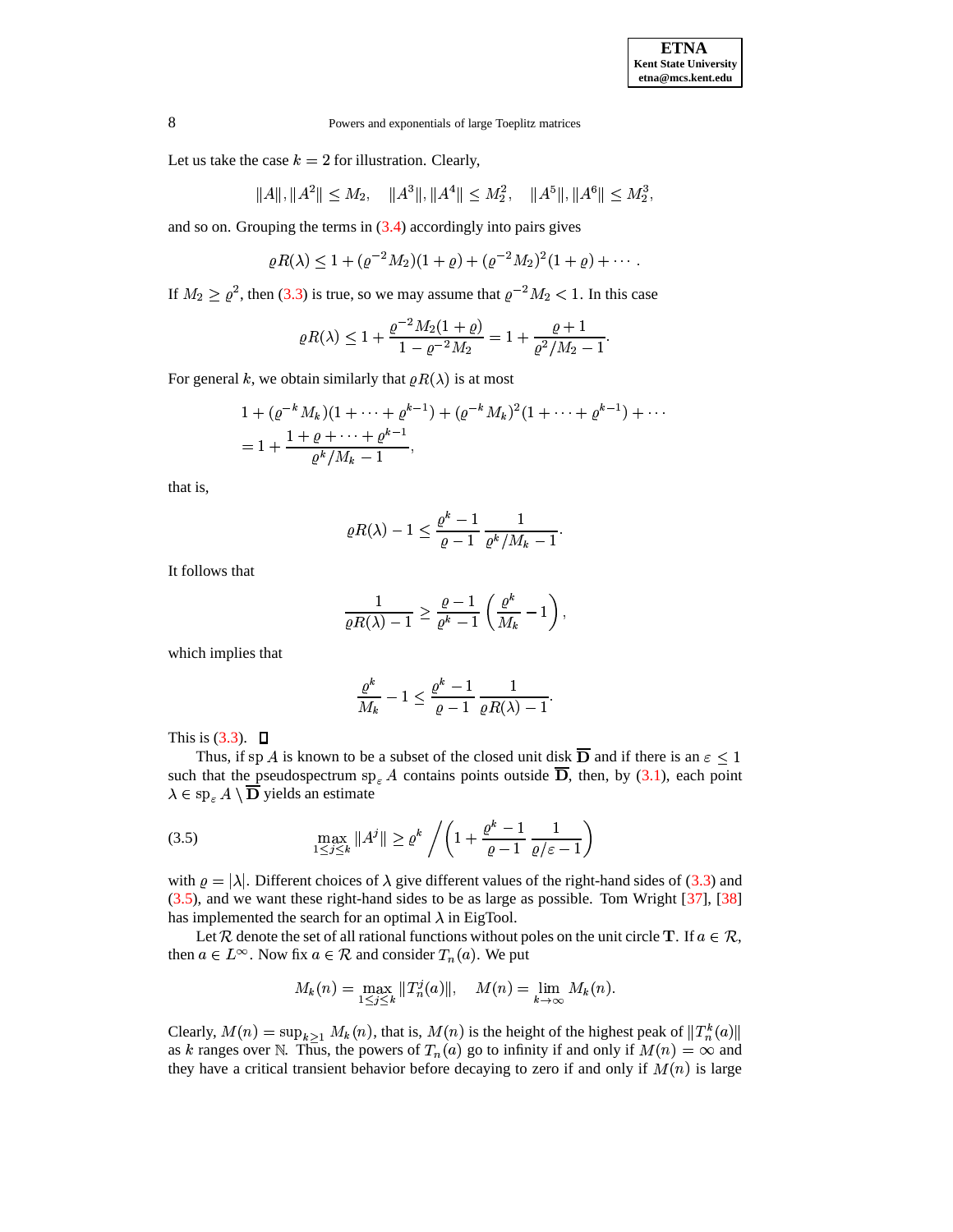### A. Böttcher  $\qquad \qquad 9$

but finite. We assume that the plane Lebesgue measure of  $\operatorname{sp} T(a)$  is nonzero. Equivalently, we assume that there exist points in the plane that are encircled by the (naturally oriented) curve  $a(T)$  with nonzero winding number. Suppose  $||a||_{\infty} > 1$ . Then there exist points  $\lambda \in \mathbb{C} \setminus a(T)$  such that  $\varrho = |\lambda| > 1$  and the winding number of a about  $\lambda$  is nonzero. It is well-known that

<span id="page-8-0"></span>
$$
R_n(\lambda) := \|(T_n(a) - \lambda I)^{-1}\| = \|T_n^{-1}(a - \lambda)\|
$$

increases at least exponentially (see [\[26\]](#page-40-20) and [\[5,](#page-39-0) Theorem 3.13]), i.e., there exist positive constants  $C = C(a, \lambda)$  and  $\beta = \beta(a, \lambda)$  such that

$$
(3.6) \t\t R_n(\lambda) \ge Ce^{\beta n}
$$

for all  $n \geq 1$ . (Note that if a is merely continuous or piecewise continuous, then the growth rate of  $R_n(\lambda)$  may drop down to  $Cn^{1+\varepsilon}$  or even  $Cn(\log n)^{1+\varepsilon}$ ; see [\[4\]](#page-39-1) and [\[7\]](#page-39-2).) Consequently,  $R_n(\lambda) > 1$  for all sufficiently large n and we obtain from Theorem [3.1](#page-6-3) that

<span id="page-8-1"></span>
$$
M_k(n) \geq \varrho^k \left/ \left(1 + \frac{\varrho^k - 1}{\varrho - 1} \frac{1}{\varrho R_n(\lambda) - 1}\right),\right.
$$

<span id="page-8-3"></span>and

(3.7) 
$$
M(n) \ge (e-1)(eR_n(\lambda) - 1).
$$

This, in conjunction with  $(3.6)$ , gives

(3.8) 
$$
M(n) \geq (\varrho - 1)(\varrho C e^{\beta n} - 1),
$$

that is, *there must be critical transient or limiting behavior of*  $||T_n^k(a)||$  for all n larger than *a* moderately sized  $n_0$ . We will now say something about the constants in [\(3.6\)](#page-8-0) and [\(3.8\)](#page-8-1)

We denote by  $\mathcal{P}_r$  ( $r \geq 1$ ) the set of all Laurent polynomials of degree at most r, that is, the set of all functions of the form

(3.9) 
$$
a(t) = \sum_{j=-r}^{r} a_j t^j.
$$

Obviously, if  $a \in \mathcal{P}_r$ , then  $T(a)$  is banded with bandwidth  $2r + 1$ . Let  $a \in \mathcal{P}_r$ , suppose  $\|a\|_{\infty} > 1$ , and choose  $\lambda$  as above. We then have

$$
t^{r}(a(t)-\lambda) = \prod_{i=1}^{s}(t-\mu_{i})\prod_{i=s+1}^{2r}(t-\delta_{i}),
$$

with  $|\mu_i| > 1$  and  $|\delta_i| < 1$ . It follows that

$$
a(t) - \lambda = t^{-\kappa} \prod_{i=1}^s (t - \mu_i) \prod_{i=s+1}^{2r} \left(1 - \frac{\delta_j}{t}\right),
$$

where  $\kappa = s - r$ . Without loss of generality assume that  $\kappa \ge 1$  (otherwise replace  $a(t)$  by  $a(1/t)$ , which amounts to replacing  $T_n(a)$  by the transpose matrix). Put

<span id="page-8-2"></span>(3.10) 
$$
d(t) = \prod_{i=1}^{s} (t - \mu_i)^{-1} =: \sum_{j=0}^{\infty} d_j t^j \quad (t \in \mathbf{T}),
$$

(3.11) 
$$
||P_n d||^2 = \sum_{j=0}^{n-1} |d_j|^2, \quad ||Q_n d||^2 = \sum_{j=n}^{\infty} |d_j|^2.
$$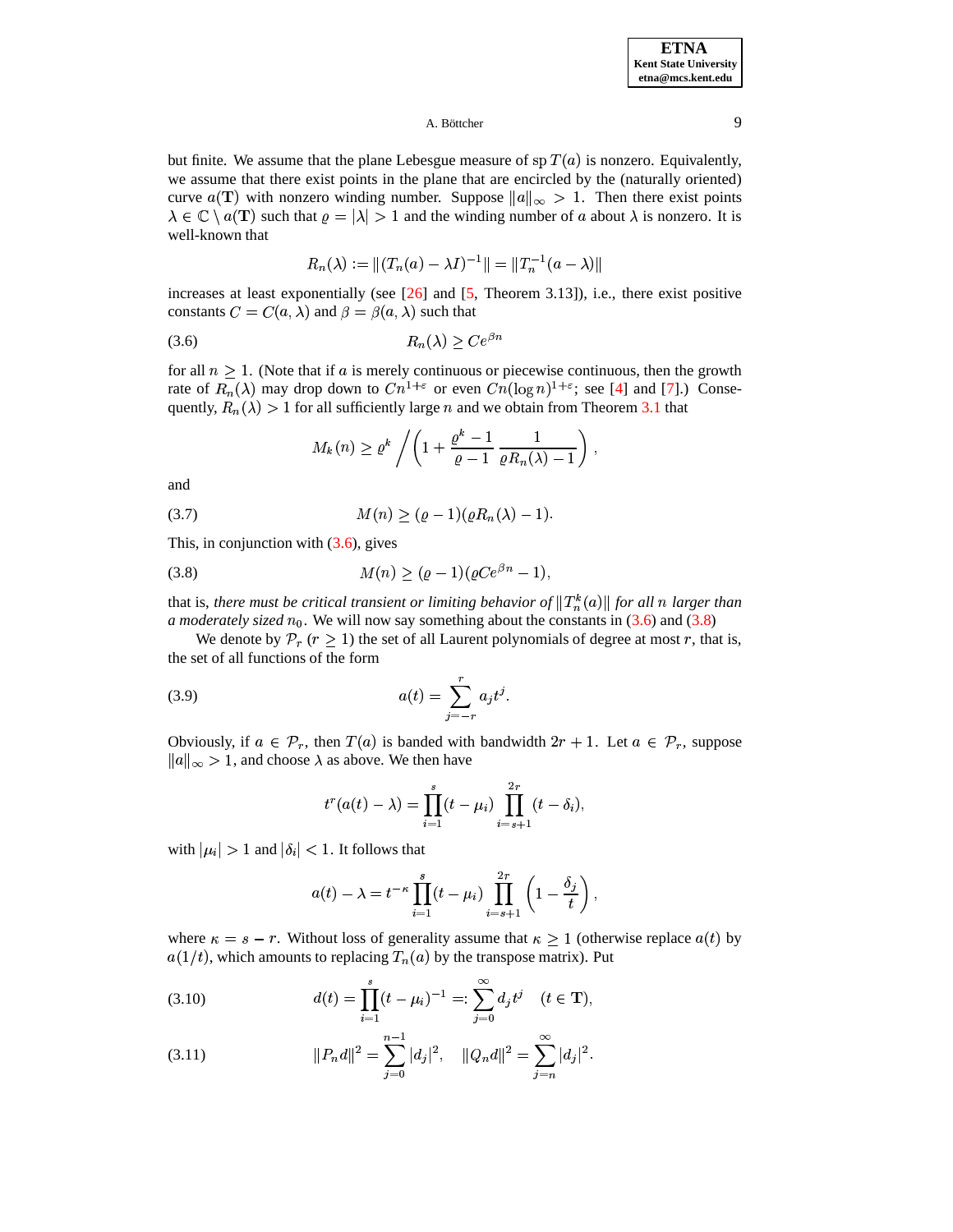<span id="page-9-2"></span>The following result is a slight modification of Theorem 3.13 of [\[5\]](#page-39-0).

THEOREM 3.2. *For all*  $n \geq 1$ ,

$$
R_n(\lambda) \ge \frac{\|P_n d\|}{\|a - \lambda\|_{\infty} \|Q_n d\|}.
$$

*Proof.* Put  $b = a - \lambda$ . With the notation  $\chi_k(t) = t^k$ , we have  $b = \chi_{-k}b - b_+$  (a so-called Wiener-Hopf factorization), where

$$
b_{-}(t) = \prod_{i=s+1}^{2r} \left(1 - \frac{\delta_i}{t}\right), \quad b_{+}(t) = \prod_{i=1}^{s} (t - \mu_i).
$$

Define  $x^{(n)} \in \mathbb{C}^n$  and  $x \in \ell^2$  by

<span id="page-9-0"></span>
$$
x^{(n)}=(d_0,\dots,d_{n-1}),\quad x=(d_0,d_1,\ldots).
$$

Since  $T(b) = T(b_-)T(\chi_{-\kappa})T(b_+)$  (see, e.g, [\[11,](#page-40-1) Section 1.5]), we obtain

(3.12) 
$$
T_n(b)x^{(n)} = P_nT(b_-)T(\chi_{-\kappa})T(b_+)x^{(n)}.
$$

<span id="page-9-1"></span>Because  $\kappa \geq 1$ , we have  $P_n T(b_-) T(\chi_{-\kappa}) e_0 = 0$ , where  $e_0 = (1, 0, 0, \ldots)$ . As  $T(b_+)x = e_0$ , it follows that  $e_0$ , it follows that

(3.13) 
$$
P_n T(b_-) T(\chi_{-\kappa}) T(b_+) x = 0.
$$

From [\(3.12\)](#page-9-0) and [\(3.13\)](#page-9-1) we get

$$
T_n(b)x^{(n)} = P_nT(b_-)T(\chi_{-\kappa})T(b_+)(x^{(n)} - x) = P_nT(b)(x^{(n)} - x).
$$

Taking into account that  $||x^{(n)} - x|| = ||Q_n d||$ , we arrive at the estimate

$$
||T_n(b)x^{(n)}|| \le ||T(b)|| \, ||Q_b d|| = ||b||_{\infty} ||Q_n d||,
$$

and since  $||x^{(n)}|| = ||P_n d||$ , it results that

<span id="page-9-3"></span>
$$
||T_n^{-1}(b)|| \ge \frac{||x^{(n)}||}{||T_n(b)x^{(n)}||} \ge \frac{||P_n d||}{||b||_{\infty}||Q_n d||}. \quad \Box
$$

For the sake of simplicity, assume the zeros  $\mu_1, \dots, \mu_s$  are distinct and  $|\mu_1| < |\mu_i|$  for <br>> 2. Decomposition into partial fractions gives all  $i \geq 2$ . Decomposition into partial fractions gives

(3.14) 
$$
d(t) = \sum_{i=1}^{s} \frac{A_i}{1 - t/\mu_i} = \sum_{j=0}^{\infty} \sum_{i=1}^{s} \frac{A_i}{\mu_i^j} t^j,
$$

with explicitly available constants  $A_1, \ldots, A_s$ . Theorem [3.2](#page-9-2) in conjunction with the estimates

$$
\|P_nd\|\ge |d_0|=\left|\sum_{i=1}^s A_i\right|=\prod_{i=1}^s \frac{1}{|\mu_i|}
$$

and

$$
||Q_n d||^2 = \sum_{j=n}^{\infty} \left| \sum_{i=1}^s \frac{A_i}{\mu_i^j} \right|^2 \le s \sum_{i=1}^s \sum_{j=n}^{\infty} \frac{|A_i|^2}{|\mu_i|^2 j} = \sum_{i=1}^s \frac{|A_i|^2}{|\mu_i|^2} \frac{s}{1 - 1/|\mu_i|^2}
$$
  
=: 
$$
\sum_{i=1}^s \frac{B_i}{|\mu_i|^2 n} = \frac{B_1}{|\mu_1|^2 n} \left(1 + \sum_{i=2}^s \frac{B_j}{B_1} \left| \frac{\mu_1}{\mu_i} \right|^{2n} \right)
$$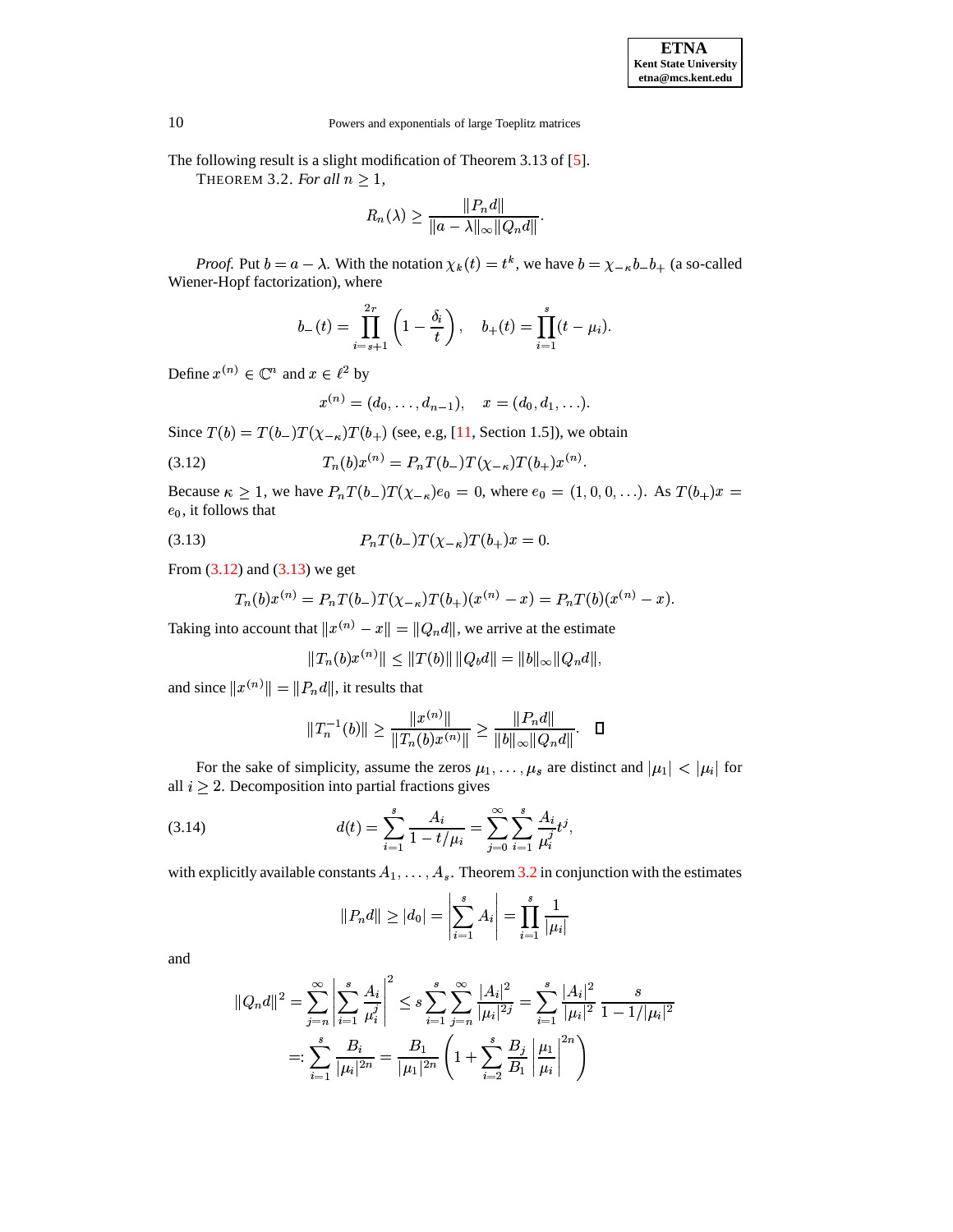<span id="page-10-0"></span>yields

$$
(3.15) \t R_n(\lambda)^2 \ge \frac{|\mu_1|^{2n}}{B_1||a - \lambda||_\infty^2 \prod_{i=1}^s |\mu_i|^2} \frac{1}{1 + \sum_{i=2}^s (B_j/B_1)|\mu_1/\mu_j|^{2n}}.
$$

In practice, we could try computing  $R_n(\lambda)$  directly via the Matlab command  $R_n(\lambda) =$  $\texttt{norm}(\texttt{inv}(T_n(a-\lambda)))$  or  $R_n(\lambda)=1/\texttt{min}(\texttt{svd}(T_n(a-\lambda))).$  However, as [\(3.6\)](#page-8-0) shows, this is an ill-conditioned problem for large  $n$ . Estimate  $(3.15)$  is more reliable. It first of all shows that  $(3.6)$  and  $(3.8)$  are true with

$$
\beta = \log |\mu_1|.
$$

To get the constants contained in  $(3.15)$  we may proceed as follows. We first determine the zeros  $\mu_1, \ldots, \mu_s$ , we then use Matlab's RESIDUE command to find the numbers  $A_i$  in formula [\(3.14\)](#page-9-3), and finally we define  $B_i = s|A_i|^2/(1-1/|\mu_i|^2)$ . Note that *s* is in general much smaller than  $n$ , so that possible numerical instabilities are no longer caused by large matrix dimensions but at most by unfortunate location of the zeros  $\mu_1, \ldots, \mu_s$ . Notice also that  $(3.10)$  implies that the numbers  $d_0, \ldots, d_{s-1}$  are the entries of the first column of the  $\lim_{s \to \infty} \frac{S(S, V)}{\log N}$  in prices that the numbers  $u_0, \dots, u_{s-1}$  are the entries of the first column of the  $T_s(d)x = e_0$  to obtain  $d_0, \ldots, d_{s-1}$  and then, taking into account [\(3.14\)](#page-9-3), find the constants  $A_1, \ldots, A_s$  as the solutions of the  $s \times s$  Vandermonde system  $A_1, \ldots, A_s$  as the solutions of the  $s \times s$  Vandermonde system

$$
\left(\begin{array}{cccc}1 & 1 & \ldots & 1 \\ 1/\mu_1 & 1/\mu_2 & \ldots & 1/\mu_s \\ \vdots & \vdots & & \vdots \\ 1/\mu_1^{s-1} & 1/\mu_2^{s-1} & \ldots & 1/\mu_s^{s-1}\end{array}\right)\left(\begin{array}{c}A_1 \\ A_2 \\ \vdots \\ A_s\end{array}\right)=\left(\begin{array}{c}d_0 \\ d_1 \\ \vdots \\ d_{s-1}\end{array}\right).
$$

Here is an example that can be done by hand.

EXAMPLE 3.3. Let  $a(t) = t^{-1} + \alpha^2 t$  with  $0 < \alpha < 1/2$ . The range  $a(T)$  is the ellipse

$$
\frac{x^2}{(1+\alpha^2)^2} + \frac{y^2}{(1-\alpha^2)^2} = 1
$$

and the eigenvalues of the matrix  $T_n(a)$  are densely spread over the interval  $(-2\alpha, 2\alpha)$  be-<br>tween the foci of the ellipse. The spectral radius is tween the foci of the ellipse. The spectral radius is

$$
\varrho(T_n(a)) = 2\alpha \cos \frac{\pi}{n+1}.
$$

This is smaller than 1 but may be close to 1. The norm of the symbol is given by  $||a||_{\infty} =$  $1 + \alpha^2 > 1$ . Fix  $\lambda = \varrho \in (1, 1 + \alpha^2)$ . The zeros of  $t(a(t) - \varrho)$  are

$$
\mu_1 = \frac{\varrho - \sqrt{\varrho^2 - \alpha^2}}{2\alpha^2}, \quad \mu_2 = \frac{\varrho + \sqrt{\varrho^2 - \alpha^2}}{2\alpha^2}.
$$

The numbers  $\mu_1$  and  $\mu_2$  are greater than 1, and we have

$$
A_1 = \frac{1}{\mu_1 - \mu_2}, \quad A_2 = \frac{1}{\mu_2 - \mu_1},
$$
  

$$
B_1 = \frac{2A_1^2}{1 - 1/\mu_1^2}, \quad B_2 = \frac{2A_2^2}{1 - 1/\mu_2^2}.
$$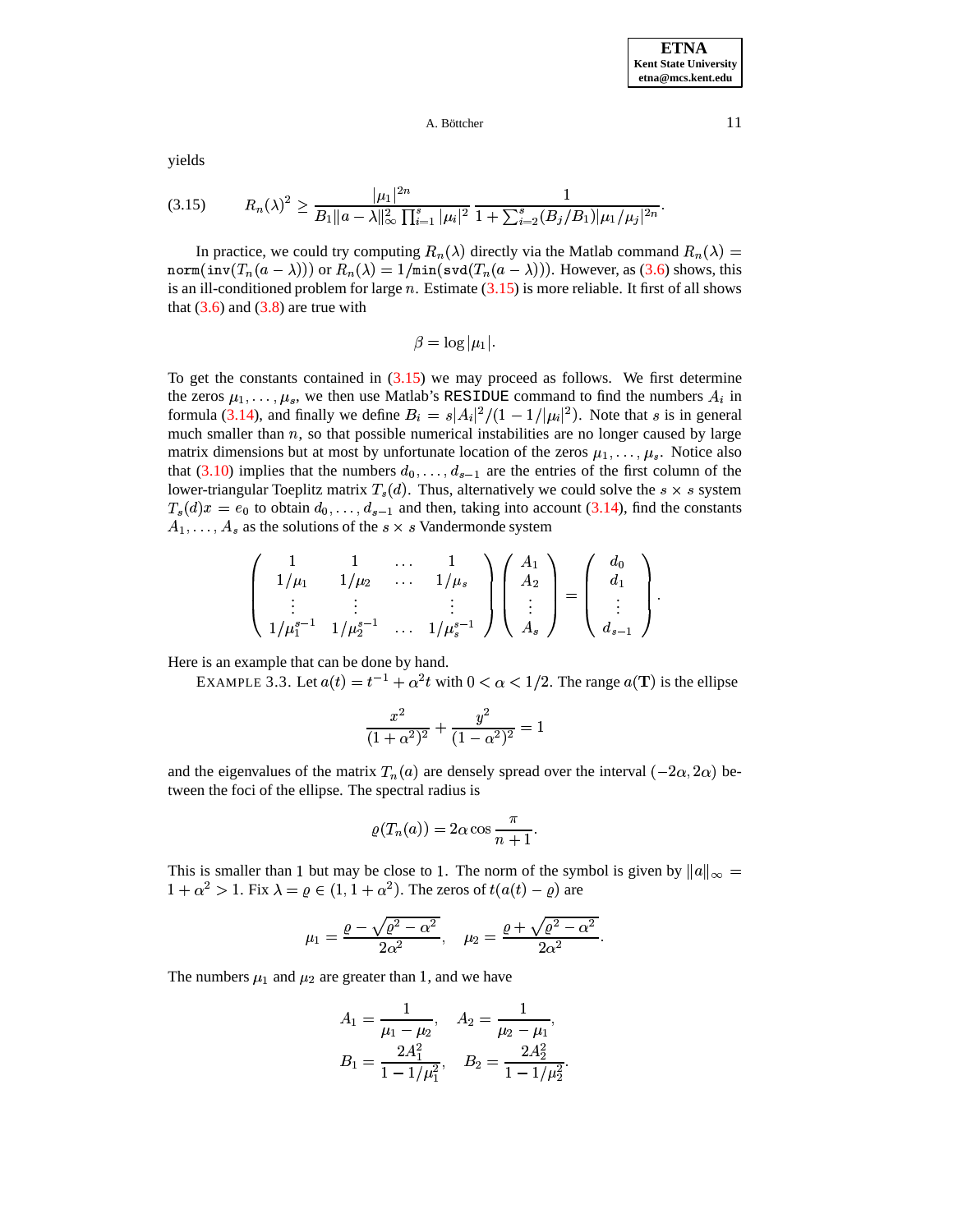Thus,  $(3.15)$  becomes

$$
R_n(\lambda)^2 \ge \frac{\alpha^4 \mu_1^{2n}}{B_1(\varrho + 1 + \alpha^2)^2} / \left(1 + \frac{B_2}{B_1} \left(\frac{\mu_1}{\mu_2}\right)^{2n}\right).
$$

Here are a few concrete samples. In each case we picked  $\lambda = \varrho = 1.01$ . Note that [\(3.7\)](#page-8-3) with  $\rho = 1.01$  gives

$$
M(n) \geq 0.1(1.01 R_n(1.01) - 1),
$$

which is almost the same as the Kreiss estimate  $M(n) \geq 0.1 R_n(1.01)$ .  $\alpha = 0.2$ . We have  $\mu_1 = 1.0323, \mu_2 = 24.2177,$ 

$$
R_n(1.01) \ge 10^{0.0138 n - 1.0863} =: E_{0.2}(n).
$$

In particular,  $E_{0.2}(1000) = 10^{12.70}$ . Matlab result:  $R_{1000}(1.01) = 10^{15.03}$ .  $\alpha = 0.4$ . Now  $\mu_1 = 1.2296$ ,  $\mu_2 = 5.0829$ ,

$$
R_n(1.01) \ge 10^{0.0897 n - 0.9316} =: E_{0.4}(n).
$$

We get  $E_{0.4}(100) = 10^{8.04}$  and  $E_{0.4}(1000) = 10^{88.77}$ , while Matlab gives  $R_{100}(1.01) =$  $10^{9.48}$  and  $R_{1000}(1.01) = 10^{90.28}$ .  $\alpha = 0.49$ . This time  $\mu_1 = 1.5945$ ,  $\mu_2 = 2.6121$ ,

$$
R_n(1.01) \ge 10^{0.2026 n - 1.2233} =: E_{0.49}(n).
$$

We obtain

$$
E_{0.49}(50) = 10^{8.91}, \quad E_{0.49}(100) = 10^{19.04}, E_{0.49}(1000) = 10^{201.38}, \quad E_{0.49}(2000) = 10^{403.98},
$$

and Matlab delivers

$$
R_{50}(1.01) = 10^{10.22}
$$
,  $R_{100}(1.01) = 10^{20.35}$ ,  $R_{1000}(1.01) = 10^{202.71}$ ,

the last two values with a warning. Matlab returns a warning without a value for  $n = 2000$ . Thus, we have eventually beaten the unbeatable Matlab.  $\square$ 

**4. Simply norms.** In this section we collect some known results on the asymptotic behavior of the norms of Toeplitz-like matrices.

Frequently one has not to deal with pure Toeplitz matrices but with matrices that are composed of Toeplitz matrices. Let  $\mathcal{B}(\ell^2)$  be the  $C^*$ -algebra of all bounded linear operators on  $\ell^2$  and let  ${\bf A}(L^\infty)$  denote the smallest closed subalgebra of  ${\cal B}(\ell^2)$  that contains all Toeplitz operators  $T(a)$  with  $a \in L^{\infty}$ . For example, if  $\{a_{jk}\}\$ is a finite collection of functions in  $L^{\infty}$ , then

<span id="page-11-0"></span>(4.1) 
$$
\sum_{i} \prod_{j} T(a_{jk}) \in \mathbf{A}(L^{\infty}).
$$

Notice also that  $e^{\tau T(a)} \in \mathbf{A}(L^{\infty})$  for each  $\tau \in \mathbb{C}$  and each  $a \in L^{\infty}$ , because

$$
\left\| e^{\tau T(a)} - \left( I + \frac{\tau}{1!} T(a) + \frac{\tau^2}{2!} T^2(a) + \ldots + \frac{\tau^N}{N!} T^N(a) \right) \right\| \to 0
$$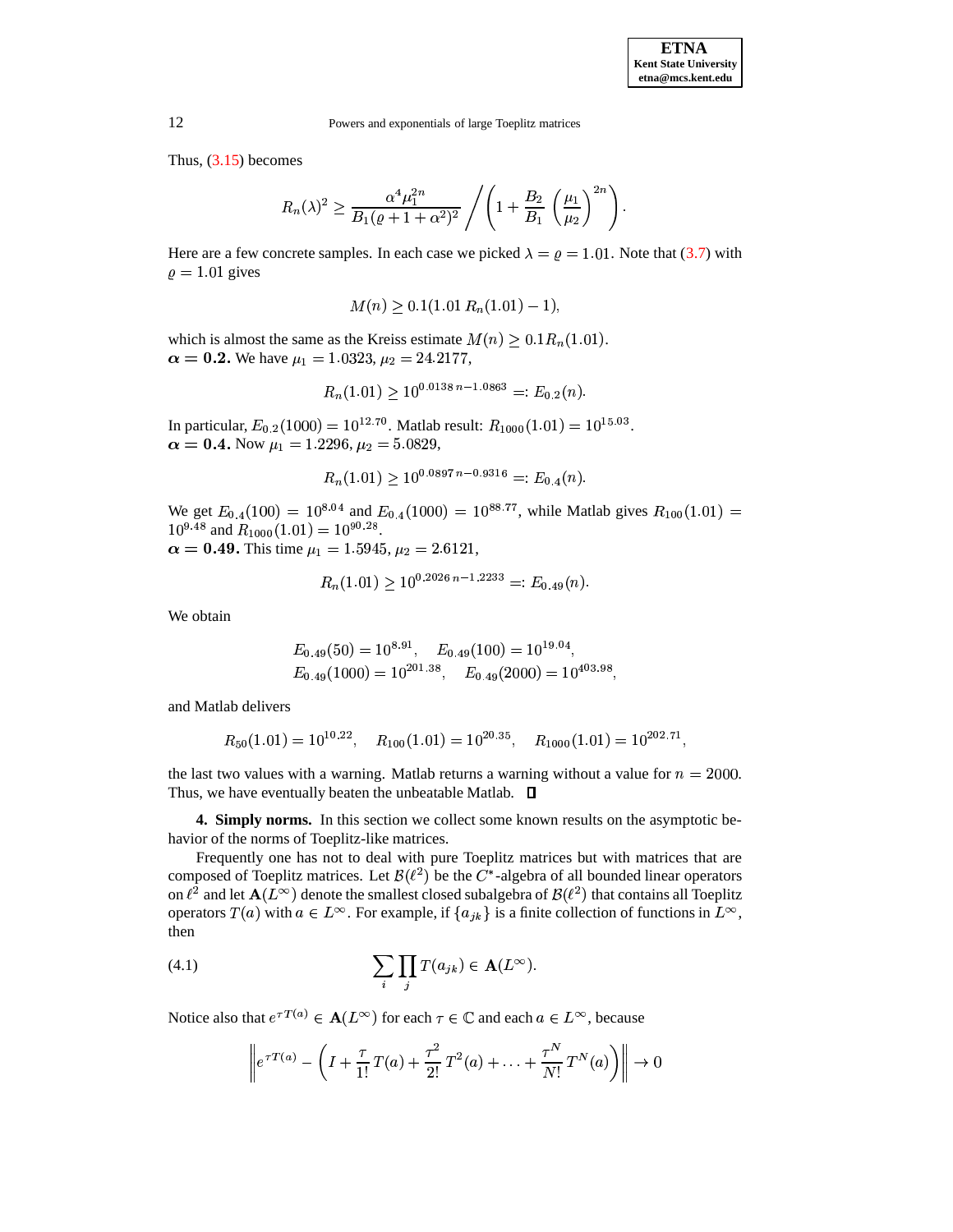<span id="page-12-0"></span>as  $N \to \infty$ . We define  $V^{(-n)}$  and  $V^n$  on  $\ell^2$  by

$$
V^{(-n)} : (x_1, x_2, x_3, \ldots) \mapsto (x_{n+1}, x_{n+2}, \ldots),
$$
  
\n
$$
V^n : (x_1, x_2, x_3, \ldots) \mapsto (0, \ldots, 0, x_1, x_2, \ldots) \quad (n \text{ zeros}).
$$

THEOREM  $4.1$ *. If*  $A \in \mathbf{A}(L^{\infty})$ *, then the strong limit* 

<span id="page-12-5"></span><span id="page-12-1"></span>
$$
s\text{-}\lim_{n\to\infty} V^{(-n)}AV^n
$$

*exists and is a Toeplitz operator*  $T(a)$  *with*  $a \in L^{\infty}$ .

For the history of this theorem, see [\[1\]](#page-39-3) and [\[11,](#page-40-1) p. 152]. A full proof is in [\[10\]](#page-40-0). The function  $a$  of Theorem [4.1](#page-12-0) is referred to as the *symbol* of the operator  $A$  and is denoted by sym A. Since, obviously,  $||A|| \ge ||V^{(-n)}AV^n||$  for all n, Theorem [4.1](#page-12-0) in conjunction with the Banach-Steinhaus theorem implies the useful estimate

(4.2) 
$$
||A|| \ge ||T(\text{sym } A)|| = ||\text{sym } A||_{\infty}.
$$

The symbol of the operator [\(4.1\)](#page-11-0) and of  $e^{\tau T(a)}$  is  $\sum_i \prod_k a_{jk}$  and  $e^{\tau a}$ , respectively.

Let F denote the set of all sequences  $\{A_n\}_{n=1}^{\infty}$ , where  $A_n$  is an  $n \times n$  matrix and

(4.3) 
$$
\| \{ A_n \}_{n=1}^{\infty} \| := \sup_{n \ge 1} \| A_n \| < \infty.
$$

The set  $\mathcal F$  becomes a  $C^*$ -algebra with the norm [\(4.3\)](#page-12-1) and the operations

$$
\{A_n\} + \{B_n\} = \{A_n + B_n\}, \quad \alpha \{A_n\} = \{\alpha A_n\},
$$
  

$$
\{A_n\} \{B_n\} = \{A_n B_n\}, \quad \{A_n\}^* = \{A_n^*\},
$$

 $A_n^*$  denoting the Hermitian adjoint of  $A_n$ . Given a subset B of  $L^{\infty}$ , we define  $S(B)$  as the smallest closed subalgebra of F that contains all elements of the form  $\{T_n(a)\}_{n=1}^{\infty}$  with  $a \in B$ . Important cases are  $B = L^{\infty}$ ,  $B = PC$ , and  $B = C$ . Here C and PC denote the C<sup>\*</sup>algebras of all continuous and piecewise continuous functions on  $T$ , respectively. A function a on **T** is said to be piecewise continuous if  $a \in L^{\infty}$  and the one-sided limits  $a(t-0)$  and  $a(t+0)$  exist for each t on the counter-clockwise oriented unit circle. For instance, if  $a_{ik}$  are finitely many functions in  $B$ , then

<span id="page-12-4"></span>(4.4) 
$$
\left\{\sum_{j}\prod_{k}T_{n}(a_{jk})\right\}_{n=1}^{\infty}\in\mathbf{S}(B),
$$

and if  $a \in B$ , then  $\{e^{\tau T_n(a)}\}_{n=1}^{\infty} \in \mathbf{S}(B)$  for each  $\tau \in \mathbb{C}$ .

The operator  $W_n$  is defined on  $\ell^2$  by

<span id="page-12-2"></span>
$$
W_n: (x_1, x_2, x_3, \ldots) \mapsto (x_n, x_{n-1}, \ldots, x_1, 0, 0, \ldots).
$$

<span id="page-12-6"></span>Thus,  $W_n$  is  $P_n$  followed by reversal of the coordinates.

THEOREM 4.2. Let  $\{A_n\}_{n=1}^{\infty} \in \mathbf{S}(L^{\infty})$ . Then the sequences  $\{A_n\}_{n=1}^{\infty}$  and  $\{W_nA_nW_n\}_{n=1}^{\infty}$ *converge strongly to the operators* A and A in  $A(L^{\infty})$ , *respectively, and* 

<span id="page-12-3"></span>(4.5) 
$$
\liminf_{n \to \infty} ||A_n|| \ge \max(||A||, ||\widetilde{A}||).
$$

 $If \{A_n\}_{n=1}^{\infty} \in \mathbf{S}(PC)$ , then

(4.6) 
$$
\lim_{n \to \infty} ||A_n|| = \max(||A||, ||\widetilde{A}||).
$$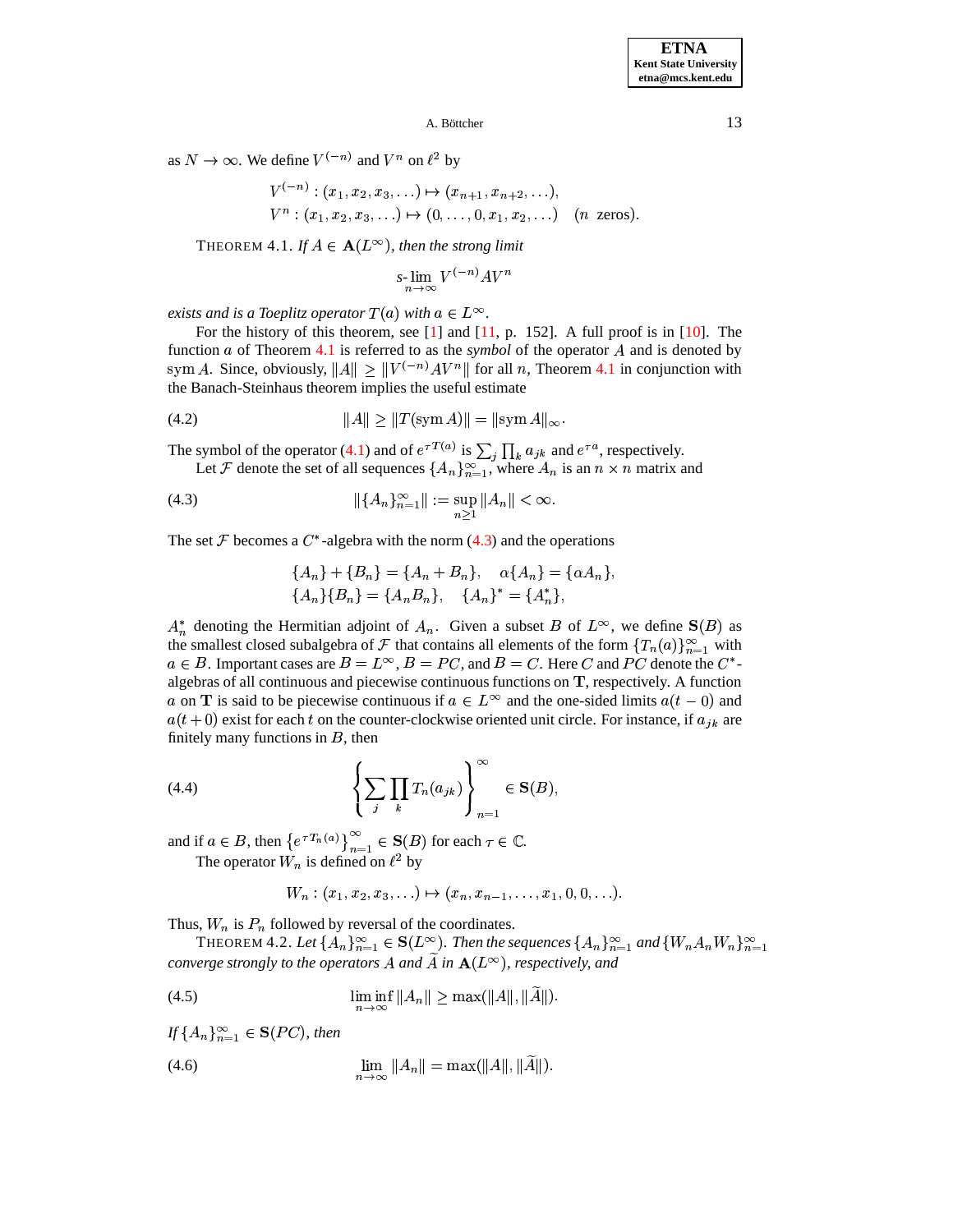A proof of the existence of the strong limits  $A$  and  $A$  is in [\[10\]](#page-40-0), for example. Estimate [\(4.5\)](#page-12-2) is a simple consequence of the equality  $||W_n A_n W_n|| = ||A_n||$  and the Banach-Steinhaus theorem. Equality [\(4.6\)](#page-12-3) was established in [\[3\]](#page-39-4), and a full proof is also contained in [\[11\]](#page-40-1).

An easy computation shows that  $W_nT_n(a)W_n = T_n(\widetilde{a})$ , where  $\widetilde{a}(t) := a(1/t)$   $(t \in \mathbf{T})$ . In other terms,  $T_n(\tilde{a})$  is simply the transpose of  $T_n(a)$ . If  $\{A_n\}$  is of the form [\(4.4\)](#page-12-4), then

$$
A = \sum_{j} \prod_{k} T(a_{jk}), \quad \widetilde{A} = \sum_{j} \prod_{k} T(\widetilde{a}_{jk}).
$$

In particular, for  $A_n = T_n^k(a)$  we obtain  $A = T^k(a)$  and  $A = T^k(\tilde{a})$ , so that A is just the transpose of A. Note also that [\(4.5\)](#page-12-2) can be sharpened to [\(1.4\)](#page-1-4) in this case. If  $A_n =$  $(T_n(b)T_n(c))^k$ , then  $A = (T(b)T(c))^k$  and  $A = (T(b)T(\tilde{c}))^k$ . Now A is not necessarily the transpose of  $A$ . Combining Theorem  $4.1$  and  $(4.2)$  we obtain

<span id="page-13-2"></span>(4.7) 
$$
\liminf_{n \to \infty} ||(T_n(b)T_n(c))^k|| \ge \max(||(T(b)T(c))^k||, ||(T(b)T(\tilde{c}))^k||)
$$

$$
\ge \max(||(bc)^k||_{\infty}, ||(bc)^k||_{\infty}) = ||bc||_{\infty}^k.
$$

We also remark that it may happen that  $||A|| > ||A||$ . For example, Proposition 4.12 of [\[5\]](#page-39-0) implies that if

$$
b(t) = \frac{t-\delta}{t-\gamma}
$$
 and  $c(t) = \frac{1-\gamma t}{1-\delta t}$   $(t \in \mathbf{T})$ 

with  $|\gamma|$  < 1 and  $|\delta|$  < 1, then  $||T(b)T(c)||$  <  $||T(b)T(\tilde{c})||$ .

The next question after Theorems [1.1](#page-1-2) and [4.2](#page-12-6) is the question about the convergence speed. Recall that  $R$  stands for the rational functions without poles on  $T$ . The following result is from  $[6]$  (also see  $[5,$  Theorem 4.1]).

THEOREM 4.3. Let  $a \in \mathcal{R}$  and assume that the modulus  $|a|$  is not constant on  $\mathbf{T}$ . Denote  $by$   $2\gamma \in \{2, 4, 6, \ldots\}$  the maximal order of the zeros of  $||a||_{\infty} - |a(t)|$  for  $t \in \mathbf{T}$ . Then there by  $2\gamma \in \{2, 4, 6, \ldots\}$  the maximal order of the zeros of  $||a||_{\infty}$  – exist constants c, d such that  $0 < c < d < \infty$  and

(4.8) 
$$
\|a\|_{\infty} - \frac{d}{n^{2\gamma}} \le \|T_n(a)\| \le \|a\|_{\infty} - \frac{c}{n^{2\gamma}}
$$

for all  $n \geq 1$ . On the other hand, if  $|a|$  is constant on **T**, then there are constants  $d$  and  $\delta$  in  $(0, \infty)$  *such that for all*  $n \geq 1$ ,

<span id="page-13-0"></span>
$$
||a||_{\infty}-de^{-\delta n}\leq ||T_n(a)||\leq ||a||_{\infty}.
$$

EXAMPLE 4.4. Let  $a \in \mathcal{R}$  be of the form  $a(t) = \sum_{i=0}^{\infty} a_i t^i$ , that is, suppr  $\sum_{i=0}^{\infty} a_i t^j$ , that is, suppose  $T(a)$  is lower-triangular. Assume that |a| is not constant on **T**. We have  $T_n^k(a) = T_n(a^k)$ , and hence [\(4.8\)](#page-13-0) is applicable. It follows that there are constants  $c_k$  and  $d_k$  such that

<span id="page-13-1"></span>
$$
||a||_{\infty}^k - \frac{d_k}{n^{2\gamma}} \le ||T_n^k(a)|| \le ||a||_{\infty}^k - \frac{c_k}{n^{2\gamma}}
$$

for all  $n \geq 1$ . However, the constants  $c_k$  and  $d_k$  may be large if k is large. We remark that the constants  $C$  of inequalities like

(4.9) 
$$
||a||_{\infty} - |a(t)| \leq C|t - t_0|^{2\gamma}
$$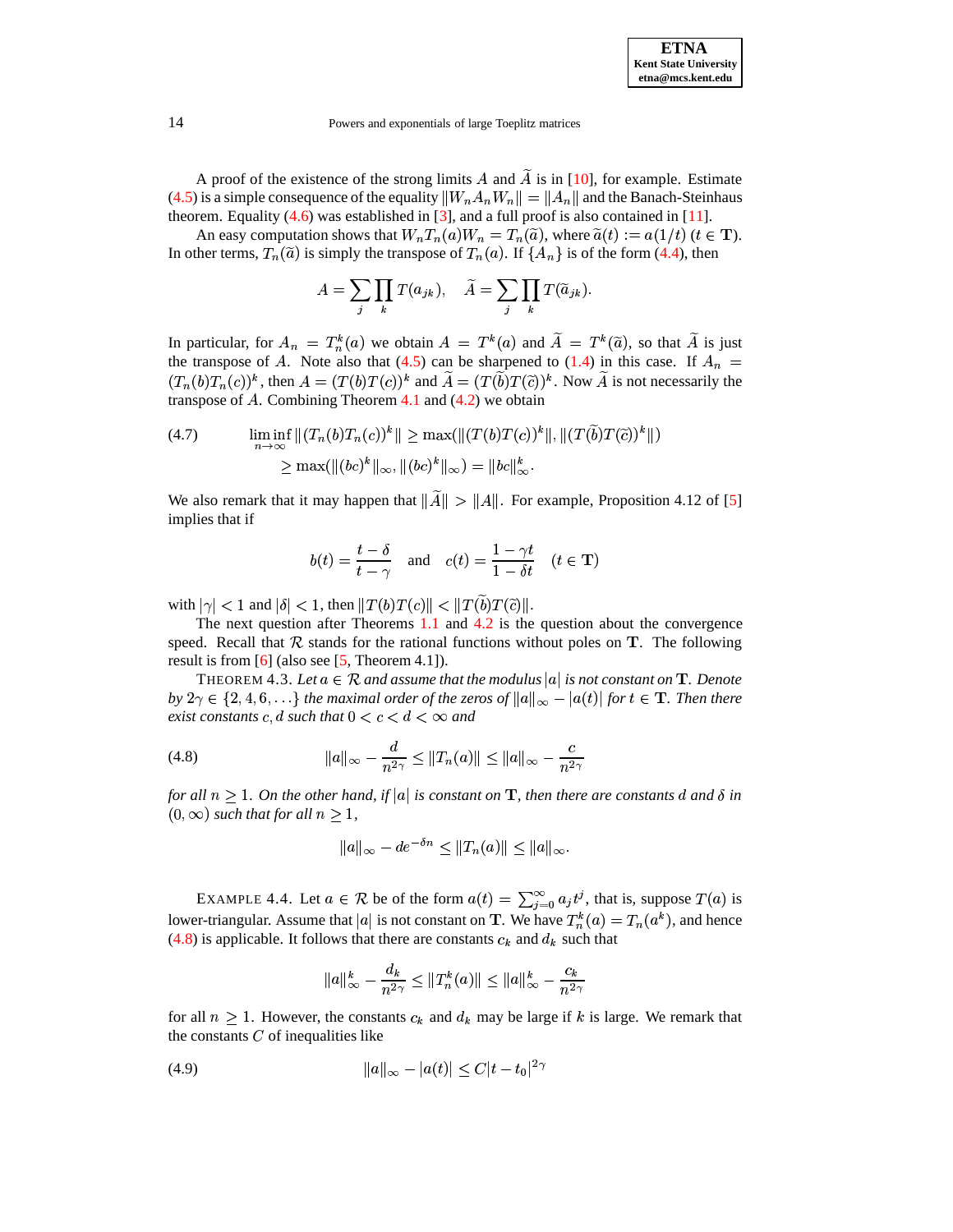enter into the d of  $(4.8)$ . For the powers of a, we obtain from  $(4.9)$  something like

$$
||a||_{\infty}^k - |a^k(t)| \lessapprox C k ||a||_{\infty}^k |t - t_0|^{2\gamma},
$$

and since  $Ck||a||_{\infty}^k$  is large whenever  $||a||_{\infty} > 1$  and k is large, we can expect that  $d_k$  is also large.

Let us consider a concrete example. Take

$$
a(t) = 10\left(-\frac{1}{16} - \frac{1}{4}t + t^2 - \frac{1}{4}t^3 - \frac{1}{16}t^4\right) = 10t^2\left(\frac{11}{8} - \frac{1}{16}|1-t|^4\right).
$$

In this case  $2\gamma = 4$ . The spectral radius of  $T_n(a)$  is about 0.63 and  $||a||_{\infty}$  equals  $110/8 =$  $\sim$  22  $\sim$  22  $\sim$  22  $\sim$  22  $\sim$  22  $\sim$  22  $\sim$  22  $\sim$  22  $\sim$  22  $\sim$  22  $\sim$  22  $\sim$  22  $\sim$  22  $\sim$  22  $\sim$  22  $\sim$  22  $\sim$  22  $\sim$  22  $\sim$  22  $\sim$  22  $\sim$  22  $\sim$  22  $\sim$  22  $\sim$  22  $\sim$  22  $\sim$  22  $\sim$  22  $\sim$  13.75. The level curves of the norm surface are shown in Figure [4.1](#page-35-0) and we clearly see the expected critical transient behavior. An interesting feature of Figure [4.1](#page-35-0) is the indents of the level curves. These indents correspond to vertical valleys in the surface. For instance, along the horizontal line  $n = 18$  we have Figure [4.2.](#page-31-0) The interesting piece of Figure [4.2](#page-31-0) is between  $k = 15$  and  $k = 40$ . If we move vertically along one of the lines  $k = 15$ ,  $k = 20, \ldots, k = 40$ , we obtain Figure [4.3.](#page-31-1) Figure [4.4](#page-32-0) reveals some mild turbulency in the steep, but Figure [4.3](#page-31-1) convincingly shows that in the sky region everything goes smoothly. In particular, the speed of the convergence of  $||T_n^k(a)||$  to  $||T^k(a)|| = ||a||_{\infty}^k$  is not affected by small fluctuations of  $k. \square$ 

<span id="page-14-0"></span>We now consider matrices of the form

$$
(4.10) \t\t An = Tn(b) + PnXPn + WnYWn,
$$

where  $b \in \mathcal{R}$  and X and Y are "small" in comparison with the "Toeplitz part"  $T_n(b)$ . To be more precise, we suppose that the moduli  $|X_{ik}|$  and  $|Y_{ik}|$  of the entries are bounded from above by  $C\sigma^{j+k}$  with constants  $C < \infty$  and  $\sigma \in (0,1)$ . These conditions guarantee that  $\{A_n\}$  belongs to  $S(C)$ . The operators A and  $\widetilde{A}$  of Theorem 4.2 can be shown to be  ${A_n}$  belongs to  $S(C)$ . The operators A and A of Theorem [4.2](#page-12-6) can be shown to be

$$
A=T(b)+X,\quad \widetilde{A}=T(\widetilde{b})+Y.
$$

From Theorem [4.2](#page-12-6) we infer that  $||A_n|| \to N$  as  $n \to \infty$ , where

$$
N := \max(||T(b) + X||, ||T(\tilde{b}) + Y||).
$$

Put

$$
N_0 := \|T(b)\| = \|b\|_\infty.
$$

Since sym  $(T(b) + X) = b$  and sym  $(T(b) + Y) = b$ , we deduce from [\(4.2\)](#page-12-5) that always  $N_0 \leq N$ .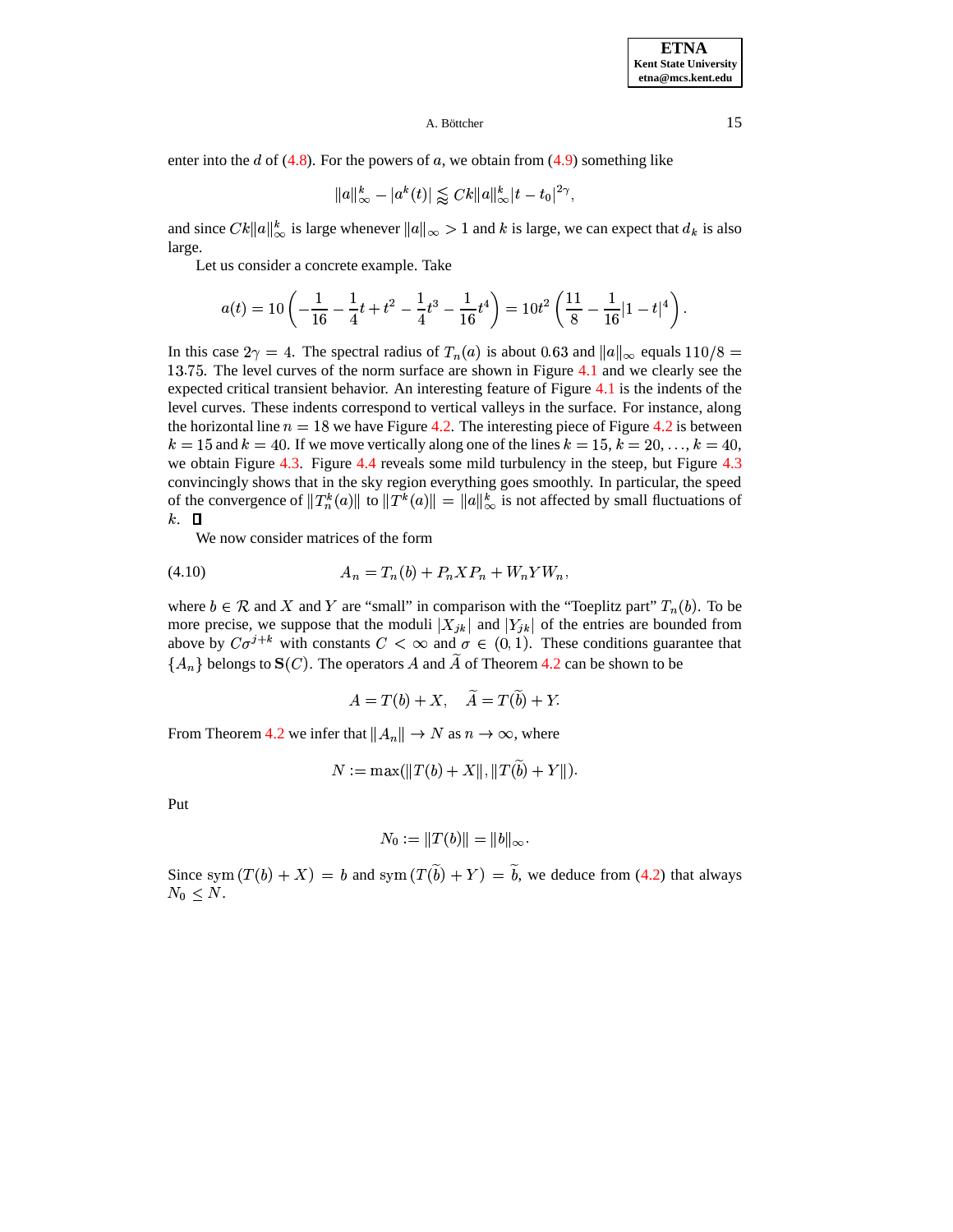

FIG. 4.1. *The symbol is*  $a(t) = 10\left(-\frac{1}{16} - \frac{1}{4}t + t^2 - \frac{1}{4}t^3 - \frac{1}{16}t^4\right)$ . *The plot shows the level curves*  $||T_n^k(a)|| = c$  for  $c = 10^{-2}$ , 1,  $10^2$ ,  $10^4$ , ...,  $10^{24}$  (the lower curve corresponds to  $c = 10^{-2}$ , the upper to  $10^{24}$ ). *We took*  $6 \le n \le 40$  *and*  $k = 10, 15, 20, \ldots, 400$ .



FIG. 4.2. *The symbol is as in Figure [4.1.](#page-35-0) The picture shows the norms*  $||T^k_{18}(a)||$  *for*  $1 \leq k \leq 100$ .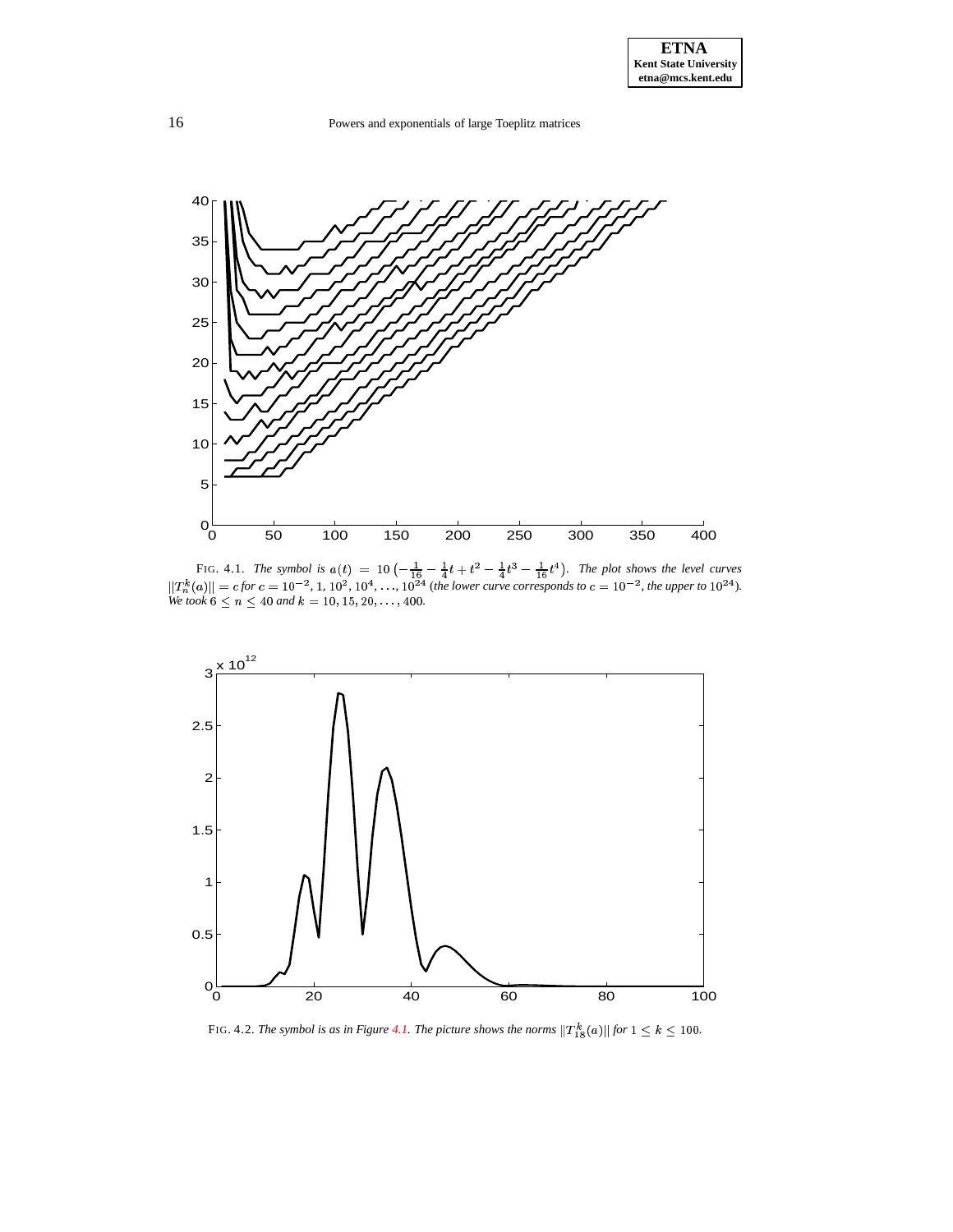A. Böttcher  $17$ 



FIG. 4.3. The symbol is again as in Figure [4.1.](#page-35-0) We see the values of of  $\log_{10} ||T_n^k(a)||$  for  $6 \le n \le 70$  and  $k = 15, 20, 25, ..., 40$ . Eventually higher curves correspond to higher values of k.



FIG. 4.4. *A close-up of Figure [4.3.](#page-31-1)*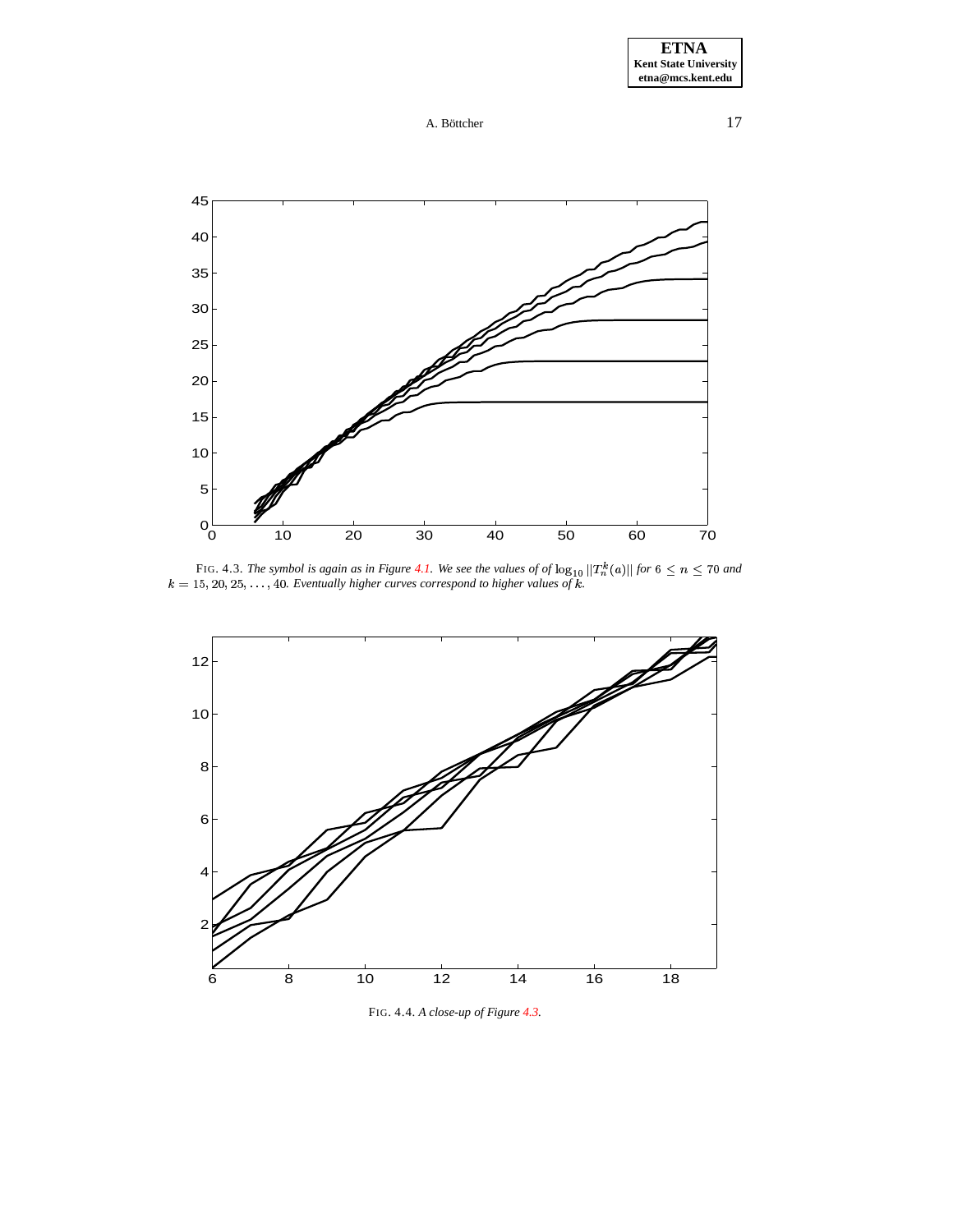<span id="page-17-0"></span>The following theorem was established in [\[6\]](#page-39-5) (it is also Theorem 4.16 of [\[5\]](#page-39-0)). THEOREM 4.5. If  $N > N_0$ , then

$$
\left| \|A_n\| - N \right| = O\left(e^{-\gamma\sqrt{n}}\right)
$$

*for some*  $\gamma > 0$ *, and if*  $N = N_0$ *, then* 

<span id="page-17-1"></span>
$$
\Big|\|A_n\|-N\Big|=O\left(\frac{\log n}{n}\right).
$$

Now pick  $a \in \mathcal{R}$ . One can show that then  $A_n = T_n^k(a)$  is of the form [\(4.10\)](#page-14-0) up to an exponentially small term. The b equals  $a^k$ . Thus,

(4.11) 
$$
T_n^k(a) = T_n(a^k) + P_n X_k P_n + W_n Y_k W_n + E_n,
$$

where  $||E_n|| = O(e^{-\delta n})$  for some  $\delta > 0$ . Consequently, we can apply Theorem [4.5](#page-17-0) to this situation. Since  $A = T^k(a)$  and  $A = T^k(\tilde{a})$ , it follows that  $N = N_0$ , and hence, we cannot extract more than  $O(\log n/n)$  convergence speed, which is nevertheless more than nothing.

<span id="page-17-2"></span>Finally, suppose  $A_n$  is of the form [\(4.10\)](#page-14-0) with some Laurent polynomial  $b \in \mathcal{P}_s$  and with  $s \times s$  matrices X and Y. In this case the results of [\[9\]](#page-40-26) (see also Theorems 4.3 and 4.4 of [\[5\]](#page-39-0)) give the following.

THEOREM 4.6. *If*  $n \geq 41$ *s, then* 

$$
N_0\left(1-\frac{41s}{n}\right) \le ||A_n|| \le N\left(1+\frac{2s}{n}\right).
$$

*In particular, for*  $N = N_0$  *and*  $n \geq 41$ *s we have* 

$$
(4.12) \t\t N\left(1-\frac{41s}{n}\right) \le ||A_n|| \le N\left(1+\frac{2s}{n}\right).
$$

*If*  $N > N_0$  and  $n \geq 8s + 2$ , then

$$
N(1 - c\varrho^n) \le ||A_n|| \le N(1 + c\varrho^n),
$$

*where*

<span id="page-17-3"></span>
$$
c = 2s \left(\frac{N}{N_0}\right)^{2+1/(2s)}, \quad \varrho = \left(\frac{N_0}{N}\right)^{1/(4s)}.
$$

If  $a \in \mathcal{P}_r$ , then  $T_n^k(a)$  differs from  $T_n(a^k)$  only by  $r(k-1) \times r(k-1)$  matrices in the upper-left and lower-right corners, and, moreover, these matrices are independent of  $n$  (see Lemma [6.1\)](#page-20-0). In other words,  $(4.11)$  is valid with  $s = r(k-1)$ . Thus, Theorem [4.6](#page-17-2) with  $s = r(k-1)$  and  $N = N_0 = ||a||_{\infty}^k$  yields the inequality

(4.13) 
$$
\|a\|_{\infty}^{k} \left(1 - \frac{41r(k-1)}{n}\right) \leq \|T_{n}^{k}(a)\| \leq \|a\|_{\infty}^{k}
$$

for all  $n$  and  $k$ . Inequality [\(4.13\)](#page-17-3) will have its grand scene in Section [7.](#page-23-0)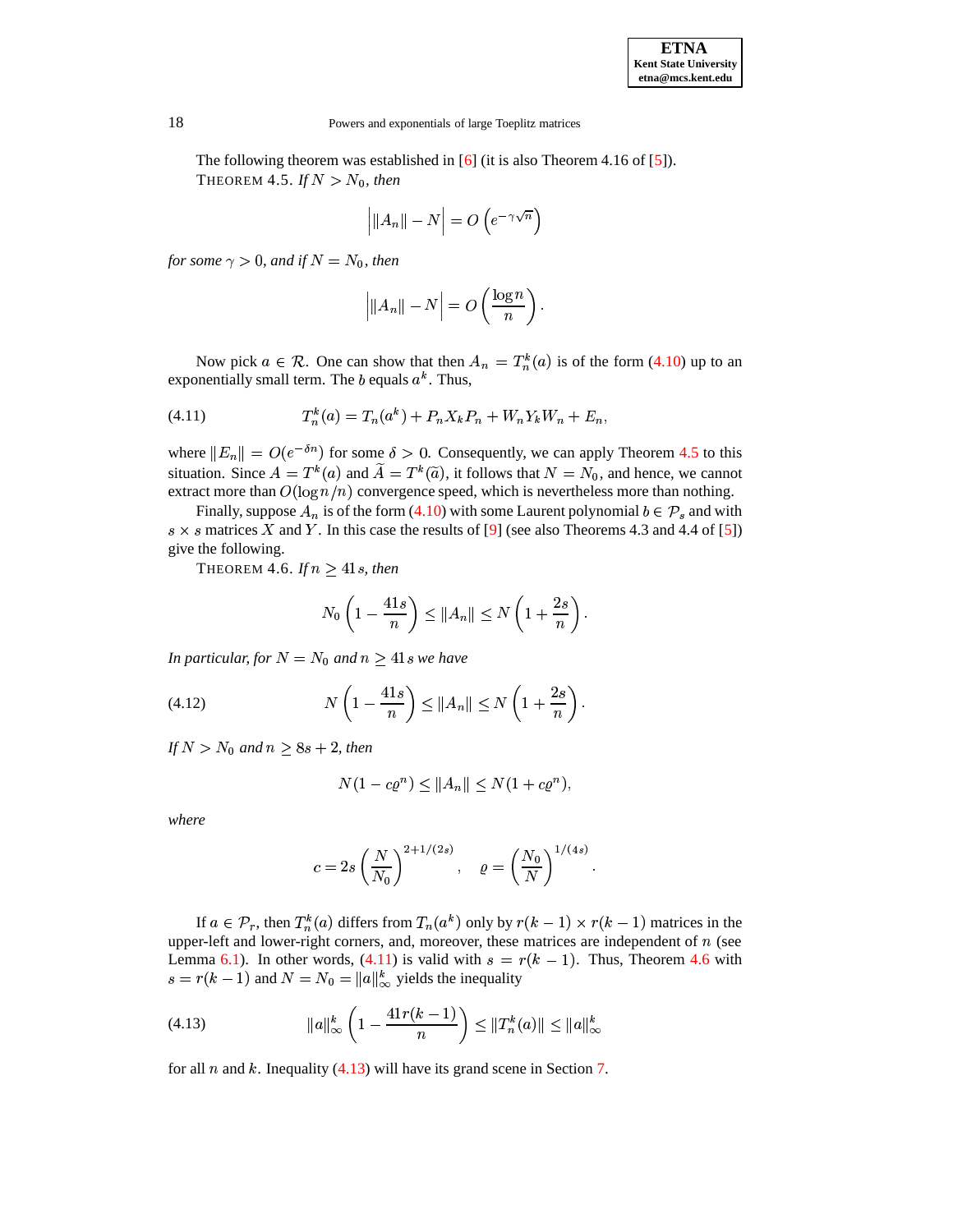**ETNA Kent State University etna@mcs.kent.edu**

### A. Böttcher  $19$

<span id="page-18-0"></span>**5. Gauss-Seidel for large Toeplitz matrices.** To solve the  $n \times n$  system  $C_n x = y$ , one decomposes  $C_n$  into a sum  $C_n = L_n + U_n$  of a lower-triangular matrix  $L_n$  and an uppertriangular matrix  $U_n$  with zeros on the main diagonal. If  $L_n$  is invertible, then the system  $C_n x = y$  is equivalent to the system

(5.1) 
$$
x = -L_n^{-1}U_nx + L_n^{-1}y.
$$

Gauss-Seidel iteration consists in choosing an initial  $x<sub>0</sub>$  and in computing the iterations by

$$
(5.2) \t\t\t x_{k+1} = -L_n^{-1}U_nx_k + L_n^{-1}y.
$$

Sometimes  $(5.1)$  and  $(5.2)$  are written in the form

$$
x = x + L_n^{-1}(y - C_n x), \quad x_{k+1} = x_k + L_n^{-1}(y - C_n x_k).
$$

The iteration matrix is  $A_n = -L_n^{-1}U_n = I - L_n^{-1}C_n$ , and the iteration converges whenever  $\varrho(A_n)$  < 1. The problem is whether a critical transient behavior of the norms  $||A_n^k||$  may garble the solution.

Now suppose  $C_n = T_n(c)$  is a Toeplitz matrix and let us, for the sake of simplicity, assume that

$$
c(t) = \sum_{j=-\infty}^{\infty} c_j t^j, \quad \text{where} \quad \sum_{j=-\infty}^{\infty} |c_j| < \infty.
$$

We write  $C_n = L_n + U_n = T_n(c_+) + T_n(c_-)$  with

$$
c_{+}(t) = \sum_{j=0}^{\infty} c_{j} t^{j}, \quad c_{-}(t) = \sum_{j=-\infty}^{-1} c_{j} t^{j}.
$$

If  $c_{+}(z) \neq 0$  for  $|z| \leq 1$ , then the inverse of  $T_n(c_+)$  is  $T_n(c_+^{-1})$  and the iteration matrix becomes

<span id="page-18-2"></span>
$$
A_n = -T_n(c_+^{-1})T_n(c_-).
$$

The spectrum of  $A_n$  is the set of all complex numbers  $\lambda$  for which

$$
-T_n(c_+^{-1})T_n(c_-) - \lambda I = -T_n(c_+^{-1})T_n(c_- + \lambda c_+)
$$

is not invertible. Since  $T_n(c_+^{-1})$  is invertible by assumption, we have to look for the  $\lambda$ 's for which  $T_n(c_- + \lambda c_+)$  is not invertible. From [\(4.7\)](#page-13-2) we deduce that

(5.3) 
$$
\liminf_{n \to \infty} ||A_n^k|| \ge ||c_+^{-1}c_-||_{\infty}^k,
$$

and, since  $\{A_n\} \in S(C)$ , the limit inferior is actually a limit. Thus, if n is large enough, a critical transient phase will certainly occur in case  $||c_+^{-1}c_-\||_{\infty} > 1$ .

If  $a(t) = a_{-1}t^{-1} + a_0 + a_1t$  (which means that  $T(a)$  is tridiagonal), then the eigenvalues of  $T_n(a)$  are known to be

$$
a_0 + 2\sqrt{a_1 a_{-1}} \cos \frac{\pi j}{n+1}
$$
  $(j = 1, ..., n).$ 

Hence, in case c is a trinomial,  $c(t) = c_{-1}t^{-1} + c_0 + c_1t$ , the matrix  $T_n(c_- + \lambda c_+)$  has the eigenvalues

$$
\lambda c_0 + 2\sqrt{c_1 c_{-1}} \sqrt{\lambda} \cos \frac{\pi j}{n+1} \quad (j = 1, \dots, n).
$$

<span id="page-18-1"></span>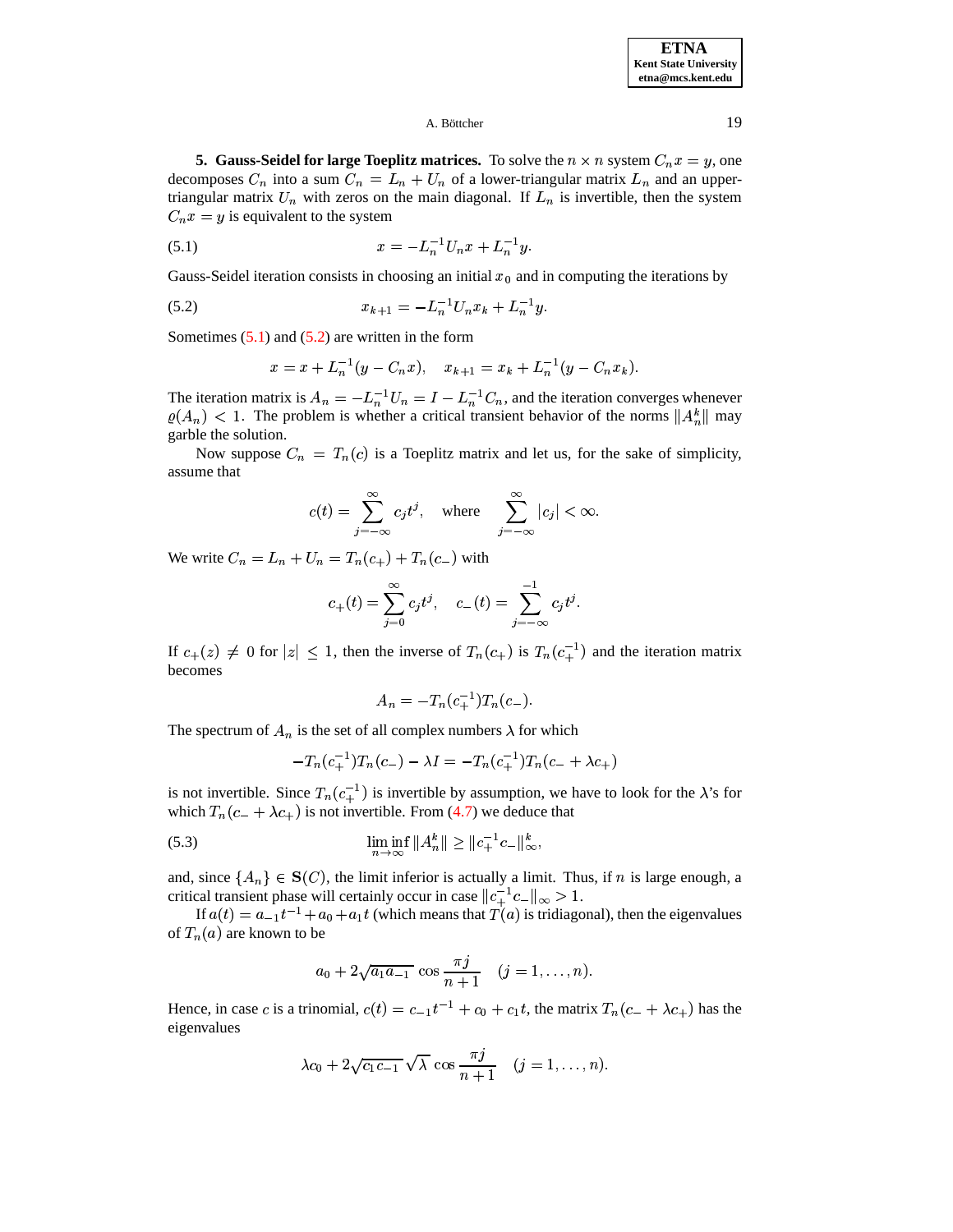It follows that

$$
\mathrm{sp}\, A_n = \left\{ -\frac{4c_1c_{-1}}{c_0^2} \, \cos^2 \frac{\pi j}{n+1} : j = 1, \dots, n \right\},\,
$$

and

$$
\varrho(A_n) = \frac{4|c_1||c_{-1}|}{|c_0|^2} \cos^2 \frac{\pi}{n+1}.
$$

I learned from  $[29]$  that these two formulas are a  $1950$  result by Frankel  $[18]$ .

Anne Greenbaum [\[21\]](#page-40-9) discussed the example

$$
c(t) = -1.16t^{-1} + 1 + 0.16t.
$$

The spectral radius of  $A_n$  is about 0.73. Using (numerically computed) polynomial numerical hulls, she obtained that  $||A_{30}^{29}|| \geq 1.256^{29} \approx 700$  and trying the computer directly, she arrived at the much better result  $||A_{30}^{29}|| \approx 10^4$ . Our estimate [\(5.3\)](#page-18-2) with  $c_+(t) = 1 + 0.16t$  and  $c_-(t) = -1.16t^{-1}$  gives

<span id="page-19-0"></span>(5.4) 
$$
\liminf_{n \to \infty} \|A_n^{29}\| \ge \|c_+^{-1}c_-\|_{\infty}^{29} = \max_{t \in \mathbf{T}} \left| \frac{-1.16t^{-1}}{1 + 0.16t} \right|^{29} = \left(\frac{1.16}{1 - 0.16}\right)^{29} = 1.381^{29} = 10^{4.07}.
$$

Thus, although [\(5.4\)](#page-19-0) is an " $n \to \infty$ " result, it is already strikingly good for *n* about 30. Figure [5.1](#page-35-0) shows the norm surface.

Nick Trefethen [\[29\]](#page-40-21) considered the symbol

$$
c(t) = t^{-1} - 2 + t.
$$

In this case  $c_+(t) = -2 + t$  and  $c_-(t) = t^{-1}$ , so

$$
||c_+^{-1}c_-\||_{\infty} = \max_{t \in \mathbf{T}} \left| \frac{t^{-1}}{-2 + t} \right| = 1,
$$

and hence [\(5.3\)](#page-18-2) does not provide any useful piece of information. However, the brute estimate

$$
||A_n^k|| \le ||T_n(c_+^{-1})||^k ||T_n(c_-)||^k \le ||c_+^{-1}||_\infty^k ||c_-||_\infty^k = \max_{t \in \mathbf{T}} \left| \frac{1}{-2+t} \right|^k \cdot 1^k = 1
$$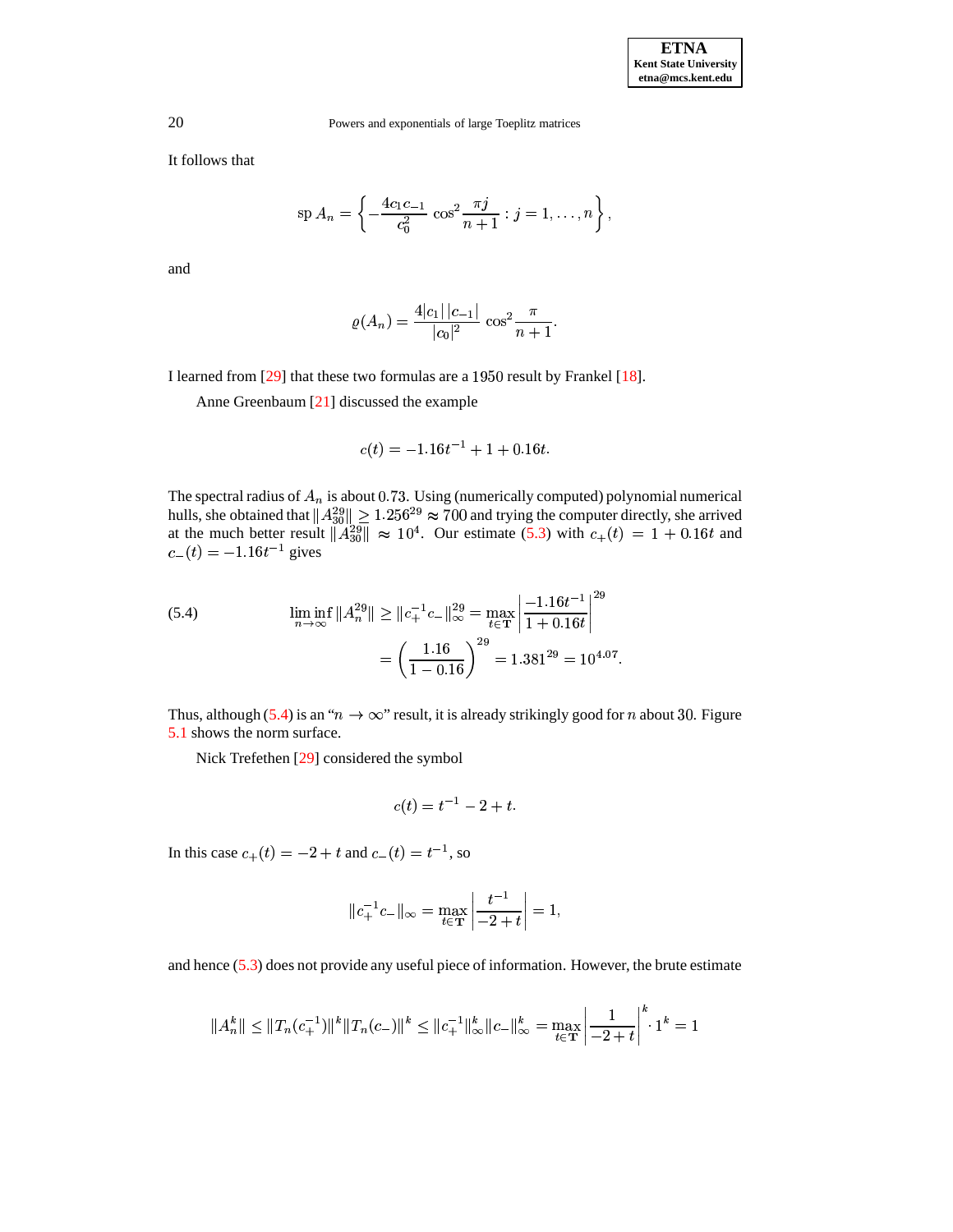| <b>ETNA</b>           |
|-----------------------|
| Kent State University |
| etna@mcs.kent.edu     |

shows that there is no critical behavior. The spectral radius of  $A_n$  is  $\cos^2 \frac{\pi}{n+1}$ , which is approximately approximately approximately approximately proximately 0.9990325 for  $n = 100$ . Matlab gives  $\varrho(A_{100}) = 0.9990$  (fantastic!) and tells us that the norms  $||A_{100}^k||$  are 0.9080, 0.6169, and 0.3804 for  $k = 100, 500, 1000$ , respectively.



FIG. 5.1. *The norm surface for*  $A_n = T_n(c_+^{-1})T_n(c_-)$  with  $c_+(t) = 1 + 0.16t$  and  $c_-(t) = -1.16t^{-1}$ . *The* picture shows the level curves  $||A_n^k|| = c$  for  $c = 10^{-2}$ , 1,  $10^2$ ,  $10^4$ ,  $10^6$  (the lower curve corresponds to  $c = 10^{-2}$ , the upper to  $10^5$ ). We took  $3 \le n \le 50$  and  $k = 5, 10, 15, \ldots, 150$ .

<span id="page-20-0"></span>**6. Genuinely finite results.** Theorem [4.5](#page-17-0) is an asymptotic result. In contrast to this, Theorem [4.6](#page-17-2) and estimate  $(4.13)$  are genuinely finite. However, the lower bound of  $(4.13)$ is positive for  $n > 41r(k - 1)$  only, which is not yet of much use for n's below 1000. The following well-known lemma repeats what was said before [\(4.13\)](#page-17-3). This lemma is already applicable to  $n > 2r(k-1)$ .

LEMMA 6.1. Let  $a \in \mathcal{P}_r$  and  $n > 2r(k-1)$ . Then

$$
T_n^k(a) = T_n(a^k) + P_n X_k P_n + W_n Y_k W_n
$$

with  $r(k-1) \times r(k-1)$  matrices  $X_k$  and  $Y_k$  independent of n.

*Proof.* For  $k = 1$ , the assertion is true with  $X_1 = Y_1 = 0$ . Assume the asserted equality is valid for k. We prove it for  $k + 1$ . Obviously,

$$
T_n^{k+1}(a) = T_n(a^k)T_n(a) + P_n X_k P_n T(a) P_n + W_n Y_k W_n P_n T(a) P_n.
$$

By a famous formula of Harold Widom [\[34\]](#page-40-28) ( see also [\[11,](#page-40-1) Prop. 2.12]),

$$
T_n(a^k)T_n(a) = T_n(a^{k+1}) - P_nH(a^k)H(\widetilde{a})P_n - W_nH(\widetilde{a}^k)H(a)W_n,
$$

where  $H(c)$  is the infinite Hankel matrix  $(c_{i+k-1})_{i,k=1}^{\infty}$ . We have

$$
H(a^{k}) = \left( \begin{array}{cccc} Z_{11} & \ldots & Z_{1k} & 0 & \ldots \\ \vdots & & \vdots & \vdots \\ Z_{k1} & \ldots & Z_{kk} & 0 & \ldots \\ 0 & \ldots & 0 & 0 & \ldots \\ \ldots & \ldots & \ldots & \ldots & \ldots \end{array} \right), \quad H(\widetilde{a}) = \left( \begin{array}{cccc} U & 0 & \ldots \\ 0 & 0 & \ldots \\ \ldots & \ldots & \ldots \end{array} \right),
$$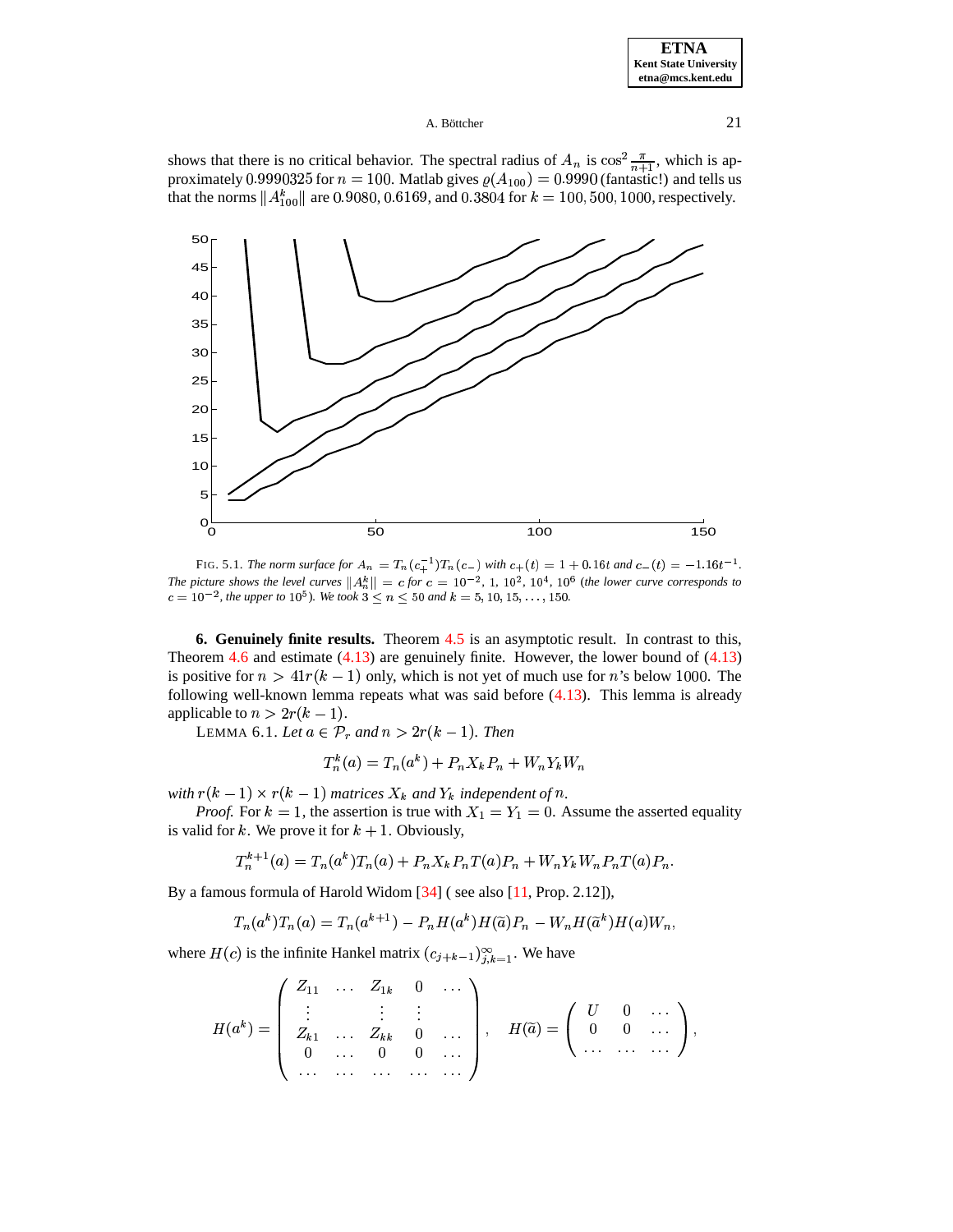with certain  $r \times r$  blocks  $Z_{ij}$  and U, which implies that

$$
H(a^k)H(\widetilde{a}) = \left(\begin{array}{cccc} Z_{11}U & 0 & \dots \\ \vdots & \vdots & \vdots \\ Z_{k1}U & 0 & \dots \\ 0 & 0 & \dots \\ \dots & \dots & \dots \end{array}\right).
$$

Thus,  $P_n H(a^k) H(\tilde{a}) P_n = P_n X_{k+1}^{\prime} P_n$  with a  $k r \times r$  matrix  $X_{k+1}^{\prime}$  independent of n. Analogously,  $W_n H(\tilde{a}^k) H(a) W_n = W_n Y_{k+1}' W_n$  with some  $kr \times r$  matrix  $Y_{k+1}'$ . Further,

$$
X_{k} = \left( \begin{array}{cccc} X_{11} & \dots & X_{1,k-1} & 0 & \dots \\ \vdots & & \vdots & \vdots & \\ X_{k-1,1} & \dots & X_{k-1,k-1} & 0 & \dots \\ 0 & \dots & 0 & 0 & \dots \\ \dots & \dots & \dots & \dots & \dots \end{array} \right),
$$
  

$$
T(a) = \left( \begin{array}{cccc} A_{0} & A_{-1} & & & \\ A_{1} & A_{0} & A_{-1} & & \\ A_{1} & A_{0} & A_{-1} & & \\ A_{1} & A_{0} & A_{-1} & & \\ \end{array} \right)
$$

with  $r \times r$  blocks  $X_{ij}$  and  $A_{\ell}$  independent of n. This shows that at most the first  $(k-1)r$  rows of  $X_k P_n T(a)$  are nonzero. For  $1 \le j \le k-1$  and  $\ell \ge k+1$ , the j,  $\ell$  block of  $X_k P_n T(a)$  is

$$
\sum_{m=1}^{k-1} X_{jm} A_{m-\ell} = X_{j,\ell-1} A_{-1} + X_{j,\ell} A_0 + X_{j,\ell+1} A_1,
$$

and as  $X_{j,\ell-1} = X_{j,\ell} = X_{j,\ell+1} = 0$  for  $\ell \geq k+1$ , it follows that at most the first kr columns of  $X_k P_n T(a)$  are nonzero. Thus,  $P_n X_k P_n T(a) P_n = P_n X_{k+1}'' P_n$  with some  $(k-1)r \times kr$ matrix  $X_{k+1}^{\prime\prime}$  independent of *n*. Finally,

$$
W_n Y_k W_n P_n T(a) P_n = W_n Y_k P_n T(\tilde{a}) W_n,
$$

and the same argument as above shows that this is  $W_n Y_{k+1}'' W_n$  with some  $(k-1)r \times kr$ matrix  $Y_{k+1}''$  that does not depend on n.

The  $m-1$ st Fejér mean  $\sigma_m b$  of a function  $b \in L^\infty$  is defined by

$$
(\sigma_m b)(t)=\sum_{|j|\leq m-1}\left(1-\frac{|j|}{m}\right)b_jt^j\quad (t\in\mathbf{T}).
$$

<span id="page-21-0"></span>The following result was established in [\[8\]](#page-39-6). We cite the proof because it is a pleasure.

THEOREM 6.2. If  $b \in L^{\infty}$ , then  $\|T_{m}(b)\| \geq \|\sigma_{m}b\|_{\infty}$  for every  $m \geq 1$ . *Proof.* Fix  $t = e^{i\theta} \in \mathbf{T}$  and let  $x_t \in \mathbb{C}^m$  be the vector

$$
x_t = \frac{1}{\sqrt{m}} (1, \overline{t}, \dots, \overline{t}^{m-1}).
$$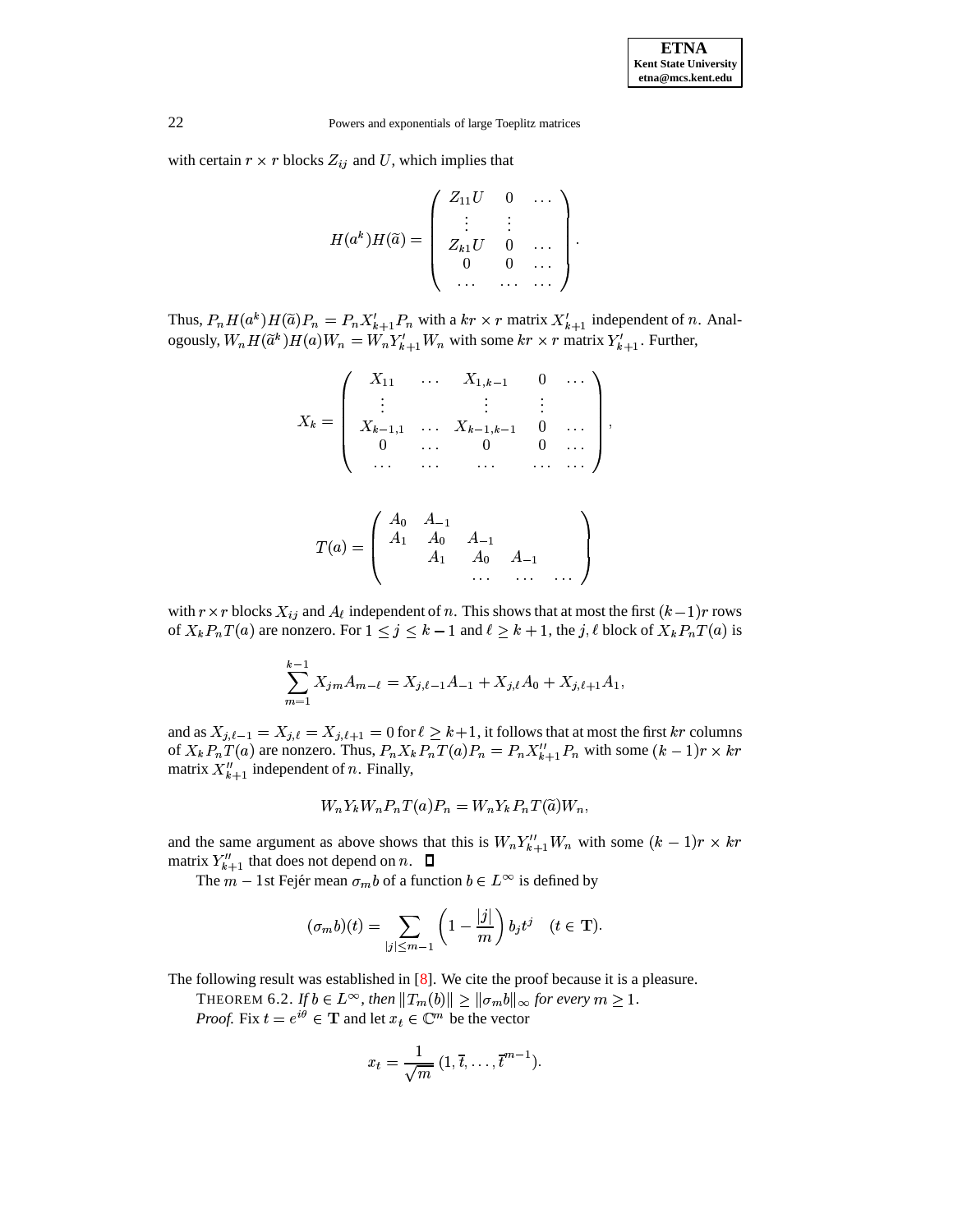We have  $||x_t|| = 1$  and thus  $||T_m(b)|| \ge |(T_m(b)x_t, x_t)|$ . Since

$$
(T_m(b)x_t, x_t) = \frac{1}{m} \sum_{j,k=0}^{m-1} b_{j-k} e^{-ik\theta} e^{ij\theta} = \frac{1}{m} \sum_{j,k=0}^{m-1} b_{j-k} e^{i(j-k)\theta}
$$

$$
= \frac{1}{m} \sum_{|j| \le m-1} (m - |j|) b_j e^{ij\theta} = (\sigma_m b)(e^{i\theta}),
$$

<span id="page-22-0"></span>it follows that  $||T_m(b)|| \ge |(\sigma_m b)(e^{i\theta})| = |(\sigma_m b)(t)|$ . As  $t \in \mathbf{T}$  can be chosen arbitrarily, we arrive at the assertion.  $\Box$ 

COROLLARY 6.3. If  $a \in \mathcal{P}_r$  and  $n > 2r(k-1)$ , then

$$
||T_n^k(a)|| \ge ||\sigma_{n-2r(k-1)}(a^k)||_{\infty}.
$$

*Proof.* By Lemma [6.1,](#page-20-0)

$$
T_n^k(a) = T_n(a^k) + \left(\begin{array}{ccc} X_k & 0 & 0 \\ 0 & 0 & 0 \\ 0 & 0 & W_k Y_k W_k \end{array}\right) = \left(\begin{array}{ccc} * & * & * \\ * & A & * \\ * & * & * \end{array}\right),
$$

where  $X_k$  and  $W_k Y_k W_k$  are  $(k-1)r \times (k-1)r$  matrices and  $A = T_{n-2r(k-1)}(a^k)$ . This implies that

$$
||T_n^k(a)|| \ge ||A|| = ||T_{n-2r(k-1)}(a^k)||.
$$

It remains to combine the last inequality and Theorem [6.2.](#page-21-0)  $\Box$ 

We denote by  $\|\cdot\|_W$  the Wiener norm of a Laurent polynomial,

$$
||b||_W = \sum_j |b_j|.
$$

<span id="page-22-1"></span>THEOREM 6.4. *If*  $a \in \mathcal{P}_r$  and  $n > 2r(k-1)$ , then

$$
||T_n^k(a)|| \ge ||a||_{\infty}^k - \frac{kr}{n - 2r(k-1)} ||a||_{W}^k.
$$

*Proof.* For  $b \in \mathcal{P}_{kr}$ ,

$$
(\sigma_m b)(t)=\sum_{|j|\leq kr}\left(1-\frac{|j|}{m}\right)b_jt^j=\sum_{|j|\leq kr}b_jt^j-\frac{1}{m}\sum_{|j|\leq kr}|j|b_jt^j,
$$

whence

$$
|(\sigma_m b)(t)| \geq \left|\sum_{|j| \leq kr} b_j t^j \right| - \frac{kr}{m} \sum_{|j| \leq kr} |b_j|,
$$

and thus

$$
\|\sigma_m b\|_{\infty} \ge \|b\|_{\infty} - \frac{kr}{m} \|b\|_{W}.
$$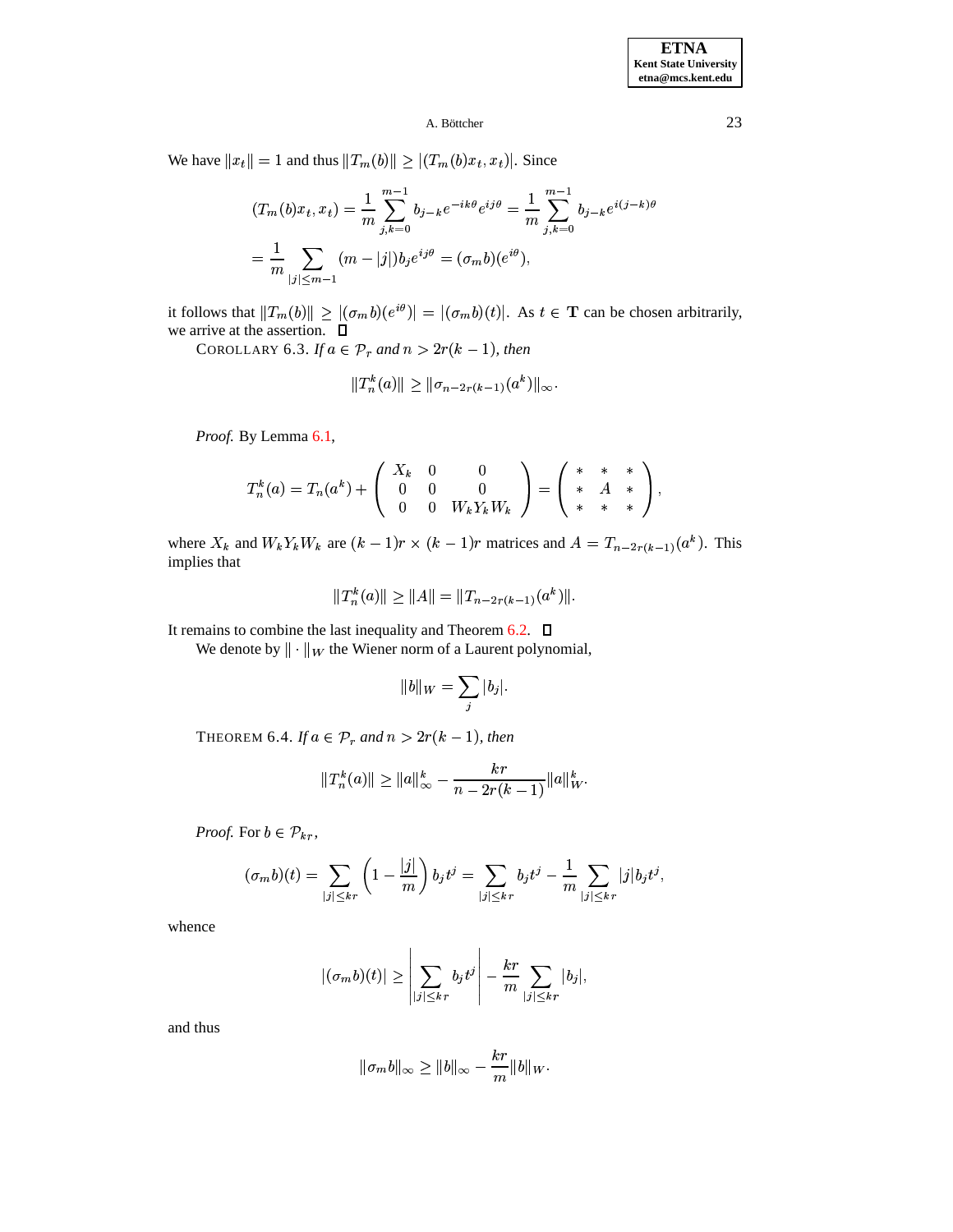<span id="page-23-1"></span>This inequality in conjunction with Corollary [6.3](#page-22-0) gives the assertion of the theorem.  $\Box$ COROLLARY 6.5. If  $a \in \mathcal{P}_r$  and  $a_j \geq 0$  for all j, then

$$
||T_n^k(a)|| \ge \frac{n-3kr}{n-2kr} \left(\sum_j a_j\right)^k \quad \text{for} \quad n \ge 3kr.
$$

*Proof.* In this case  $||a||_{\infty} = ||a||_{W} = \sum_{i} a_i$  and hence, by Theorem [6.4,](#page-22-1)

$$
\|T_n^k(a)\| \ge \left(1 - \frac{kr}{n - 2r(k-1)}\right) \left(\sum a_j\right)^k \ge \frac{n - 3kr}{n - 2kr} \left(\sum a_j\right)^k. \quad \Box
$$

EXAMPLE 6.6. Let  $a(t) = t + \alpha^2 t^{-1}$  with  $\alpha \in \mathbb{R}$ . From Corollary [6.5](#page-23-1) we infer that

<span id="page-23-2"></span>
$$
\frac{1}{2} (1 + \alpha^2)^k \le ||T_{4k}^k(a)|| \le (1 + \alpha^2)^k
$$

for all  $k \geq 1$ .  $\Box$ 

EXAMPLE 6.7. Suppose  $a \in L^{\infty}$  and  $T(a)$  is lower-triangular. Then  $T_n^k(a) = T_n(a^k)$ for all  $n$  and  $k$ , and hence we can have immediate recourse to Theorem [6.2](#page-21-0) to obtain that

(6.1) 
$$
\|\sigma_n(a^k)\|_{\infty} \le \|T_n^k(a)\| \le \|a\|_{\infty}^k
$$

for all  $n$  and  $k$ .

Let  $a(t) = \lambda + t$ . Thus,  $T_n(a)$  is the Jordan block  $J_n(\lambda)$ . For  $k \leq n$ ,

$$
(\sigma_n(a^k))(t) = \sum_{j=0}^k \left(1 - \frac{j}{n}\right) {n \choose k} \lambda^{n-j} t^j = (\lambda + t)^k \left(1 - \frac{k}{n} \frac{t}{t + \lambda}\right)
$$

and hence [\(6.1\)](#page-23-2) yields

$$
\left(1 - \frac{k}{n} \frac{1}{1+|\lambda|}\right) (1+|\lambda|)^k \leq ||J_n^k(\lambda)|| \leq (1+|\lambda|)^k \quad (k \leq n).
$$

In particular,

$$
10^{12.62} \le ||J_{100}^{50}(0.8)|| \le 10^{12.77}, \quad 10^{25.17} \le ||J_{100}^{100}(0.8)|| \le 10^{25.53},
$$

which is better than the results of Section [2.](#page-4-0)

Now let  $a(t) = t + t^2$ . Then  $T_n(a)$  is a "super Jordan block" [\[29\]](#page-40-21). For every k,

$$
\|\sigma_{2k}(a^k)\|_\infty=\sum_{j=k}^{2k-1}\left(1-\frac{j}{2k}\right)\left(\frac{k}{k-j}\right)=\frac{3}{8}\,2^k,
$$

and thus [\(6.1\)](#page-23-2) implies that  $(3/8) 2^k \le ||T_{2k}^k(a)|| \le 2^k$ . We remark that  $T_n(a)$  is triangular, so that genuinely finite results can also be derived from [\[17\]](#page-40-13).

<span id="page-23-0"></span>**7.** The sky region contains an angle. Let  $a \in \mathcal{P}_r$  and suppose  $||a||_{\infty} > 1$ . In Figures [1.1](#page-35-0) and [4.1,](#page-35-0) the sky region looks approximately like an angle: it is bounded by a nearly vertical line on the left and by a curve close to the graph of a linear function  $n = ck + d$  from the right and below. The question is whether this remains true beyond the cut-outs we see in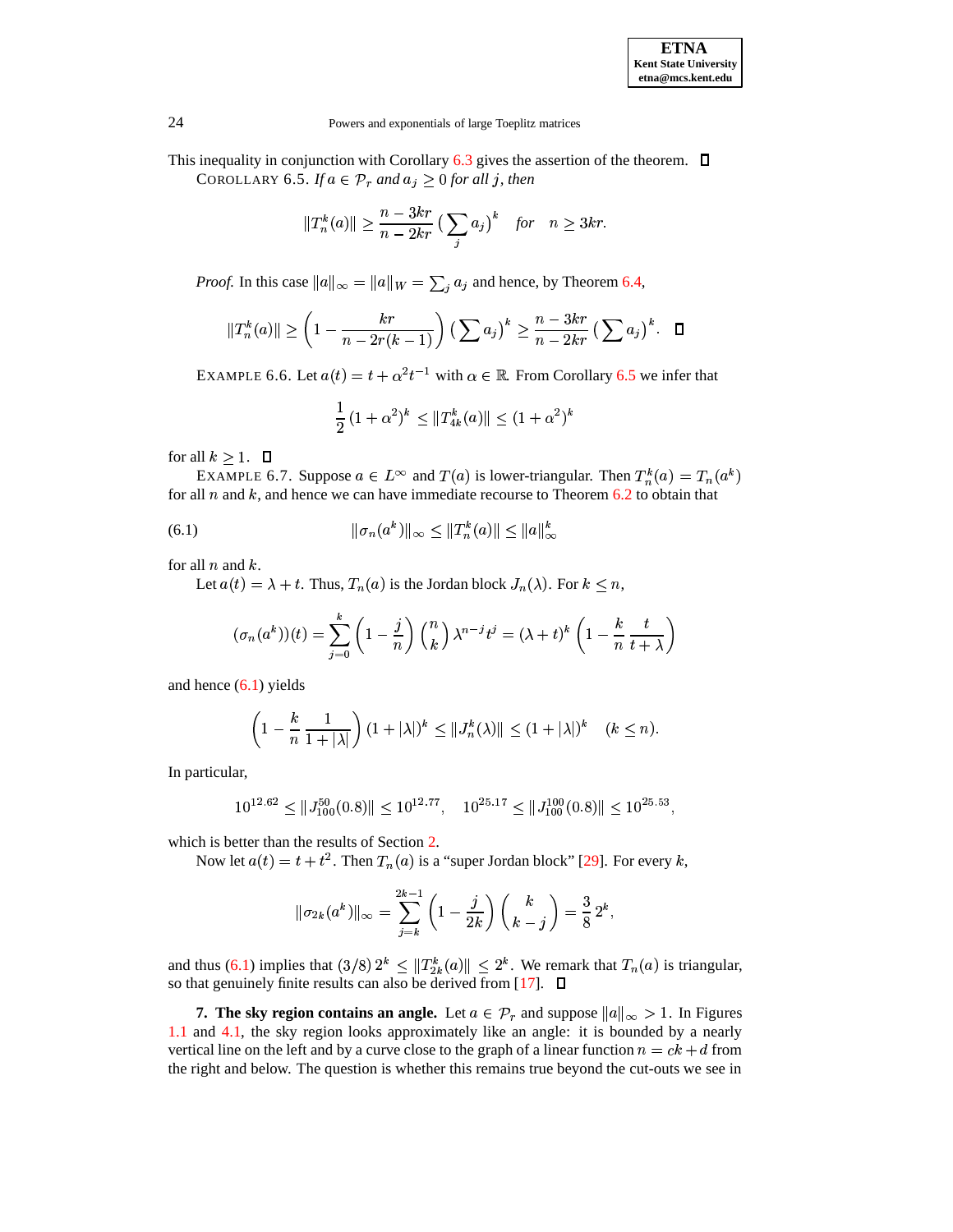**ETNA Kent State University etna@mcs.kent.edu**

### A. Böttcher  $25$

the pictures and whether this is valid in general. To be more precise, we fix a (large) number  $B$  and we call the set

<span id="page-24-0"></span>
$$
S_B = \{(k, n) : ||T_n^k(a)|| > B\}
$$

the *sky region* (for our choice of ). The following theorem proves that the lower-right boundary of the sky region is always linear or sublinear.

<span id="page-24-1"></span>**THEOREM** 7.1. If  $a \in \mathcal{P}_r$  and  $||a||_{\infty} > 1$ , then there exist positive constants c and  $k_0$ , THEOREM 7.1. If  $a \in \mathcal{P}_r$  and  $||a||_{\infty} > 1$ , then there exist positive constants c and  $k_0$  depending on a and B, such that  $S_B$  contains the angle  $\{(k, n) : k > k_0, n > ck\}$ .<br>*Proof.* This is a simple consequence of inequa

*Proof.* This is a simple consequence of inequality  $(4.13)$ , which shows that

(7.1) 
$$
||T_n^k(a)|| \ge ||a||_{\infty}^k \left(1 - \frac{41rk}{n}\right)
$$

for all k and n: if  $k > k_0$ , where  $||a||_{\infty}^{k_0} > 2B$  and  $n > 82rk$ , then the right-hand side of [\(7.1\)](#page-24-0) is greater than  $B$ .  $\square$ 

Thus, if we walk on the norm surface  $(k, n) \mapsto ||T_n^k(a)||$  along a curve whose projection in the k, n plane is given by  $n = \varphi(k)$ , then we will eventually reach any height B and stay above this height forever provided  $\varphi(k)/k \to \infty$ . Note that this is satisfied for  $\varphi(k)$  = stay above this height forever provided  $\varphi(k)/k \to \infty$ . Note that this is satisfied for  $\varphi(k)$  =  $k \log \log k$ . Or in yet other terms, if  $\varphi(k)/k \to \infty$ , then  $||T^k_{\varphi(k)}(a)|| \to \infty$ .

Theorem [7.1](#page-24-1) is the deciding argument in support of the statement that  $||T_n^k(a)||$  runs through a critical transient phase if  $\lim_{n\to\infty} \varrho(T_n(a)) < 1$  but  $||a||_{\infty} > 1$ . Suppose, for through a critical transient phase if  $\lim_{n\to\infty} \varrho(T_n(a)) < 1$  but  $||a||_{\infty} > 1$ . Suppose, for example,  $k = 100$ . If the sky region were roughly of the form  $S_B = \{(k, n) : k > k_0, n > 1\}$ Example,  $n = 100$ . It die sky region were roughly of the form  $B_B = \binom{n}{k}$ ,  $n > n_0, n > k^2$ , then  $||T_n^{100}(a)||$  were larger than B for  $n > 10000$  only. It is the linearity or sublinearity of the lower-right border of the sky region that allows us to conclude that  $||T_n^{100}(a)||$  is already larger than  $B$  for  $n$  in the hundreds.

We call the number

$$
L_B(n) = \# \{ k : \|T_n^k(a)\| > B \}
$$

the *length of the critical transient phase for the matrix dimension* . Theorem [7.1](#page-24-1) implies that  $L_B(n) > n/c - k_0$ . In other words,  $L_B(n)$  increases at least linearly with the matrix dimension  $n$ . Equivalently, and a little more elegantly,

$$
\liminf_{n \to \infty} \frac{L_B(n)}{n} > 0.
$$

May the lower-right boundary of the sky region be strictly sublinear? Or equivalently, may the lowland contain an angle? Let  $a \in \mathcal{P}_r$  be given by  $a(t) = \sum_{i=-r}^{r} a_i t^i$ . For  $\mu \in (0, \infty)$ , we define  $a_{\mu} \in \mathcal{P}_r$  by

$$
a_\mu(t)=\sum_{j=-r}^ra_j\mu^jt^j.
$$

<span id="page-24-2"></span>THEOREM 7.2. Let  $a \in \mathcal{P}_r$ ,  $||a||_{\infty} > 1$ , and  $B > 1$ . If there exists a number  $\mu \in (0, \infty)$ such that  $||a_{\mu}||_{\infty} < 1$ , then  $S_B$  is contained in an angle  $\{(k,n) : n > bk + d\}$  with  $b > 0$ *et*  $a \in \mathcal{P}_r$ ,  $||a||_{\infty} > 1$ , and  $B > 1$ . If there exists a number  $\mu \in (0, \infty)$ , then  $S_B$  is contained in an angle  $\{(k, n) : n > bk + d\}$  with  $b > 0$ *and*  $d > 0$ *.* 

*Proof.* The key observation, due to Schmidt and Spitzer [\[27\]](#page-40-4), is that

$$
T_n(a) = D_u^{-1} T_n(a_\mu) D_\mu,
$$

where  $D_{\mu} = \text{diag}(1, \mu, \dots, \mu^{n-1})$ . Letting  $M = \max(\mu, 1/\mu)$  $^{n-1}$ ). Letting  $M = \max(\mu, 1/\mu)$ , we get

$$
||T_n^k(a)|| \leq ||D_{\mu}^{-1}T_n^k(a_{\mu})D_{\mu}|| \leq ||D_{\mu}^{-1}|| \, ||T_n^k(a)|| \, ||D_{\mu}|| \leq M^{n-1} ||a_{\mu}||_{\infty}^k
$$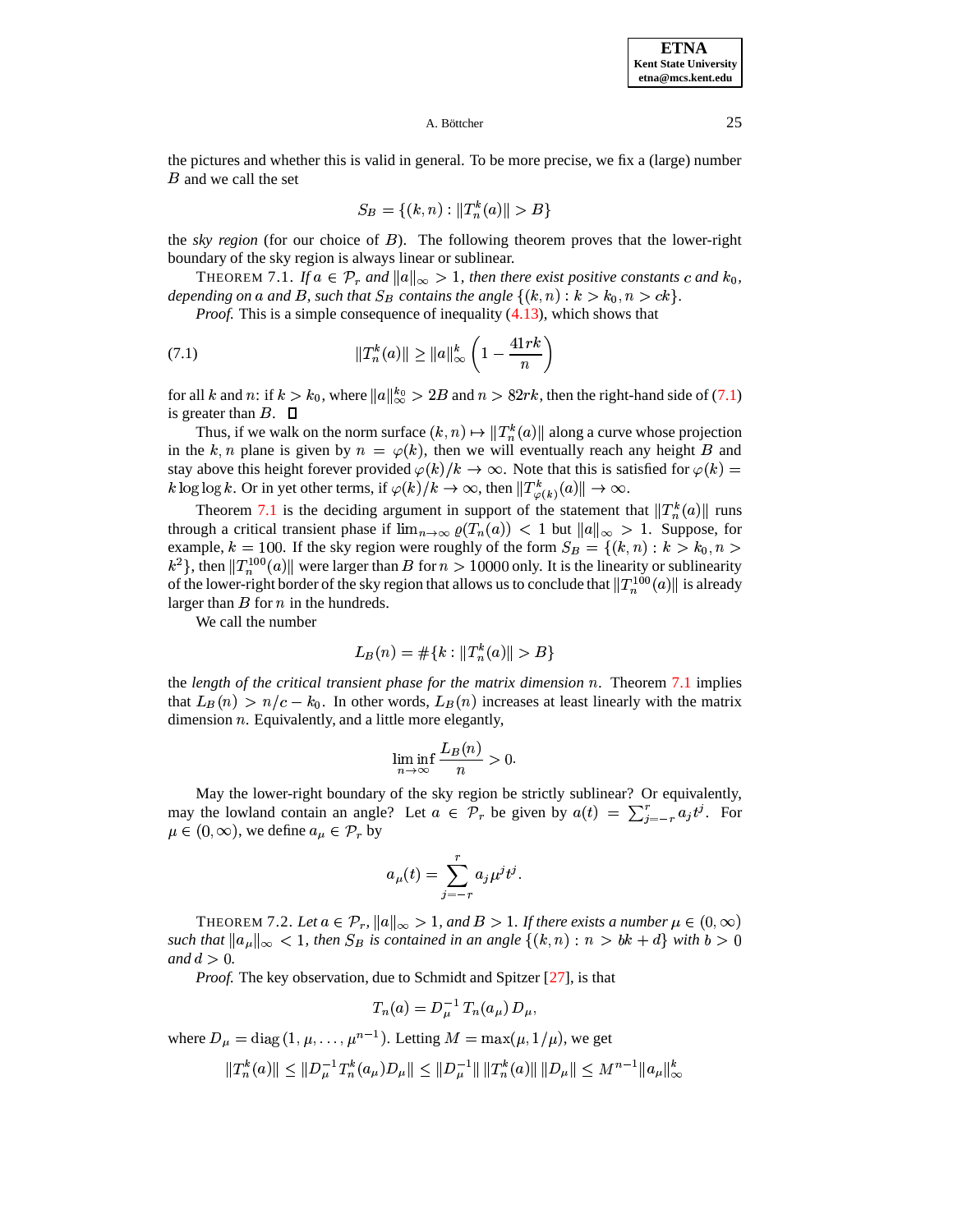

for all *n* and *k*. Thus, if  $(k, n) \in S_B$ , then  $B < M^{n-1} ||a_{\mu}||_{\infty}^k$ . Since  $M > 1$ , it follows that

$$
n > k \frac{\log(1/\|a_{\mu}\|_{\infty})}{\log M} + \frac{\log B}{\log M} + 1 =: bk + d,
$$

and as  $\|a_{\mu}\|_{\infty} < 1$  and  $B > 1$ , we see that  $b > 0$  and  $d > 0$ .  $\Box$ 

Schmidt and Spitzer [\[27\]](#page-40-4) showed that always

<span id="page-25-0"></span>
$$
\lim_{n \to \infty} \varrho(T_n(a)) \le \inf_{\mu \in (0,\infty)} \|a_{\mu}\|_{\infty}
$$

(see also [\[36\]](#page-40-6)) and that in certain special cases the equality

(7.2) 
$$
\lim_{n \to \infty} \varrho(T_n(a)) = \inf_{\mu \in (0, \infty)} \|a_{\mu}\|_{\infty}
$$

holds. Equality [\(7.2\)](#page-25-0) is in particular true if  $T(a)$  is Hermitian or tridiagonal or triangular or nonnegative, where nonnegativity means that  $a_i \geq 0$  for all j (see also [\[15\]](#page-40-3) for the nonnegative case). Hermitian matrices are uninteresting in our context, because for them the value given by [\(7.2\)](#page-25-0) coincides with  $||a||_{\infty}$ . However, if  $T(a)$  is tridiagonal or triangular or nonnegative and if  $\lim \varrho(T_n(a)) < 1$ , then [\(7.2\)](#page-25-0) implies that we can find a  $\mu \in (0, \infty)$  such that  $||a_{\mu}||_{\infty} < 1$  and hence, by Theorem [7.2,](#page-24-2) the sky region is contained in an angle. Equivalently, the lowland contains an angle. It also follows that in these cases

$$
\limsup_{n\to\infty}\frac{L_B(n)}{n}<\infty.
$$

Suppose now that  $a \in \mathcal{P}_r$ ,  $\lim \varrho(T_n(a)) < 1$ , and  $||a||_{\infty} > 1$ . If the lower border of the sky region is strictly sublinear, then, by Theorem [7.2,](#page-24-2) inf  $||a_{\mu}||_{\infty}$  must be at least 1. I looked for such symbols in  $\mathcal{P}_3$  and observed that they are difficult to identify. The determination of inf  $||a_{\mu}||_{\infty}$  for a given  $a \in \mathcal{P}_3$  is simple. The problem comes with checking whether  $\lim_{\mathcal{P}} \varrho(T_n(a))$  is smaller than 1 for a given candidate  $a \in \mathcal{P}_3$ . It turns out that  $\inf \|a_{\mu}\|_{\infty}$  and  $\lim_{\rho \to 0} \rho(T_n(a))$  are usually extremely close. I took 3000 random symbols  $a \in \mathcal{P}_3$  whose real and imaginary parts of the 7 coefficients  $a_{-3}, \ldots, a_3$  were drawn from the uniform distribution on  $(-1, 1)$ . Each time Matlab computed tion on  $(-1, 1)$ . Each time Matlab computed

$$
q=\inf_{\mu\in(0,\infty)}\|a_\mu\|_\infty/\varrho(T_{64}(a)).
$$

The result was as follows:

 $1.00 \le q < 1.02$  in 2793 samples  $(= 93.1\%)$  $1.02 \le q < 1.04$  in 117 samples  $(= 3.9\%)$  $1.04 \le q < 1.06$  in 48 samples  $(= 1.6\%)$  $1.06 \le q < 1.08$  in 23 samples  $(= 0.77\%)$  $1.08 \le q < 1.10$  in 10 samples  $(= 0.33\%)$  $1.10 \le q < 1.20$  in 9 samples  $(= 0.3\%)$ 

and there was no sample with  $q \ge 1.20$ . Thus, the dice show that if  $\varrho(T_{64}(a)) \le 0.98$ , then inf  $||a_\mu||_\infty$  is at most  $1.02 \cdot 0.98 = 0.9996 < 1$  with probability about  $93\%$  and if  $\varrho(T_{64}(a)) \le$ 0.83, then inf  $||a_{\mu}||_{\infty}$  does not exceed 1.20  $\cdot$  0.83 = 0.996  $\lt$  1 almost surely. This result reveals that if we had a symbol  $a \in \mathcal{P}_3$  for which  $\lim \varrho(T_n(a)) < 1$  and  $\inf \|a_{\mu}\|_{\infty} \geq 1$ , then  $\lim_{\alpha \to 0} \varrho(T_n(a))$  were dramatically close to 1. Ensuring that  $\lim_{\alpha \to 0} \varrho(T_n(a))$  is really strictly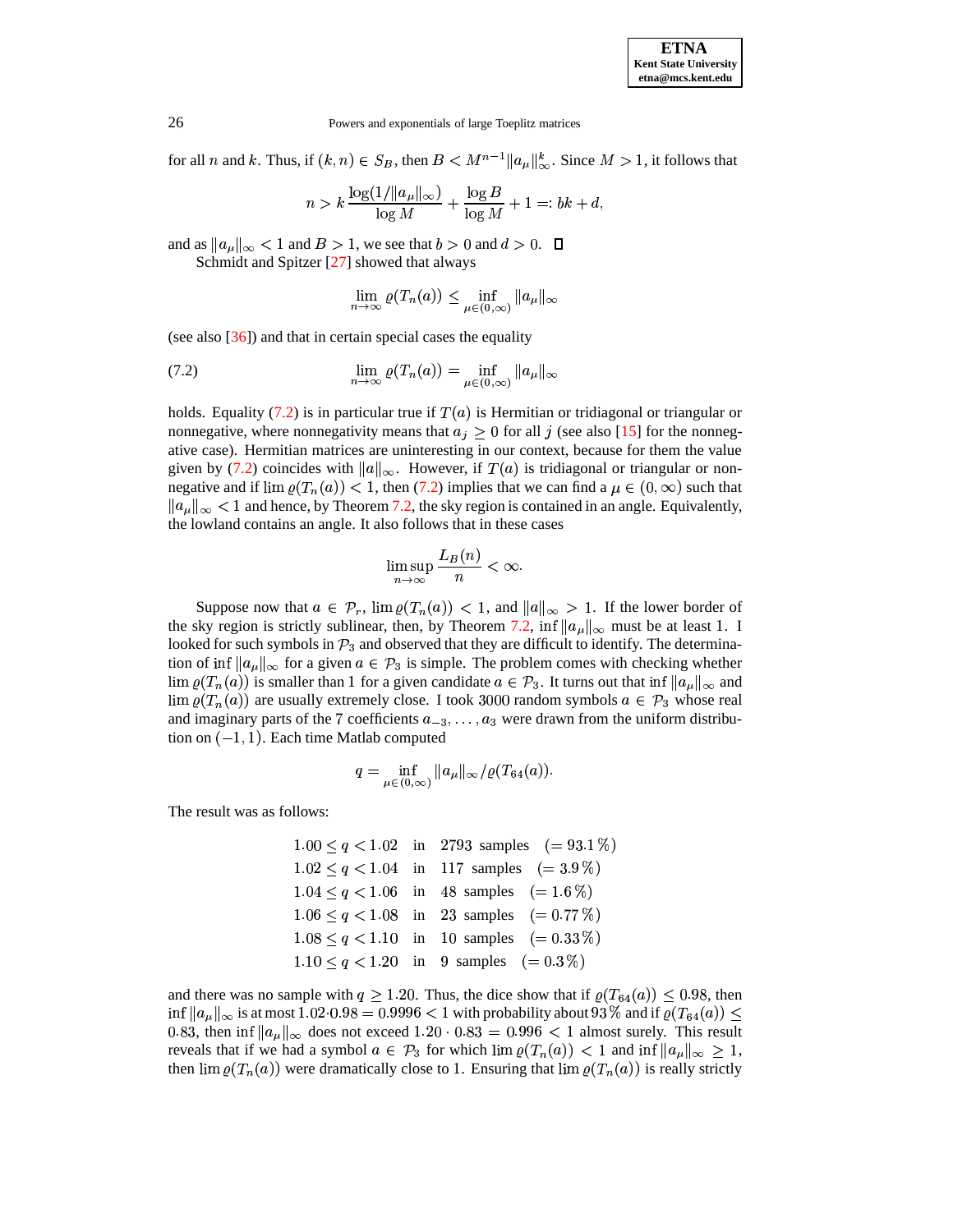smaller than 1 and guaranteeing at the same time that inf  $||a_{\mu}||_{\infty} \geq 1$  requires subtle tiny adjustments in the higher decimals after the comma of the coefficients. As I was not sure whether these subtleties survive the numerics needed to plot the norm surface, that is, to compute  $\|T_n^k(a)\|$  for n in the 30's and k in the hundreds, I gave up. Thus, I do not know a single symbol with strictly sublinear lower-right border of the sky region or, equivalently, with a lowland that does not contain an angle.

<span id="page-26-0"></span>EXAMPLE 7.3. Figure [7.1](#page-35-0) shows the norm surface for the symbol  $a(t) = t^{-1} + 0.49^2t$ . The spectral radius of  $T_n(a)$  is exactly 0.98 cos  $\frac{\pi}{n+1}$  and  $||a||_{\infty} = 1 + 0.49^2 = 1.2401$ . We clearly see the critical transient behavior of  $||T_n^k(a)||$  for *n* exceeding 20 or 30. We also nicely see the indents in the level curves. The matrix  $T(a)$  is nonnegative, and hence, by Theorem [7.2,](#page-24-2) the sky region must be contained in an angle. The strange thing with Figure [7.1](#page-35-0) is that the lower-right pieces of the level curves nevertheless look slightly sublinear. Let  $n = \varphi_B(k)$  be the equation of the lower-right piece of the level curve  $||T_n^k(a)|| = B$ . If  $\varphi_B$ were sublinear, then  $\varphi_B(k)/k$  would approach zero as  $k \to \infty$ . The left picture of Figure [7.2,](#page-31-0) showing  $10\varphi_B(k)/k$  and  $10\varphi_B(k)\log k/k$  for  $100 \leq k \leq 1000$  does not yet convincingly indicate that  $\varphi_B(k)/k$  tends to a positive finite limit. However, the right picture of Figure [7.2,](#page-31-0) where we extended the range of the  $k$ 's up to 3000, reveals that there must be a positive finite limit for the lower curve  $10\varphi_B(k)/k$ .  $\Box$ 

REMARK 7.4. Theorem [7.1](#page-24-1) tells us that the lower-right boundary of the sky region is always sublinear and Theorem [7.2](#page-24-2) shows that it is superlinear in many cases. Things are completely different for the  $n \times n$  truncations  $A_n$  of arbitrary bounded linear operators on  $\ell^2$ .

Let  $\psi : \mathbb{N} \to (e, \infty)$  be any function such that  $\psi(n) \to \infty$  as  $n \to \infty$ . We put

$$
\xi(n) = \frac{\psi(n)}{\log \psi(n)}, \quad \lambda_n = e^{-1/\xi(n)}.
$$

Clearly,  $1/e < \lambda_n < 1$ . We define the operator A by

$$
A = \text{diag}(J_2(\lambda_1), J_2(\lambda_2), \ldots)
$$
  
 := diag  $\left( \begin{pmatrix} \lambda_1 & 0 \\ 1 & \lambda_1 \end{pmatrix}, \begin{pmatrix} \lambda_2 & 0 \\ 1 & \lambda_2 \end{pmatrix}, \ldots \right)$ .

Since  $\lambda_n < 1$  for all *n*, the operator *A* is bounded on  $\ell^2$ . We have

$$
A_n^k = \begin{cases} \operatorname{diag}\left(J_2^k(\lambda_1), \ldots, J_2^k(\lambda_m)\right) & \text{for} \quad n = 2m, \\ \operatorname{diag}\left(J_2^k(\lambda_1), \ldots, J_2^k(\lambda_m), \lambda_{m+1}^k\right) & \text{for} \quad n = 2m+1. \end{cases}
$$

The equality

$$
J_2^k(\lambda)=\left(\begin{array}{cc} \lambda^k & 0\\ k\lambda^{k-1} & \lambda^k\end{array}\right)
$$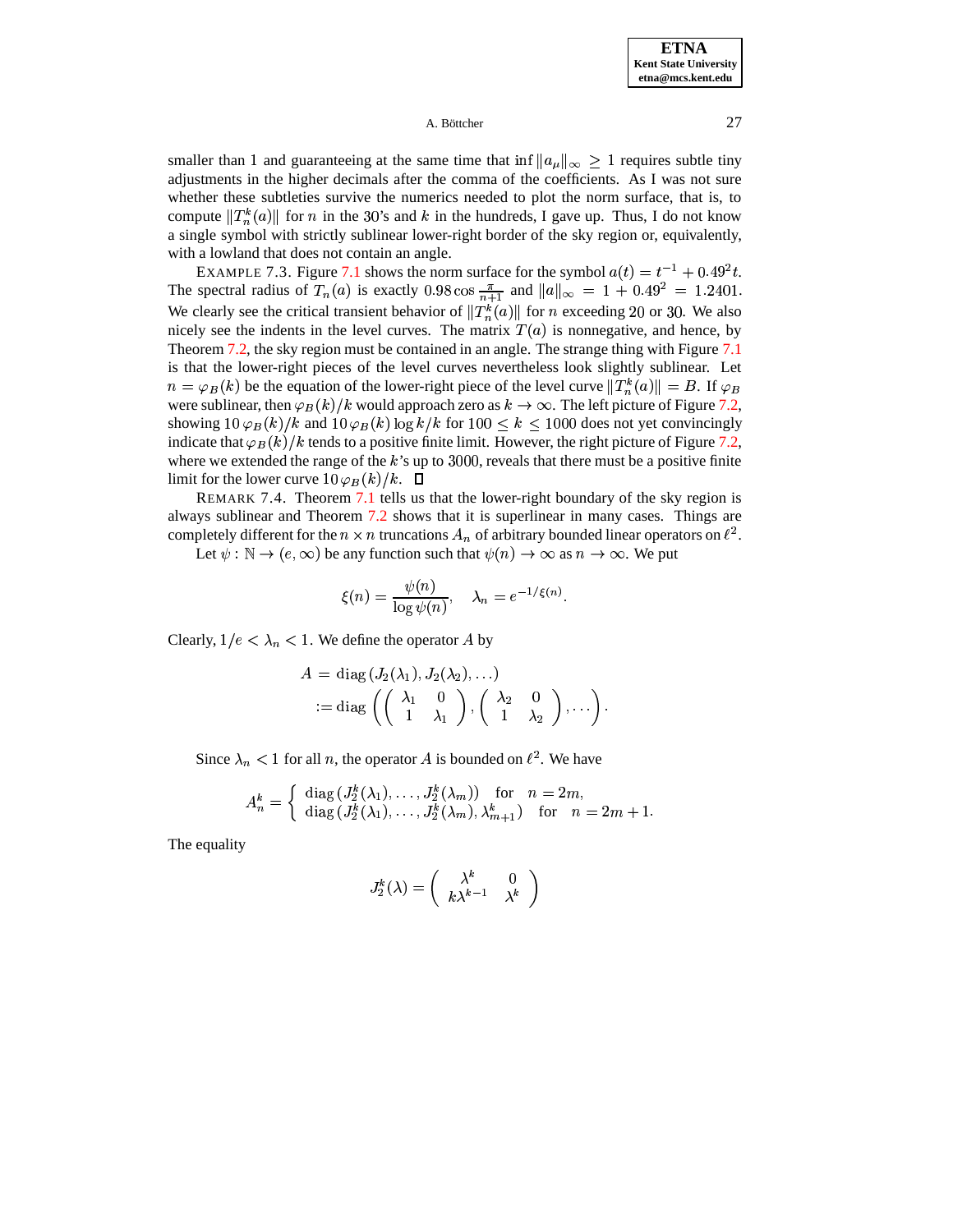

FIG. 7.1. The symbol is  $a(t) = t^{-1} + 0.49^2t$ . The picture shows the level curves  $||T_n^k(a)|| = c$  for  $c = 1$ , 10,  $10^2$ ,  $10^3$ , ...,  $10^6$  (the lower curve corresponds to  $c = 1$ , the upper to  $10^6$ ). We took  $3 \le n \le 40$  and  $k = 5, 10, 15, \ldots, 400.$ 



FIG. 7.2. The symbol is  $a(t) = t^{-1} + 0.49^2t$ . The pictures show  $10 \varphi_B(k)/k$  and  $10 \varphi_B(k) \log k/k$  for  $B = 10^{-5}$  over two different ranges of k.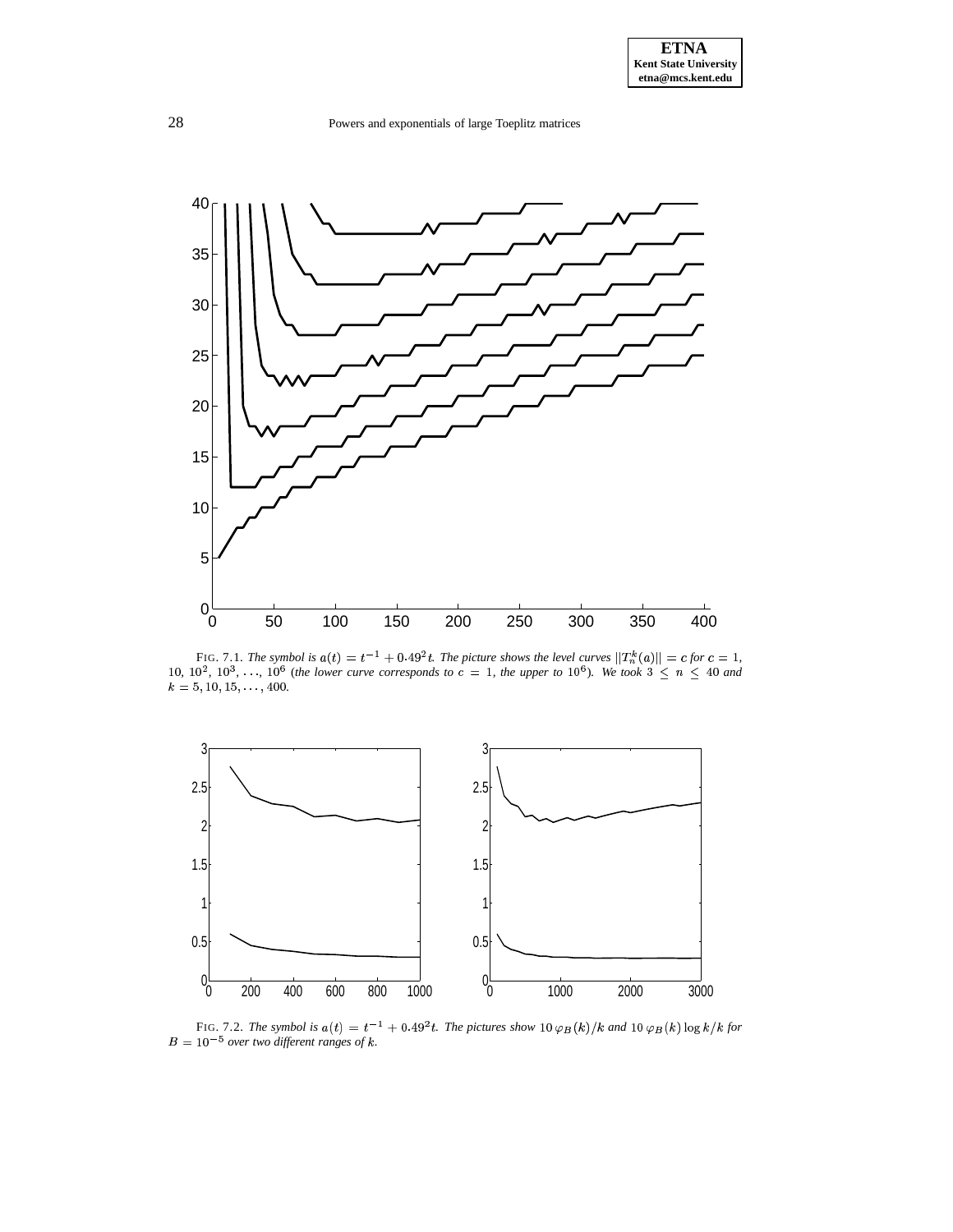and the condition  $1/e < \lambda < 1$  imply that

$$
k\lambda^k \le k\lambda^{k-1} \le ||J_2^k(\lambda)|| \le \lambda^k + k\lambda^{k-1} \le (1 + ek)\lambda^k.
$$

Consequently, up to constants independent of n and k, we may replace  $||A_n^k||$  by  $k\lambda_m^k$  with  $m = [n/2]$ . The function  $f_m(x) := x\lambda^x$  has its maximum at  $\xi(m)$  and  $f_m(\xi(m)) =$  $(1/e)\xi(m)$ . If  $k \ge \psi(m)$ , then  $f_m(k) \le f_m(\psi(m))$  because  $f_m$  is monotonically decreasing on the right of  $\psi(m)$  (note that  $\psi(m) \ge \xi(m)$ ). As  $f_m(\psi(m)) = 1$ , it follows that<br>
(7.3)  $S_B \subset \{(k, n) : k < \psi([n/2])\}$ 

(7.3) 
$$
S_B \subset \{(k, n) : k < \psi([n/2])\}
$$

once B is large enough, say  $B > 10$ . Thus, on choosing very slowly increasing functions  $\psi$ , we obtain very narrow sky regions. In particular, the sky regions need not contain any angles.

This is the right point to come back to what was said after Theorem [7.1.](#page-24-1) For the operator  $A$  just constructed, we have

$$
||A_n^k|| \simeq k\lambda_{\lceil n/2 \rceil}^k \to k \quad \text{as} \quad n \to \infty.
$$

Thus, when moving along the line  $k = 10^4$  on the norm surface, we will eventually be at a height of about 10<sup>4</sup> and may conclude that  $||A_n^k||$  is close to 10<sup>4</sup> for all sufficiently large n. height of about 10<sup>4</sup> and may conclude that  $||A_n^k||$  is close to 10<sup>4</sup> for all sufficiently large *n*.<br>But if, for example,  $\psi(n) = \log n$  for large *n*, then [\(7.3\)](#page-28-0) shows that we will be in  $S_{10^4/2}$  only for the n's satisfying  $\log\left\lfloor n/2\right\rfloor > k = 10^4$ , that is, for  $n > 2 \exp(10^4) \approx 2 \cdot 10^{4343}$ . We beautifully see that in this case movement along the lines  $k =$  constant does practically not provide us with information about the evolution of the norms along the lines  $n =$  constant. Moral: Theorem [1.1](#page-1-2) is a good reason for expecting critical behavior whenever  $||a||_{\infty} > 1$ , but *it is Theorem [1.1](#page-1-2) in conjunction with Theorem [7.1](#page-24-1) that justifies this expectation within reasonable dimensions.*

In the language of critical transient phase lengths, [\(7.3\)](#page-28-0) says that

$$
\limsup_{n \to \infty} \frac{L_B(n)}{\psi([n/2])} < \infty
$$

for the operator constructed above. An estimate in the reverse direction is also easy. Namely, it is readily seen that

$$
f_m\left(\frac{1}{2}\xi(m)\right) = \frac{1}{2\sqrt{e}}\xi(m), \quad f_m(2\xi(m)) = \frac{2}{2e^2}\xi(m),
$$

and since  $2/e^2 < 1/(2\sqrt{e})$ , this shows that

$$
f_m(k) > \frac{2}{e^2} \xi(m)
$$
 for  $\frac{1}{2} \xi(m) < k < 2 \xi(m)$ .

Consequently,  $L_B(n) \geq (3/2)\xi(\lfloor n/2 \rfloor)$  if only  $(2/e^2)\xi(\lfloor n/2 \rfloor) > B$ . As the last inequality is satisfied for all sufficiently large  $n$ , we arrive at the conclusion that

$$
\liminf_{n \to \infty} \frac{L_B(n)}{\xi([n/2])} \ge \frac{3}{2}.
$$

Finally, since  $\xi(m) = \psi(m)/\log \psi(m)$ , it follows that

$$
\liminf_{n \to \infty} \frac{L_B(n)}{\psi([n/2])} \log \psi([n/2]) > 0.
$$

Rapidly growing functions  $\psi$ , such as  $\psi(n) = e^n$ , therefore yield gigantic critical phase lengths.  $\Box$ 

<span id="page-28-0"></span>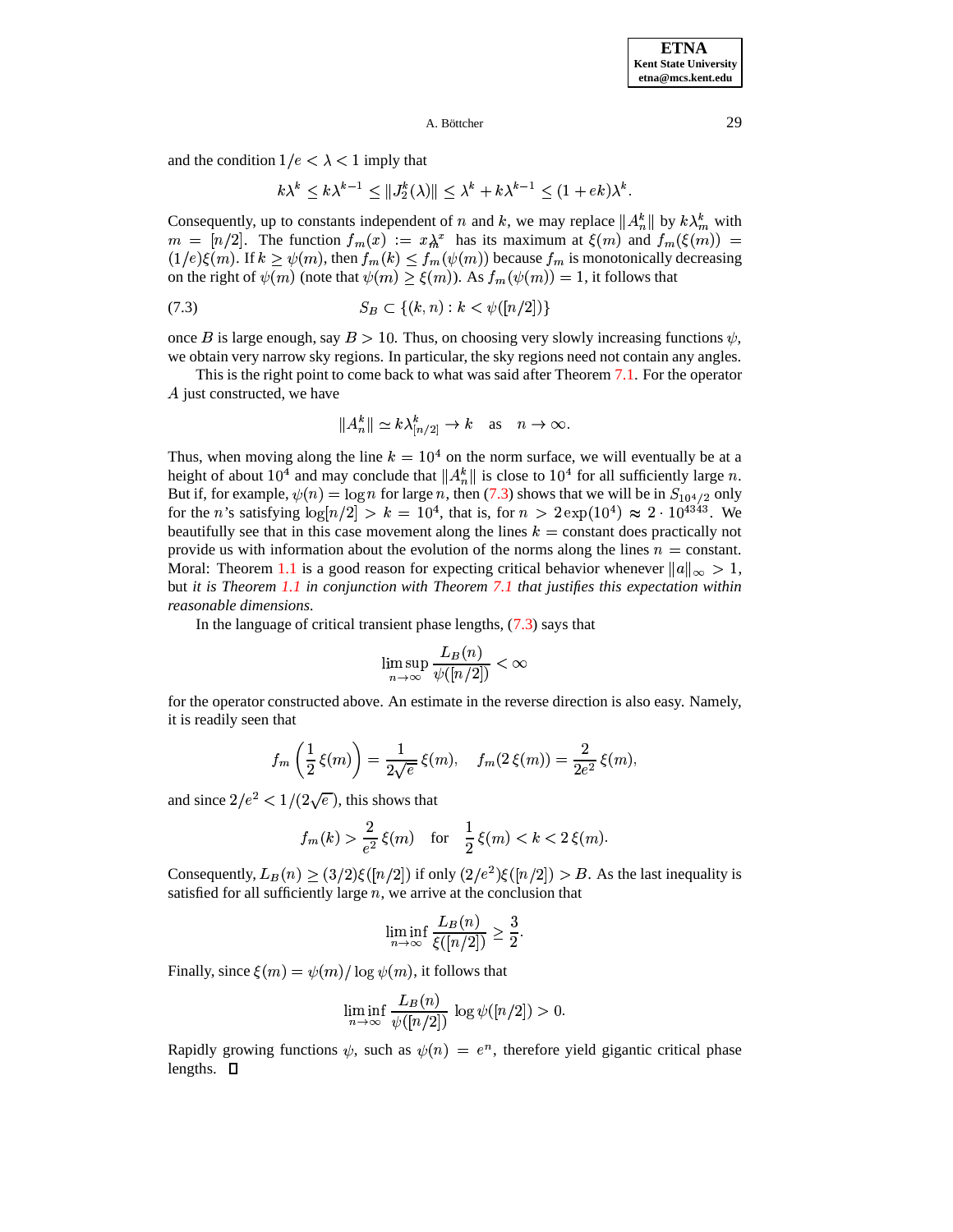

**8. Oscillations.** Let  $a(t) = t^{-1} + 0.49^2t$  be as in Example [7.3.](#page-26-0) While plotting  $||T_{30}^k(a)||$ for k between 1 and 300, I saw Figure [8.1](#page-35-0) on the screen and my first thought was that I had done something wrong. However, after a while I began to understand the reason for the oscillating behavior of the norms and now I am sure that Figure [8.1](#page-35-0) is correct.

<span id="page-29-0"></span>Let  $A_n$  be an  $n \times n$  matrix and suppose  $\rho(A_n) < 1$ . For the sake of simplicity, assume that all eigenvalues  $\lambda_1, \ldots, \lambda_n$  or  $\lambda_1, \ldots, \lambda_n$  of  $A_n$  are simple. We then have  $A_n = C\Lambda C^{-1}$ , where and C is an invertible  $n \times n$  matrix. It follows that  $A_n^k = C\Lambda^k C^{-1}$ ,  $\Lambda = \text{diag}(\lambda_1, \dots, \lambda_n)$  and C is an invertible  $n \times n$  matrix. It follows that  $A_n^k = C \Lambda^k C^{-1}$ , and hence and hence

$$
(8.1) \t A_n^k = C_1 \lambda_1^k + \ldots + C_n \lambda_n^k
$$

for certain  $n \times n$  matrices  $C_1, \ldots, C_n$  that do not depend on k (note that  $C_j$  is simply the product of the jth column of C by the jth row of  $C^{-1}$ ).



FIG. 8.1. *The symbol is*  $a(t) = t^{-1} + 0.49^2 t$ . We see the norms  $||T_{30}^k(a)||$  for  $k = 1, 2, 3, ..., 300$ . A *close-up is in the left picture of Figure [8.2.](#page-31-0)*

Assume that

$$
|\lambda_1|=\ldots=|\lambda_s|>\max_{j\geq s+1}|\lambda_j|.
$$

Then  $(8.1)$  gives

$$
A_n^k = C_1 \lambda_1^k + \ldots + C_s \lambda_s^k + O(\sigma^k)
$$

with  $\sigma = \max_{j>s+1} |\lambda_j|/|\lambda_1| < 1$ . Thus, if k is large, then and the company of

(8.2) 
$$
||A_n^k|| \approx ||C_1\lambda_1^k + ... + C_s\lambda_s^k||,
$$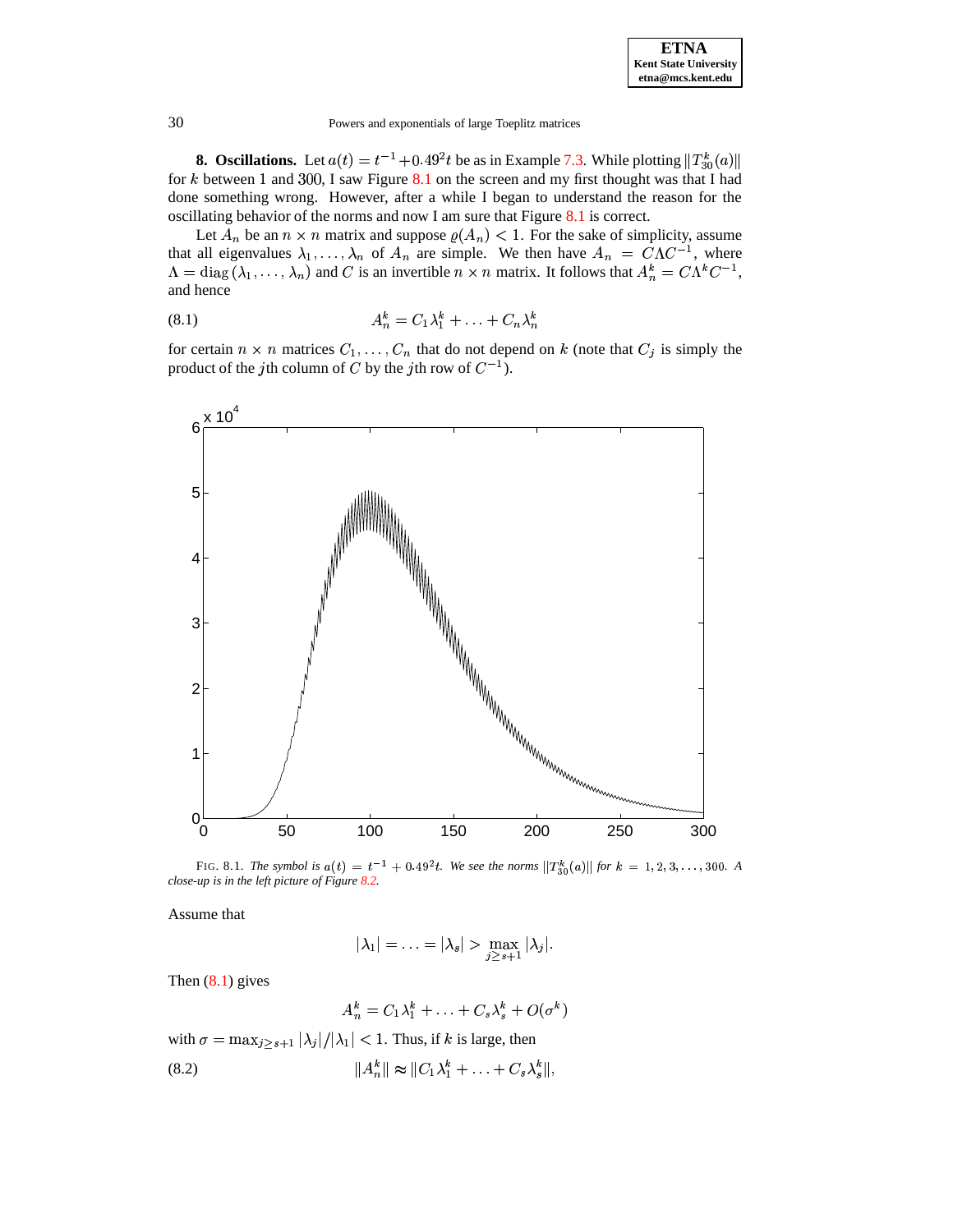**ETNA Kent State University etna@mcs.kent.edu**

A. Böttcher  $\qquad \qquad 31$ 

which has good chances for oscillatory behavior due to the fact that  $\lambda_1$  to  $\lambda_s$  have equal moduli.

In the case where  $A_n = T_n(a)$  with  $a(t) = t^{-1} + \alpha^2 t$ , the eigenvalues are given by

$$
2\alpha \cos \frac{\pi j}{n+1} \quad (j=1,\ldots,n).
$$

The two dominating eigenvalues are

$$
\lambda_1 = 2\alpha \cos \frac{\pi}{n+1}
$$
 and  $\lambda_2 = 2\alpha \cos \frac{n\pi}{n+1} = -2\alpha \cos \frac{\pi}{n+1}$ .

<span id="page-30-0"></span>Consequently,

(8.3) 
$$
||T_n^k(a)|| \approx \left(|2\alpha| \cos \frac{\pi}{n+1}\right)^k ||C_1 + (-1)^k C_2||
$$

for large k. Thus, the damping factor  $|2\alpha|^k \cos^k \frac{\pi}{n+1}$  has an amplitude that equals  $||C_1 + C_2||$ for even k and  $||C_1 - C_2||$  for odd k. If the damping factor is not too small, then [\(8.3\)](#page-30-0) (which holds for large  $k$  only) should be already valid in the critical transient phase, so that we can see it with our eyes. This would be an explanation for the oscillating behavior in Figure [8.1.](#page-35-0) Let us check our example. Thus, take  $\alpha = 0.49$  and  $n = 30$ . Then

$$
||T_{30}^{100}(a)|| = 10^{4.6457}, \quad \left(0.98 \cos \frac{\pi}{31}\right)^{100} ||C_1 + C_2|| = 10^{5.1438},
$$
  

$$
||T_{30}^{101}(a)|| = 10^{4.7014}, \quad \left(0.98 \cos \frac{\pi}{31}\right)^{101} ||C_1 - C_2|| = 10^{5.1959},
$$

that is, [\(8.3\)](#page-30-0) cannot be said to be satisfied. The point is that the modulus of the quotient of the dominant eigenvalues and the next eigenvalue is very close to 1, which implies that approximation [\(8.3\)](#page-30-0) is not yet good enough in the high transient phase. However, consideration of a few more terms does set things right:

$$
\left(0.98\cos\frac{\pi}{31}\right)^k \left\|C_1 + (-1)^k C_2 + (C_3 + (-1)^k C_4) \left(\frac{\cos(2\pi/31)}{\cos(\pi/31)}\right)^k\right\|
$$

equals  $10^{4.4597}$  and  $10^{4.5201}$  for  $k = 100$  and  $k = 101$ , respectively, and

$$
\left(0.98 \cos \frac{\pi}{31}\right)^k \left\| C_1 + (-1)^k C_2 + (C_3 + (-1)^k C_4) \left(\frac{\cos(2\pi/31)}{\cos(\pi/31)}\right)^k + (C_5 + (-1)^k C_6) \left(\frac{\cos(3\pi/31)}{\cos(\pi/31)}\right)^k \right\|
$$

is  $10^{4.6512}$  and  $10^{4.7067}$  for  $k = 100$  and  $k = 101$ , respectively.

From the paper [\[13\]](#page-40-29) by Brian Davies, I learned that such oscillation phenomena for semigroup norms are well-known. I also learned from [\[13\]](#page-40-29) that the kind of oscillation may depend on the norm chosen. Figures [8.2](#page-31-0) and [8.3](#page-31-1) show the different oscillatory behavior of the spectral norms  $||T_n^k(a)||$  and the Frobenius norms  $||T_n^k(a)||_F$  fairly convincingly. Finally, Figure [8.4](#page-32-0) illustrates what happens when walking on the norm surface along the lines  $n =$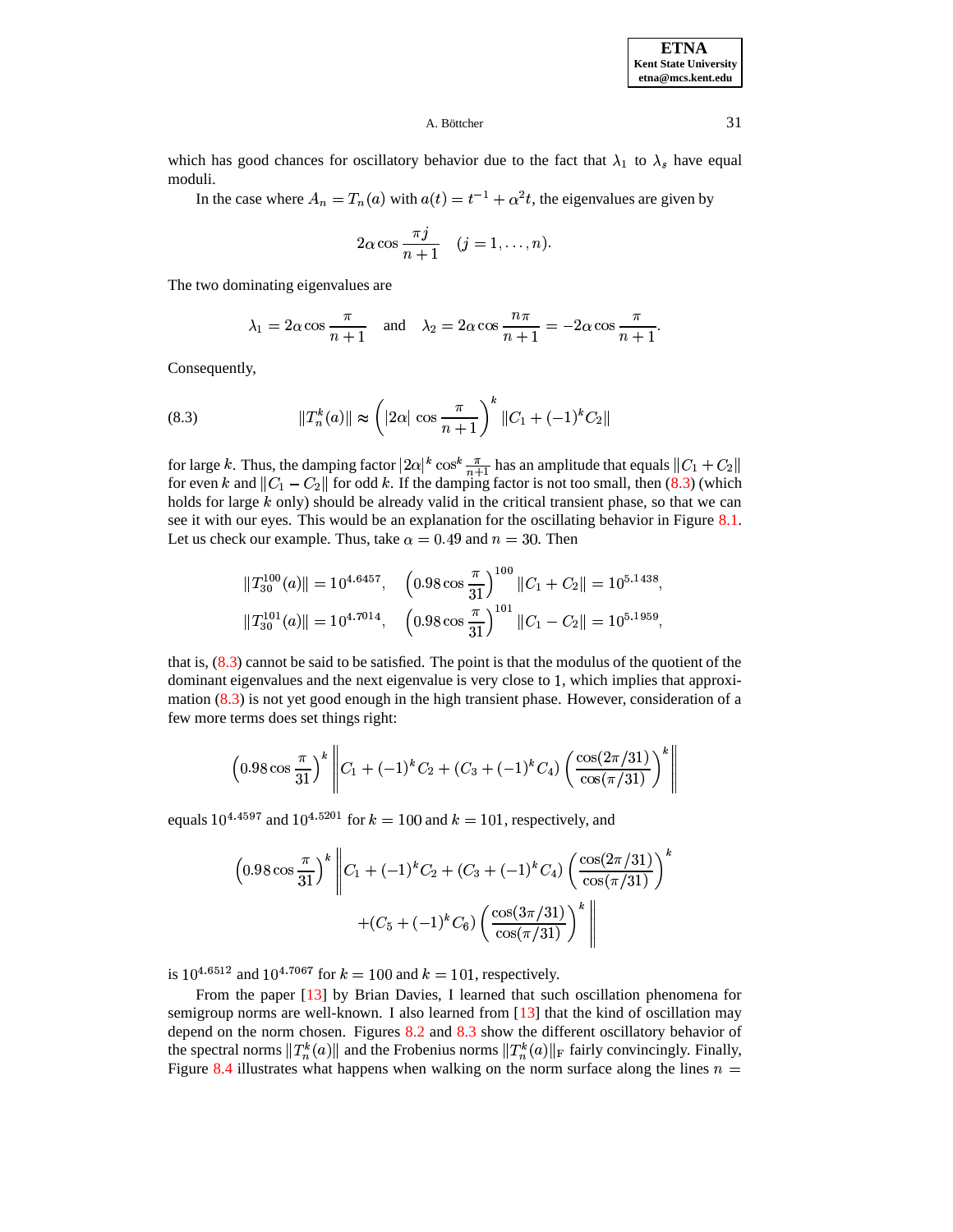32 Powers and exponentials of large Toeplitz matrices

constant.



<span id="page-31-0"></span>FIG. 8.2. The symbol is  $a(t) = t^{-1} + 0.49^2t$ . The left picture is a close-up of Figure [8.1.](#page-35-0) The right picture *shows the Frobenius norms*  $\|T_{30}^k(a)\|_{\mathrm{F}}$  .



<span id="page-31-1"></span>FIG. 8.3. The symbol is  $a(t) = t^{-1} + 0.49^2t$ . We see the norms  $||T_{12}^k(a)||$  (lower curve) and the Frobenius norms  $||T_{12}^k(a)||_F$  (upper curve) for  $k = 1, 2, 3, ..., 100$ . The picture reminds me of Steven Spielberg's white shar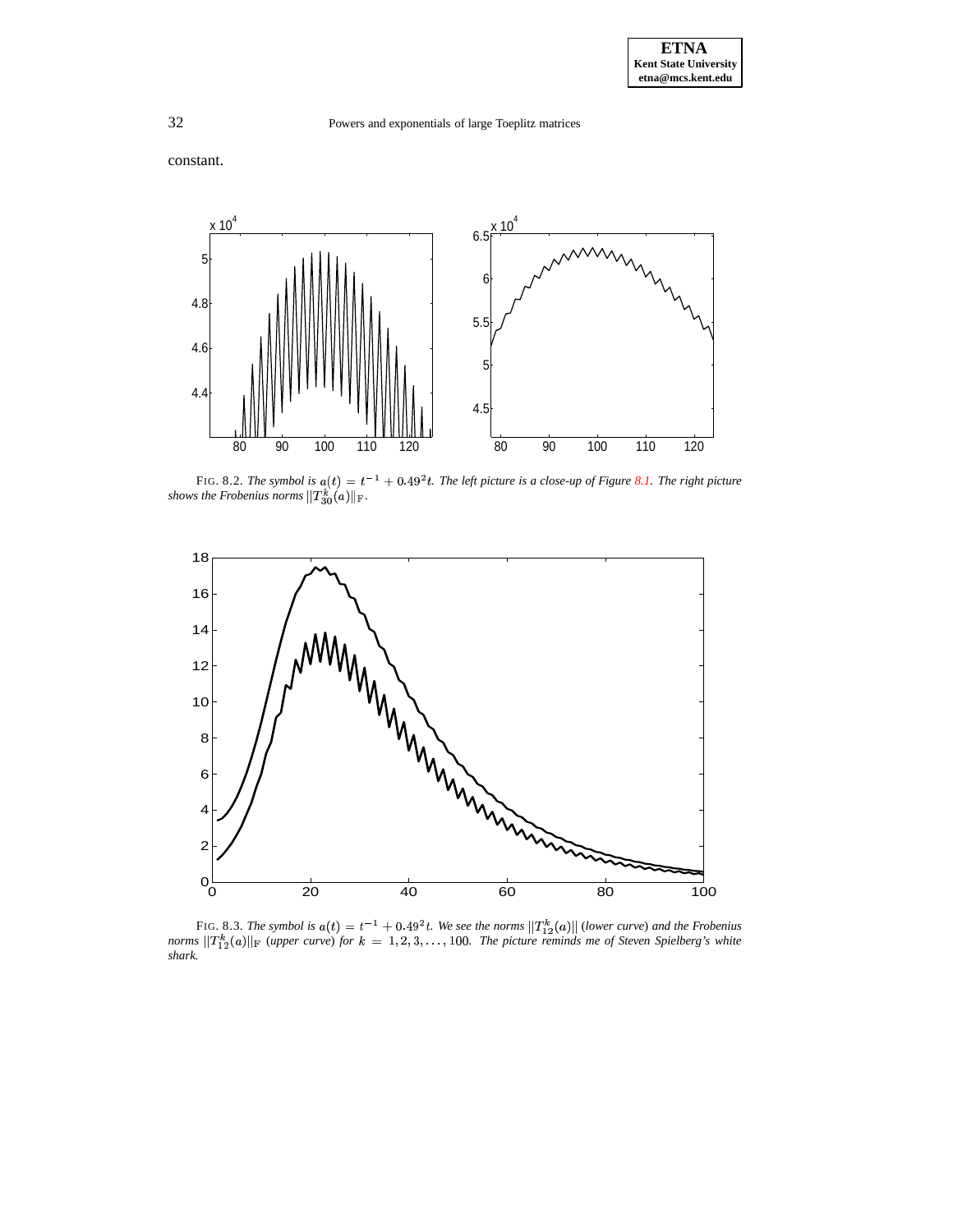



<span id="page-32-0"></span>FIG. 8.4. *The symbol is again as in Figure [8.1.](#page-35-0) The pictures show the norms*  $||T_n^{100}(a)||$  (solid) and  $||T_n^{101}(a)||$  (dashed) for two different ranges of  $n$ .

Another example is considered in Figures [8.5](#page-32-1) and [8.6.](#page-33-0) Now the symbol is  $a(t) = \frac{10}{19}(t + t^{-2})$ . We have  $\varrho(T_{30}(a)) = 0.9847$  and  $||a||_{\infty} = 1.04$ . The dominating eigenvalues of  $T_{30}(a)$  are

$$
\lambda_1 = \mu, \ \lambda_2 = \mu \omega, \ \lambda_3 = \mu \omega^2 \quad (\mu = 0.9847, \ \omega = e^{2\pi i/3})
$$

and hence

$$
||T_{30}^{k}(a)|| \approx \begin{cases} ||C_1 + C_2 + C_3|| \, |\mu|^k & \text{for} \quad k \equiv 0 \, (\text{mod} \, 3) \\ ||C_1 + C_2 \omega + C_3 \omega^2|| \, |\mu|^k & \text{for} \quad k \equiv 1 \, (\text{mod} \, 3) \\ ||C_1 + C_2 \omega^2 + C_3 \omega|| \, |\mu|^k & \text{for} \quad k \equiv 2 \, (\text{mod} \, 3) \end{cases}
$$

The period  $3$  is nicely seen in the right picture of Figure [8.6.](#page-33-0)



<span id="page-32-1"></span>FIG. 8.5. *The range*  $a(\mathbf{T})$  *for*  $a(t) = \frac{10}{19}(t + t^{-2})$  *and the eigenvalues of*  $T_{30}(a)$ *. The three dominating*  $eigenvalues$  are 0.9847, 0.9847 $\omega$ , 0.9847 $\omega^2$  with  $\omega = e^{2\pi i/3}$ . The maximum modulus of the remaining 27 *eigenvalues* is 0.9549.

A. Böttcher  $\qquad \qquad 33$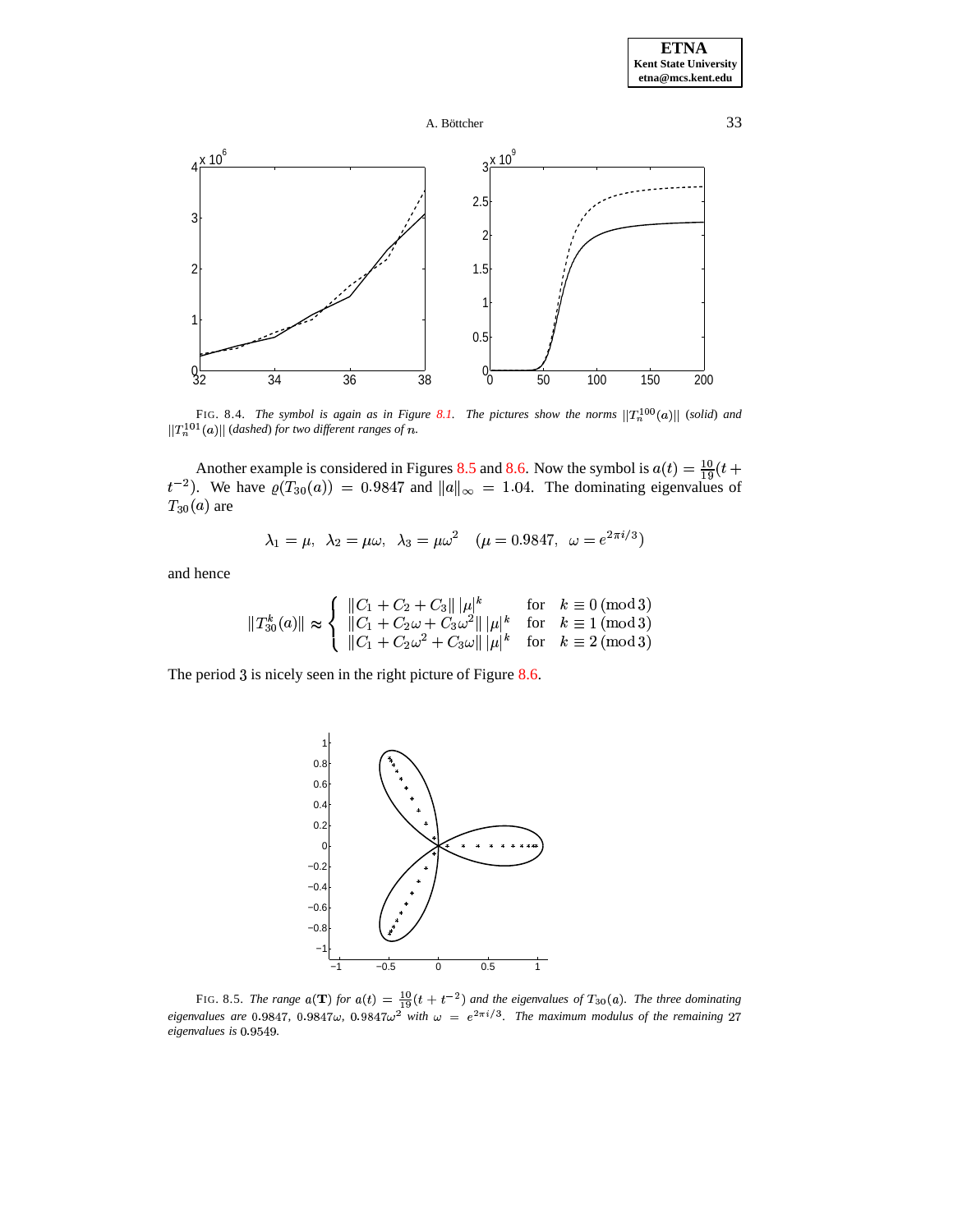34 Powers and exponentials of large Toeplitz matrices



FIG. 8.6. *The pictures show the norms*  $||T_{30}^{k}(a)||$  *for the symbol*  $a(t) = \frac{10}{19}(t + t^{-2})$ .

<span id="page-33-0"></span>**9. Exponentials.** Let  $A_n$  be an  $n \times n$  matrix and let  $\tau > 0$ . Then  $||e^{\tau A_n}|| \to 0$  as  $\tau \to \infty$  if and only if the spectrum of  $A_n$  is contained in the open left half-plane. Now let  $A_n = T_n(a)$  with  $a \in L^{\infty}$ . The decomposition  $a = \text{Re } a + i \text{ Im } a$  of a into the real and imaginary parts yields

Re 
$$
A_n := \frac{1}{2}(A_n + A_n^*) = T_n(\text{Re } a),
$$
  
\nIm  $A_n := \frac{1}{2i}(A_n - A_n^*) = T_n(\text{Im } a).$ 

We put

<span id="page-33-2"></span><span id="page-33-1"></span>
$$
\sup \mathrm{Re}\, a := \mathop{\mathrm{ess}\, \sup}_{t\in \mathbf{T}} \mathrm{Re}\, a(t).
$$

<span id="page-33-3"></span>Notice that sup Re  $a = \max$  Re  $a$  if  $a$  is continuous. Here is the analogue of Theorem [1.1.](#page-1-2) THEOREM 9.1. Let  $a \in L^{\infty}$ . Then

$$
(9.1) \t\t\t ||e^{\tau T_n(a)}|| \le e^{\tau \sup \text{Re } a}
$$

*for all*  $\tau > 0$  *and all*  $n \in \mathbb{N}$ *. Moreover,* 

$$
\lim_{n \to \infty} \|e^{\tau T_n(a)}\| = e^{\tau \sup \text{Re } a}
$$

*for each*  $\tau > 0$ *.* 

*Proof.* We have  $||e^{A_n}|| \le ||e^{\text{Re }A_n}||$  for every matrix  $A_n$  (see, e.g., [\[2,](#page-39-7) p. 258]). Furthermore,  $||e^{\text{Re }A_n}|| = e^{\lambda_{\text{max}}(\text{Re }A_n)}$ , where  $\lambda_{\text{max}}(\text{Re }A_n)$  is the maximal eigenvalue of the Hermitian matrix Re  $A_n$ . Thus,

$$
||e^{\tau T_n(a)}|| \leq e^{\tau \lambda_{\max}(T_n(\text{Re }a))}.
$$

It is well-known that  $\lambda_{\text{max}}(T_n(\text{Re }a))$  does not exceed sup Re a. The proof is as follows. Pick  $\mu > \sup \text{Re } a$  and assume  $T_n(\text{Re } a)x = \mu x$  for some nonzero  $x = (x_i)_{i=0}^{n-1} \in \mathbb{C}^n$ .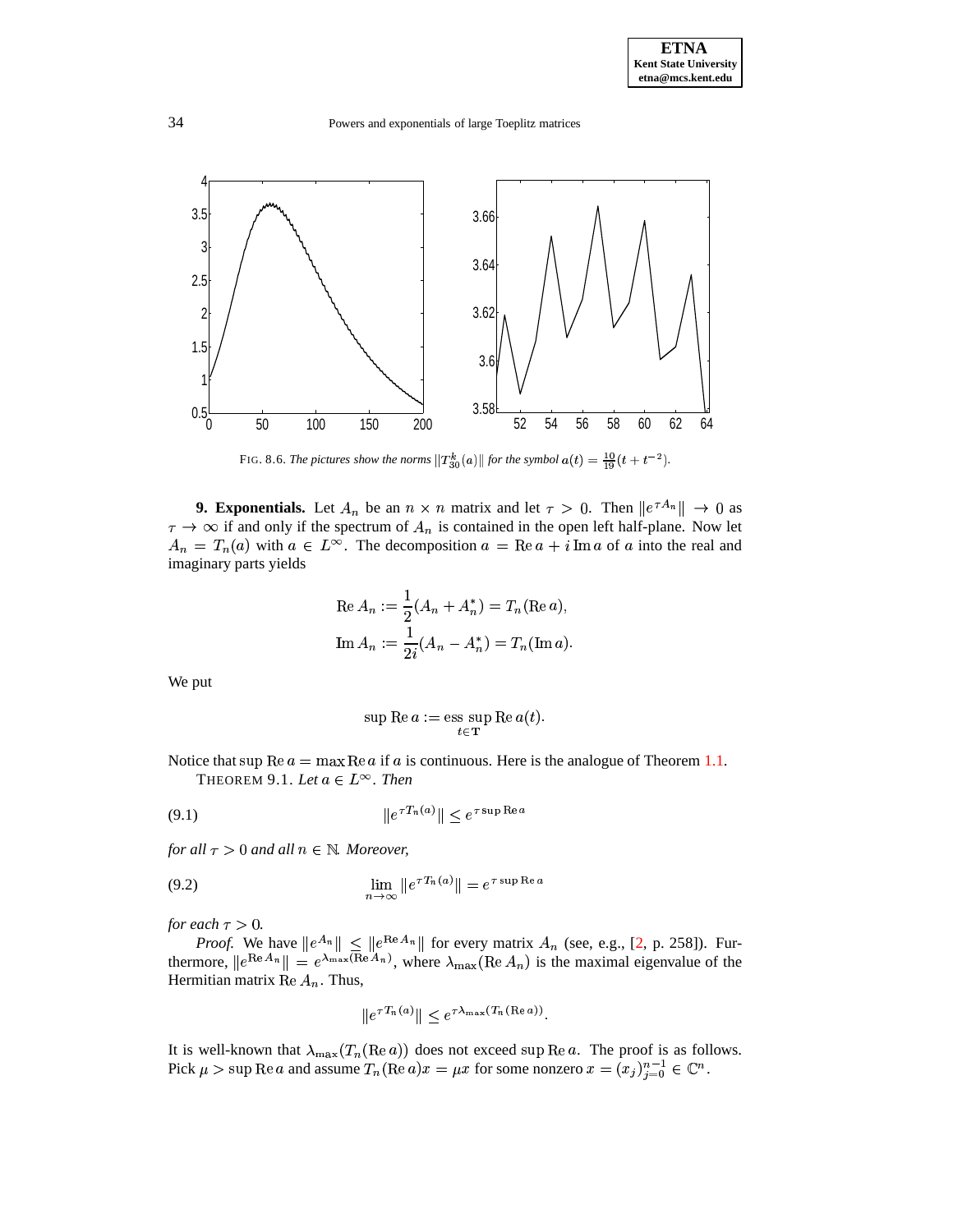Put

<span id="page-34-0"></span>
$$
x(e^{i\theta})=x_0+x_1e^{i\theta}+\ldots+x_{n-1}e^{i(n-1)\theta}.
$$

A straightforward computation shows that

(9.3) 
$$
(T_n(\mu - \text{Re } a)x, x) = \frac{1}{2\pi} \int_0^{2\pi} (\mu - (\text{Re } a)(e^{i\theta})) |x(e^{i\theta})|^2 d\theta,
$$

and since  $T_n(\mu - \text{Re } a)x = 0$ , the right-hand side of [\(9.3\)](#page-34-0) must be zero. As  $x(e^{i\theta})$  vanishes only at finitely many  $e^{i\theta} \in \mathbf{T}$ , it follows that  $\mu - \text{Re } a = 0$  almost everywhere, which is impossible for  $\mu > \sup \text{Re } a$ . Thus, the proof of [\(9.1\)](#page-33-1) is complete

Since  $T_n(a) \to T(a)$  strongly and hence  $e^{\tau T_n(a)} \to e^{\tau T(a)}$  strongly, the Banach-Steinhaus theorem gives

$$
\liminf_{n \to \infty} \|e^{\tau T_n(a)}\| \ge \|e^{\tau T(a)}\|.
$$

The symbol sym  $e^{\tau T(a)}$  is nothing but the function  $e^{\tau a}$ , and hence we deduce from [\(4.2\)](#page-12-5) that

$$
||e^{\tau T(a)}|| \ge ||T(e^{\tau a})|| = ||e^{\tau a}||_{\infty}.
$$

Since  $||e^{\tau a}||_{\infty} = e^{\tau \sup \text{Re } a}$ , we get

$$
\liminf_{n \to \infty} \|e^{\tau T_n(a)}\| \ge e^{\tau \sup \text{Re } a}.
$$

This and  $(9.1)$  imply  $(9.2)$ .  $\Box$ 

Thus, Theorem [9.1](#page-33-3) tells us that if n is large, then  $e^{\tau T_n(a)}$  has critical behavior if and only if  $\sup \text{Re } a > 0$ . To get realistic estimates, one can employ the analogue of [\(3.5\)](#page-7-0). Trefethen's note [\[32\]](#page-40-25) contains an analogue of Theorem [3.1](#page-6-3) for exponentials. This result implies that if the pseudospectrum  $sp_{\varepsilon} A$  contains points in the open right half-plane, then each point  $\lambda \in sp_{\varepsilon} A$ with  $\beta := \text{Re } \lambda > 0$  gives us an estimate of the form

$$
\sup_{0 < \tau \le \tau_0} \|e^{\tau A}\| \ge e^{\beta \tau_0} / \left(1 + \varepsilon \frac{e^{\beta \tau_0} - 1}{\beta}\right)
$$

(see also [\[13\]](#page-40-29) and [\[38\]](#page-40-12)).

The goal of the rest of this section is to establish an analogue of Theorem [7.1.](#page-24-1) Things are a little more complicated, because I do not know an analogue of [\(4.13\)](#page-17-3). We begin with an example.

<span id="page-34-1"></span>EXAMPLE 9.2. Let  $T(a)$  be the tridiagonal matrix generated by  $a(t) = t^{-1} + \alpha^2 t - \lambda$ with  $\alpha \in [0, \infty)$  and  $\lambda \in \mathbb{C}$ . The eigenvalues of  $T_n(a)$  are densely spread over the interval  $(-2\alpha - \lambda, 2\alpha - \lambda)$ . Hence  $||e^{\tau T_n(a)}|| \to 0$  as  $\tau \to \infty$  for each *n* if and only if  $2\alpha < \text{Re }\lambda$ .  $(-2\alpha - \lambda, 2\alpha - \lambda)$ . Hence  $||e^{\tau T_n(\alpha)}|| \to 0$  as  $\tau \to \infty$  for each *n* if and only if  $2\alpha < \text{Re }\lambda$ .<br>We have max  $\text{Re } a = -\text{Re }\lambda + 1 + \alpha^2$ . Consequently,  $||e^{\tau T_n(\alpha)}||$  has a critical transient phase before decaying to zero for large *n* if and only if  $2\alpha < \text{Re }\lambda < 1 + \alpha^2$ . Figure [9.1](#page-35-0) reveals that the norm surfaces of exponentials look much like their counterparts for powers.  $\Box$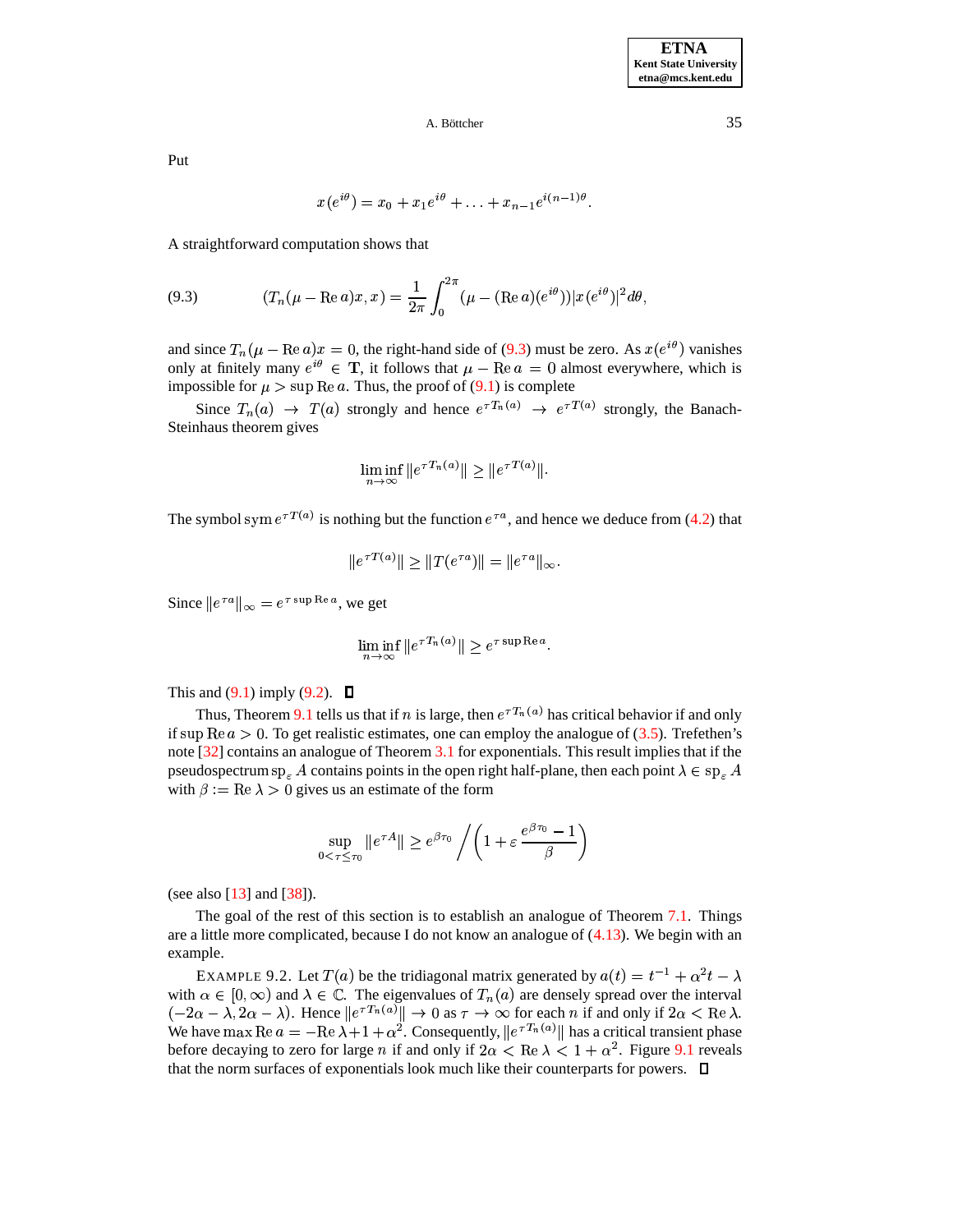

<span id="page-35-0"></span>FIG. 9.1. The symbol is  $a(t) = t^{-1} + 3^2t - 7$ . The picture shows the level curves  $||e^{\tau T_n(a)}|| = c$  for  $c = 10^{-2}$ , 1,  $10^{2}$ ,  $10^{4}$ , ...,  $10^{10}$  (the lower curve corresponds to  $c = 10^{-2}$ , the upper to  $10^{10}$ ). We took  $3 \le n \le 60$  and  $\tau = 5, 10, 15, \ldots, 200$ .

<span id="page-35-1"></span>LEMMA 9.3. *If*  $a \in \mathcal{R}$ , then there are constants  $D, \mu, \gamma \in (0, \infty)$  depending only on a that *such that*

$$
\|e^{\tau T_n(a)}\| \ge \|\sigma_{[n/3]}(e^{\tau a})\|_{\infty} - D e^{\mu \tau - \gamma n/2}
$$

*for all sufficiently large .*

*Proof.* Let  $a \in \mathcal{R}$  and  $\lambda \in \mathbb{C} \setminus \mathrm{sp} T(a)$ . In [\[6\]](#page-39-5), we proved that

$$
T_n^{-1}(a - \lambda) = T_n[(a - \lambda)^{-1}] + P_n X_\lambda P_n + W_n Y_\lambda W_n + E_{\lambda, n},
$$

where  $X_{\lambda}$  and  $Y_{\lambda}$  are compact operators on  $\ell^2$  whose entries satisfy

$$
|(X_{\lambda})_{j,\ell}|\leq De^{-\gamma(j+\ell)},\quad |(Y_{\lambda})_{j,\ell}|\leq De^{-\gamma(j+\ell)},
$$

and  $E_{\lambda,n}$  is an  $n \times n$  matrix such that  $||E_{\lambda,n}|| \leq De^{-\gamma n}$ . Here D and  $\gamma$  are positive finite constants depending only on  $\alpha$  and  $\lambda$ . A check of the computations and estimates of [\[6\]](#page-39-5) reveals that the constants D and  $1/\gamma$  are uniformly bounded on compact subsets of  $\mathbb{C}$ sp  $T(a)$ . Consequently, from the representation

$$
e^{\tau T_n(a)}-T_n(e^{\tau a})=\frac{i}{2\pi}\int_{\Gamma}e^{\tau\lambda}\Big(T_n^{-1}(a-\lambda)-T_n[(a-\lambda)^{-1}]\Big)d\lambda,
$$

where  $\Gamma$  is a counter-clockwise oriented smooth curve in  $\mathbb{C}\setminus \text{sp }T(a)$  that encircles  $\text{sp }T_n(a)$ exactly once, we obtain that

$$
\left[e^{\tau T_n(a)} - T_n(e^{\tau a})\right]_{j,\ell} \le D e^{\mu \tau} \left(e^{-\gamma(j+\ell)} + e^{-\gamma(2n-j-\ell)} + e^{-\gamma n}\right)
$$

with some constant  $\mu \in (0, \infty)$  depending only on a and  $\Gamma$ . For  $n/3 \le j, \ell \le 2n/3$ , this gives gives

$$
\[e^{\tau T_n(a)} - T_n(e^{\tau a})\]_{j,\ell} \le D \, e^{\mu \tau} \left(e^{-2n\gamma/3} + e^{-2n\gamma/3} + e^{-\gamma n}\right) \le 3D e^{\mu \tau - 2n\gamma/3}.
$$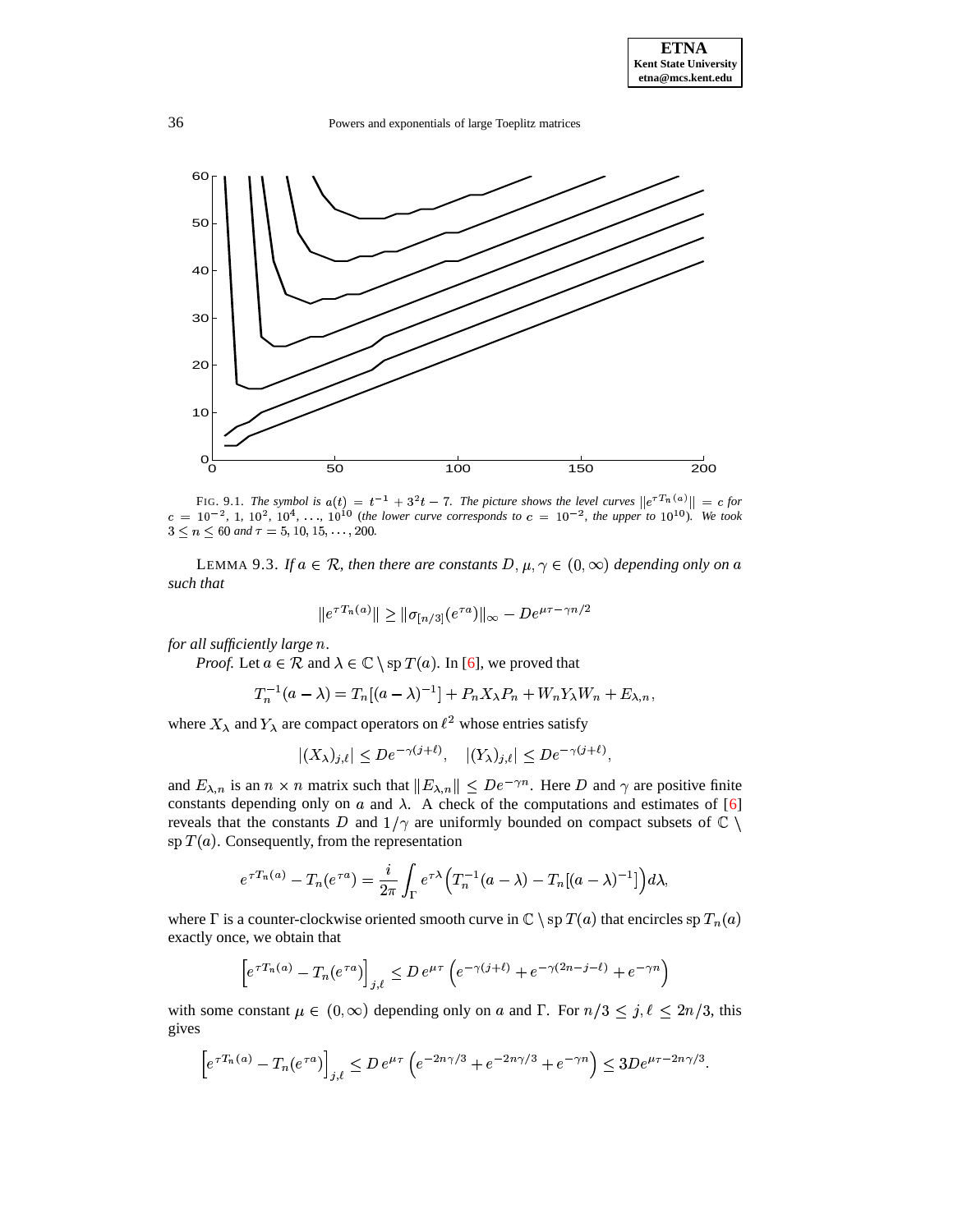### A. Böttcher  $\overline{37}$

It follows that the Frobenius norm of the block of  $e^{\tau T_n(a)} - T_n(e^{\tau a})$  that is formed by the entries with  $n/3 \le j, \ell \le 2n/3$  is at most  $3nDe^{\mu\tau-2n\gamma/3}$ , which does not exceed  $De^{\mu\tau-n\gamma/2}$ <br>if *n* is large enough. Theorem 6.2 and the argument of the proof of Corollary 6.3 therefore if  $n$  is large enough. Theorem  $6.2$  and the argument of the proof of Corollary  $6.3$  therefore yield

$$
||e^{\tau T_n(a)}|| \ge ||\sigma_{[n-2n/3]}(e^{\tau a})||_{\infty} - De^{\mu\tau - \gamma n/2} = ||\sigma_{[n/3]}(e^{\tau a})||_{\infty} - De^{\mu\tau - \gamma n/2},
$$

<span id="page-36-2"></span>which completes the proof.  $\square$ 

LEMMA 9.4. Let  $a \in \mathcal{R}$  and  $\tau \geq 1$ . Then for each  $\varepsilon > 0$  there exists a constant E *depending only on a and*  $\varepsilon$  *such that* 

$$
\|\sigma_m(e^{\tau a})\|_{\infty} \geq \|e^{\tau a}\|_{\infty} \left(1 - \frac{E\tau(\log m)^{1+\varepsilon}}{m}\right)
$$

*for all*  $m \geq 1$ .

*Proof.* We may, without loss of generality, assume that  $||e^{\tau a}||_{\infty} = |e^{\tau a(1)}|$ . We put  $b(\theta) := a(e^{i\theta})$  for  $\theta \in \mathbb{R}$ . The function b is smooth and we have  $b(0) - a(1) = 0$ . Hence, there is a constant F depending only on a such that  $|b(\theta) - a(1)| \leq F|\theta|$  for  $|\theta| \leq \pi$ . Let s be the maximum of  $|b(\theta) - a(1)|$  for  $|\theta| \leq \pi$ . If  $|z| \leq s$ , then

$$
|1 - e^{z}| = |z| \left| 1 + \frac{z}{2!} + \frac{z^{2}}{3!} + \dots \right|
$$
  
 
$$
\leq |z| \left( 1 + \frac{s}{2!} + \frac{s^{2}}{3!} + \dots \right) = |z| \frac{e^{s} - 1}{s} =: M_{s} |z|.
$$

<span id="page-36-1"></span>Thus,

(9.4) 
$$
\left|1-e^{\tau(b(\theta)-a(1))}\right| \leq \tau M_s|b(\theta)-a(1)| \leq \tau FM_s|\theta|
$$

for  $|\theta| \leq \pi$ . With the Fejér kernel

$$
K_m(\theta) = \frac{1}{2\pi m} \frac{\sin^2(m\theta/2)}{\sin^2(\theta/2)},
$$

<span id="page-36-0"></span>we have

(9.5) 
$$
\left(\sigma_m\left(\frac{e^{\tau a}}{e^{\tau a(1)}}\right)\right)(1) = 1 - \int_{|\theta| < \pi} K_m(\theta) \left(1 - \frac{e^{\tau b(\theta)}}{e^{\tau a(1)}}\right) d\theta.
$$

Put  $\delta_m = 1/(\log m)^{1+\epsilon}$ . We split the integral  $\int_{|\theta| \le \pi}$  on the right of [\(9.5\)](#page-36-0) into two integrals  $I_1 = \int_{|\theta| < \delta_m}$  and  $I_2 = \int_{|\theta| > \delta_m}$ . Using [\(9.4\)](#page-36-1), we can estimate the first integral as follows:

$$
|I_1| \leq \frac{1}{2\pi m} \int_{-\delta_m}^{\delta_m} \frac{\sin^2(m\theta/2)}{\sin^2(\theta/2)} \left| 1 - e^{\tau(b(\theta) - a(1))} \right| d\theta
$$
  
\n
$$
\leq \frac{1}{2\pi m} \int_{-\delta_m}^{\delta_m} \frac{\sin^2(m\theta/2)}{\sin^2(\theta/2)} \tau M_s F|\theta| d\theta
$$
  
\n
$$
= \frac{\tau M_s F}{\pi m} \int_0^{\delta_m} \frac{\sin^2(m\theta/2)}{\sin^2(\theta/2)} \theta d\theta
$$
  
\n
$$
\leq \frac{\tau M_s F}{\pi m} \int_0^{\delta_m} \frac{\sin^2(m\theta/2)}{(\theta/\pi)^2} \theta d\theta
$$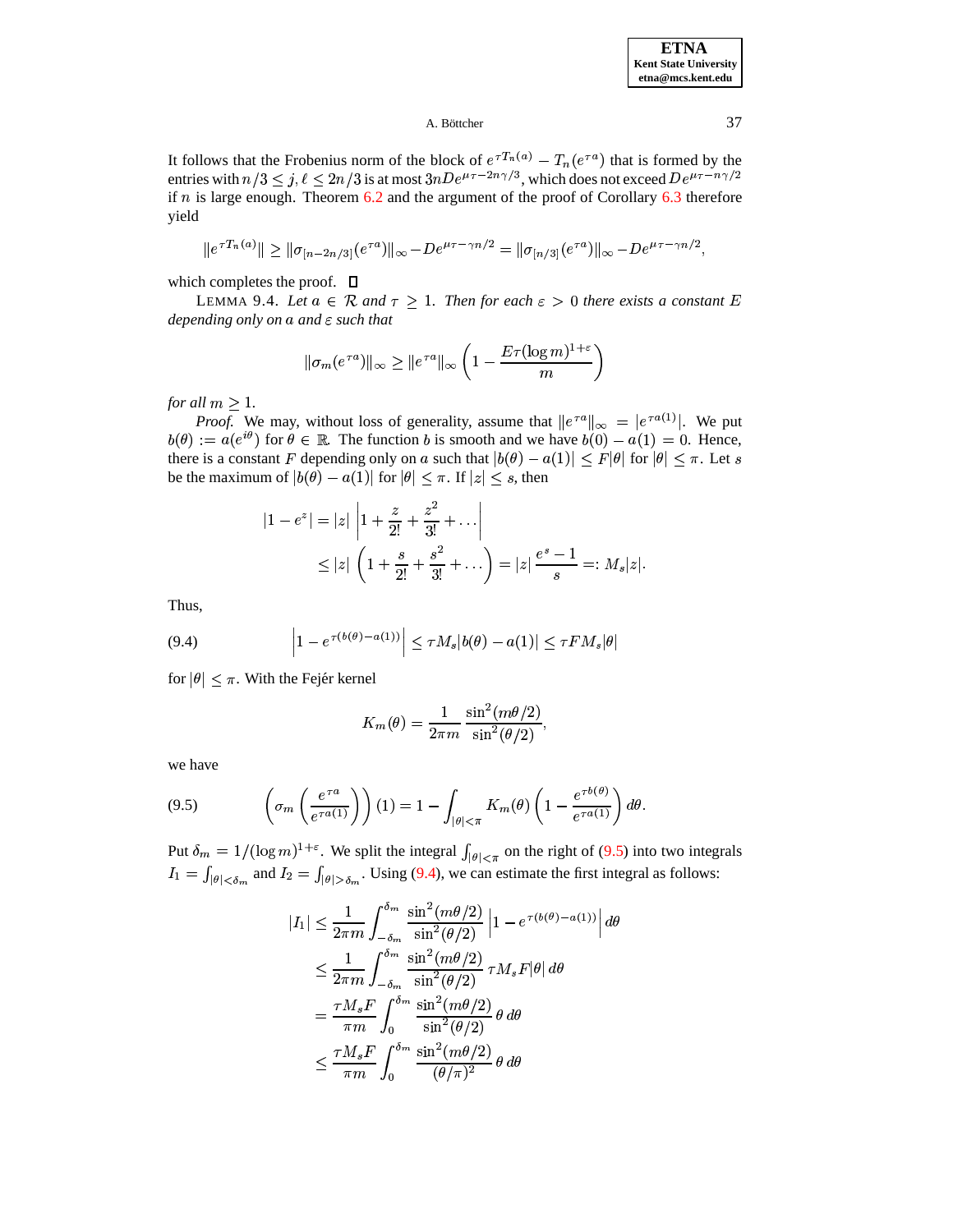$$
\begin{split}\n&= \frac{\tau \pi M_s F}{m} \int_0^{\delta_m} \frac{\sin^2(m\theta/2)}{\theta} d\theta \\
&= \frac{\tau \pi M_s F}{m} \int_0^{m\delta_m/2} \frac{\sin^2 x}{x} dx \\
&\leq \frac{\tau \pi M_s F}{m} \left( \int_0^1 \frac{\sin^2 x}{x} dx + \int_1^{m\delta_m/2} \frac{dx}{x} \right) \\
&\leq \frac{\tau \pi M_s F}{m} \left( \frac{1}{2} + \log \frac{m\delta_m}{2} \right) \\
&= \frac{\tau \pi M_s F}{m} \left( \frac{1}{2} + \log m - (1 + \varepsilon) \log \log m - \log 2 \right) \\
&\leq \frac{G \tau \log m}{m}\n\end{split}
$$

for some constant G depending only on a and  $\varepsilon$ . Since  $|e^{\tau b(\theta)}/e^{\tau a(1)}| \leq 1$ , the modulus of the second integral is

$$
|I_2| \leq \frac{1}{2\pi m} \int_{|\theta| > \delta_m} \frac{\sin^2(m\theta/2)}{\sin^2(\theta/2)} \left| 1 - e^{\tau(b(\theta) - a(1))} \right| d\theta
$$
  
\n
$$
\leq \frac{2}{2\pi m} \int_{|\theta| > \delta_m} \frac{\sin^2(m\theta/2)}{\sin^2(\theta/2)} d\theta
$$
  
\n
$$
= \frac{2}{\pi m} \int_{\delta_m}^{\pi} \frac{\sin^2(m\theta/2)}{\sin^2(\theta/2)} d\theta
$$
  
\n
$$
\leq \frac{2}{\pi m} \int_{\delta_m}^{\pi} \frac{\sin^2(m\theta/2)}{(\theta/\pi)^2} d\theta
$$
  
\n
$$
= \frac{2\pi}{m} \int_{\delta_m}^{\pi} \frac{\sin^2(m\theta/2)}{\theta^2} d\theta
$$
  
\n
$$
= \pi \int_{m\delta_m/2}^{m\pi/2} \frac{\sin^2 x}{x^2} dx
$$
  
\n
$$
\leq \pi \int_{m\delta_m/2}^{m\pi/2} \frac{dx}{x^2} = \pi \left( \frac{2}{m\delta_m} - \frac{2}{m\pi} \right) < \frac{2\pi}{m\delta_m}
$$
  
\n
$$
= \frac{2\pi}{m} (\log m)^{1+\epsilon}.
$$

In summary,

$$
\frac{\|\sigma_m(e^{\tau a})\|_{\infty}}{\|e^{\tau a}\|_{\infty}} \ge \frac{|\left(\sigma_m(e^{\tau a})\right)(1)|}{|e^{\tau a}(1)|} = \left|\left(\sigma_m\left(\frac{e^{\tau a}}{e^{\tau a}(1)}\right)\right)(1)\right|
$$
  
=  $|1 - I_1 - I_2| \ge 1 - |I_1| - |I_2|$   
 $\ge 1 - \frac{G\tau \log m}{m} - \frac{2\pi(\log m)^{1+\varepsilon}}{m} \ge 1 - \frac{E\tau(\log m)^{1+\varepsilon}}{m}$ 

with  $E = G + 2\pi$  (recall that  $\tau \geq 1$ ).  $\Box$ 

The following result is an analogue of Theorem [7.1.](#page-24-1) Clearly, this result is weaker than Theorem [7.1,](#page-24-1) because of the presence of the factor  $(\log \tau)^{1+\epsilon}$ . From a practical point of view we can say that, for large  $\tau$ , this factor may be ignored in comparison with  $\tau$ . As for the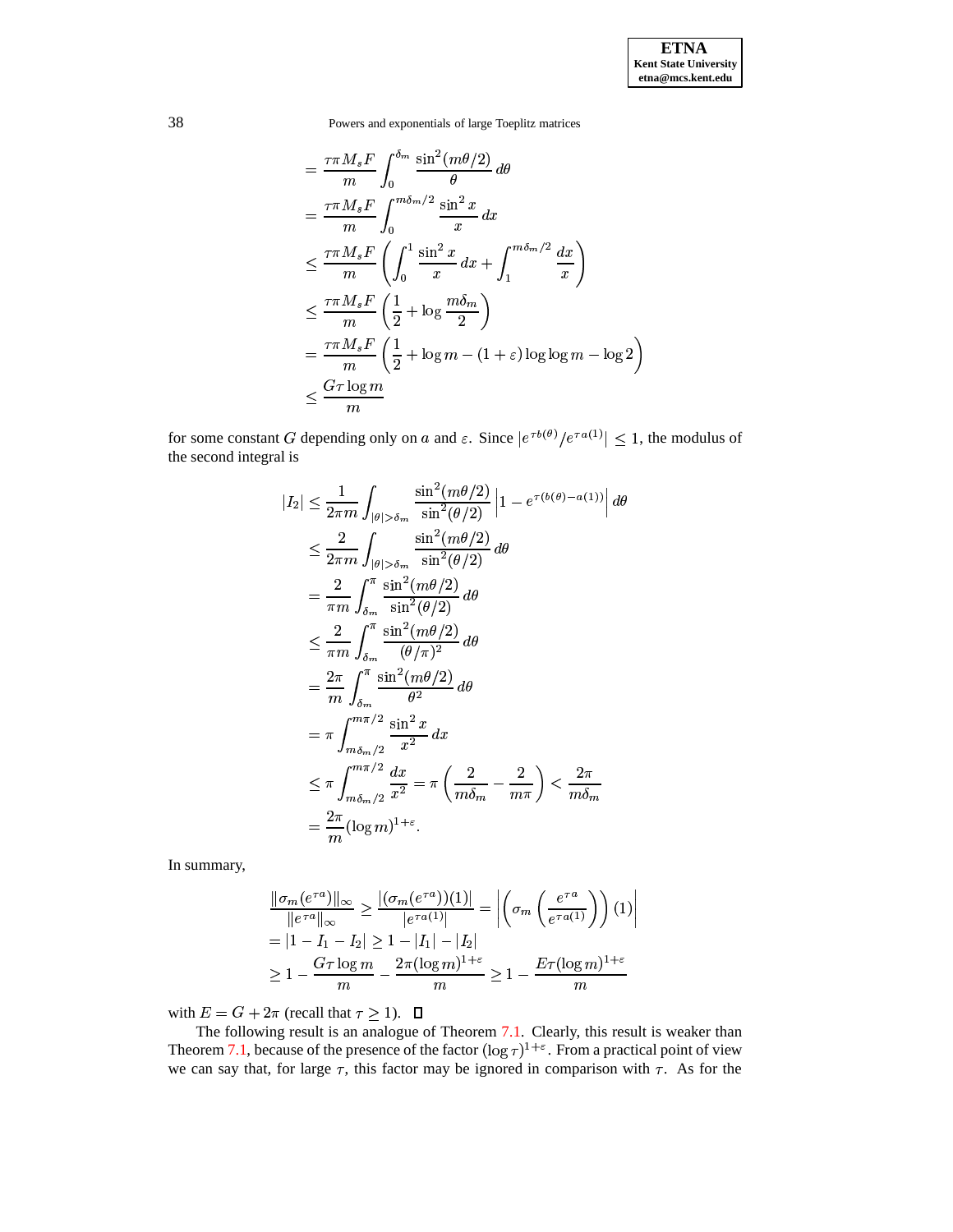**ETNA Kent State University etna@mcs.kent.edu**

## A. Böttcher  $\qquad \qquad 39$

<span id="page-38-4"></span>theoretical side of the problem, we remark that this factor emerges from our techniques and that it can probably be removed by more powerful machinery.

THEOREM 9.5. Let  $a \in \mathcal{R}$  and suppose  $\max \text{Re } a > 0$ . For  $B > 0$ , put

$$
S_B = \{ (\tau, n) \in (0, \infty) \times \mathbb{N} : ||e^{\tau T_n(a)}|| > B \}.
$$

*Then, for each*  $\epsilon > 0$ *, there exist positive and finite constants*  $\tau_0$  *and c* depending *only on*  $B, a, \varepsilon$  such that

$$
S_B \supset \{ (\tau, n) : \ \tau > \tau_0, \ n > c\tau(\log \tau)^{1+\varepsilon} \} .
$$

*Proof.* We abbreviate max Re  $\alpha$  to  $\beta$ . Combining Lemmas [9.3](#page-35-1) and [9.4](#page-36-2) we get

<span id="page-38-0"></span>
$$
||e^{\tau T_n(a)}|| \ge \left(1 - \frac{E\tau(\log[n/3])^{1+\varepsilon}}{[n/3]}\right) e^{\tau\beta} - De^{\mu\tau - \gamma n/2}
$$

$$
= \left(1 - \frac{E\tau(\log[n/3])^{1+\varepsilon}}{[n/3]} - De^{(\mu-\beta)\tau - \gamma n/2}\right) e^{\tau\beta}
$$

for all sufficiently large *n* and all  $\tau > 1$ . Throughout what follows we assume that  $\tau > e$ , so that  $\log \tau$  and  $\log \log \tau$  are positive. Put

$$
(9.6)\qquad \qquad c = \max\left(1 + \frac{2}{\gamma}(\mu - \beta), 36E\right)
$$

<span id="page-38-1"></span>and let  $n > c\tau(\log \tau)^{1+\varepsilon}$ . There is a  $\tau_1$  such that  $e^{\tau_1\beta} > 3B$ . If  $\mu \leq \beta$ , then  $De^{(\mu-\beta)\tau-\gamma n/2} <$ 1/3 for all  $\tau > \tau_2$ . So assume that  $\mu > \beta$ . We then have

$$
(9.7) \qquad De^{(\mu-\beta)\tau-\gamma n/2} < De^{(\mu-\beta)\tau-\gamma c\tau(\log\tau)^{1+\varepsilon}/2} < e^{(\mu-\beta-\gamma c/2)\tau(\log\tau)^{1+\varepsilon}},
$$

<span id="page-38-2"></span>and because  $\mu - \beta - \gamma c/2 < 0$  by virtue of [\(9.6\)](#page-38-0), the last term of [\(9.7\)](#page-38-1) is certainly smaller than  $1/3$  for all  $\tau > \tau_2$ . Clearly,

$$
\frac{E\tau(\log[n/3])^{1+\varepsilon}}{[n/3]} \le \frac{2E\tau(\log(n/3))^{1+\varepsilon}}{n/3}
$$

for all *n* large enough. As the function on the right of  $(9.8)$  is monotonically decreasing for all sufficiently large  $n$ , it follows that

<span id="page-38-3"></span>(9.9) 
$$
\frac{E\tau(\log[n/3])^{1+\varepsilon}}{[n/3]} \le \frac{2E\tau(\log((c/3)\tau(\log \tau)^{1+\varepsilon}))^{1+\varepsilon}}{(c/3)\tau(\log \tau)^{1+\varepsilon}}
$$

$$
= \frac{6E}{c} \left( \frac{\log(c/3) + \log \tau + (1+\varepsilon)\log\log \tau}{\log \tau} \right)^{1+\varepsilon}.
$$

Since the right-hand side of [\(9.9\)](#page-38-3) converges to  $6E/c$  as  $\tau \to \infty$  and since  $6E/c \le 1/6$  due to [\(9.6\)](#page-38-0), we arrive at the conclusion that [\(9.9\)](#page-38-3) is smaller than  $1/3$  for all  $\tau > \tau_3$ . Thus, if  $\tau_0 = \max(\tau_1, \tau_2, \tau_3)$ , then

$$
\|e^{\tau \, T_n(a)}\| > \left(1 - \frac{1}{3} - \frac{1}{3}\right) 3B = B
$$

for  $\tau > \tau_0$  and  $n > c\tau(\log \tau)^{1+\epsilon}$ .  $\Box$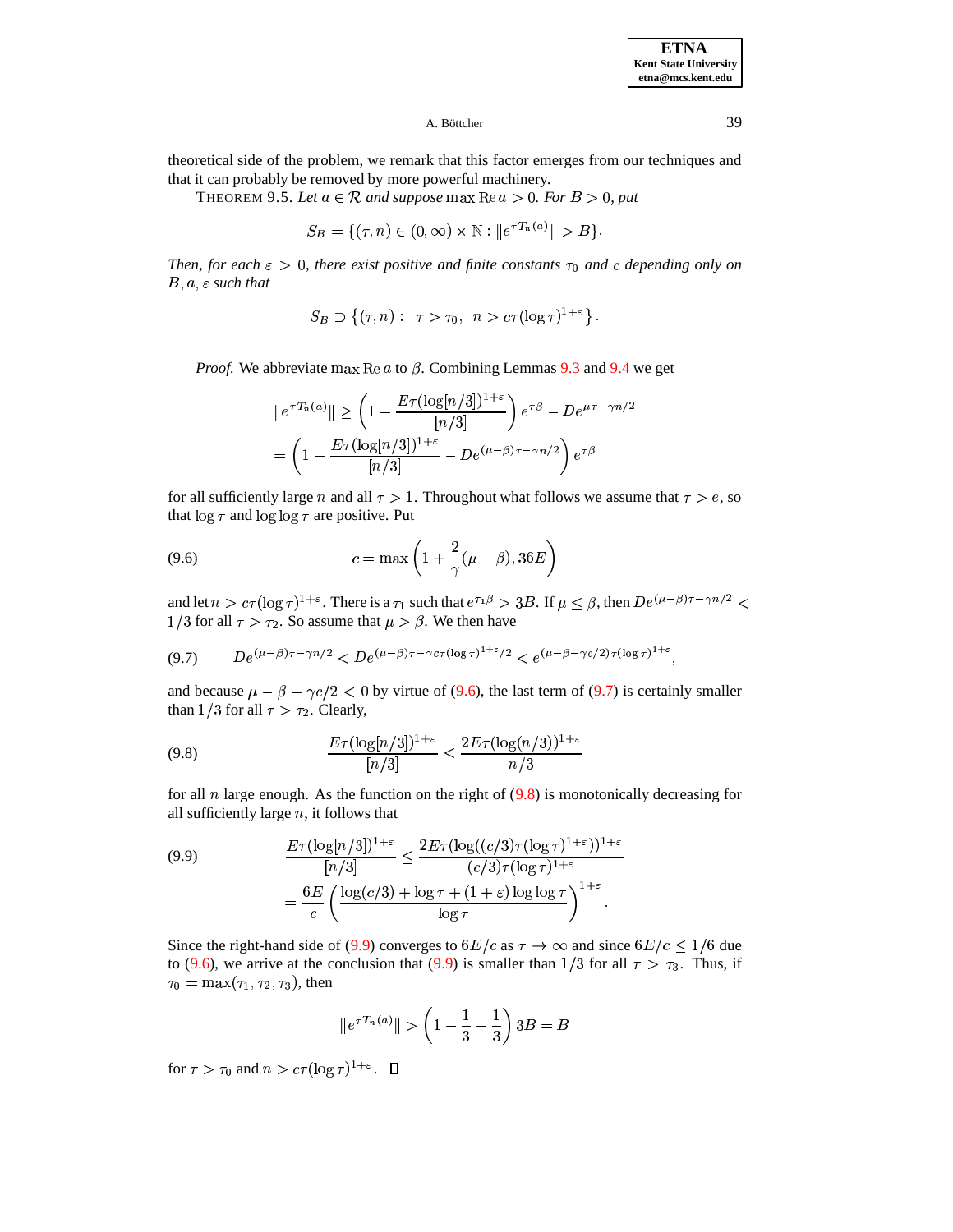| <b>ETNA</b>                  |
|------------------------------|
| <b>Kent State University</b> |
| etna@mcs.kent.edu            |

Theorem [9.5](#page-38-4) implies that if  $a \in \mathcal{R}$  and  $\max \text{Re } a > 0$ , then  $||e^{\tau T_{\varphi(\tau)}(a)}|| \to \infty$  as soon as

$$
\frac{\varphi(\tau)}{\tau(\log \tau)^{1+\varepsilon}} \to \infty \text{ for some } \varepsilon > 0.
$$

It also follows that the length of the critical phase satisfies

$$
\liminf_{n \to \infty} \frac{L_B(n)}{n} (\log n)^{1+\varepsilon} > 0 \text{ for each } \varepsilon > 0.
$$

In analogy to Theorem [7.2](#page-24-2) we have the following.

THEOREM 9.6. Let  $a \in \mathcal{P}_r$ , max  $\text{Re } a > 0$ , and  $B > 1$ . If there exists a number THEOREM 9.6. Let  $a \in \mathcal{P}_r$ ,  $\max \text{Re } a > 0$ , and  $B > 1$ . If there exists a number  $\nu \in (0, \infty)$  such that  $\max \text{Re } a_{\nu} < 0$ , then  $S_B$  is a subset of  $\{(\tau, n) : n > b\tau + d\}$  for certain  $b > 0$  and  $d > 0$ .  $\text{Ler}(\mathbf{a}, \mathbf{b}) \geq 0 \text{ and } d > 0.$ 

*Proof.* We have  $T_n(a) = D_{\nu}^{-1} T_n(a_{\nu}) D_{\nu}$  and hence

$$
||e^{\tau T_n(a)}|| = ||D_{\nu}^{-1} e^{\tau T_n(a_{\nu})} D_{\nu}||
$$
  
\n
$$
\leq ||D_{\nu}^{-1}|| ||e^{\tau T_n(a_{\nu})}|| ||D_{\nu}||
$$
  
\n
$$
\leq ||D_{\nu}^{-1}|| ||D_{\nu}|| e^{\tau \max \text{Re } a_{\nu}}
$$

(recall [\(9.1\)](#page-33-1)). Thus, with  $M := \max(v, 1/v) > 1$ ,

$$
\|e^{\tau T_n(a)}\| < M^{n-1}e^{\tau \max \operatorname{Re} a_\nu}.
$$

For  $(\tau, n) \in S_B$ , this yields

$$
n > \tau |\max \text{Re } a_{\nu}| + \frac{\log B}{\log M} + 1. \quad \Box
$$

Let  $a(t) = t^{-1} + \alpha^2 t - \lambda$  be as in Example [9.2](#page-34-1) and suppose that  $2\alpha < \text{Re }\lambda < 1 + \alpha^2$ . Choosing  $\nu = 1/\alpha$  we get max  $\text{Re } a_{\nu} = \alpha + \alpha - \text{Re } \lambda = 2\alpha - \text{Re } \lambda < 0$ , and hence the sky region is contained in an angle. This is nicely seen in Figure [9.1.](#page-35-0)

**Acknowledgement.** I thank Anne Greenbaum and Nick Trefethen for valuable remarks on an earlier version of the paper.

#### REFERENCES

- <span id="page-39-7"></span><span id="page-39-3"></span>[1] S. AXLER, *Paul Halmos and Toeplitz operators*, in Paul Halmos Celebrating 50 Years of Mathematics, J. H. Ewing and F. W. Gehring, eds., Springer-Verlag, New York, 1991, pp. 257–263.
- [2] R. BHATIA, *Matrix Analysis*, Springer-Verlag, New York, 1997.
- <span id="page-39-4"></span>[3] A. BO¨ TTCHER, *Pseudospectra and singular values of large convolution operators*, J. Integral Equations Appl., 6 (1994), pp. 267–301.
- <span id="page-39-1"></span>[4] A. BO¨ TTCHER, M. EMBREE, AND L. N. TREFETHEN, *Piecewise continuous Toeplitz matrices and operators: slow approach to infinity*, SIAM J. Matrix Analysis Appl., 24 (2002), pp. 484–489.
- <span id="page-39-0"></span>[5] A. BO¨ TTCHER AND S. GRUDSKY, *Toeplitz Matrices, Asymptotic Linear Algebra, and Functional Analysis*, Hindustan Book Agency, New Delhi, 2000 and Birkhäuser Verlag, Basel, 2000.
- <span id="page-39-5"></span>[6] A. BO¨ TTCHER AND S. GRUDSKY, *Condition numbers of large Toeplitz-like matrices*, Contemp. Math., 280 (2001), pp. 273–299.
- <span id="page-39-2"></span>[7] A. BO¨ TTCHER AND S. GRUDSKY, *Toeplitz matrices with slowly growing pseudospectra*, in Factorization, Singular Operators and Related Problems, S. Samko, A. Lebre, A. F. dos Santos, eds., Kluwer, Dordrecht, 2003, pp. 43–54.
- <span id="page-39-6"></span>[8] A. BO¨ TTCHER AND S. GRUDSKY, *Fejer´ means and norms of large Toeplitz matrices*, Acta Sci. Math. (Szeged), 69 (2003), pp. 889–990.